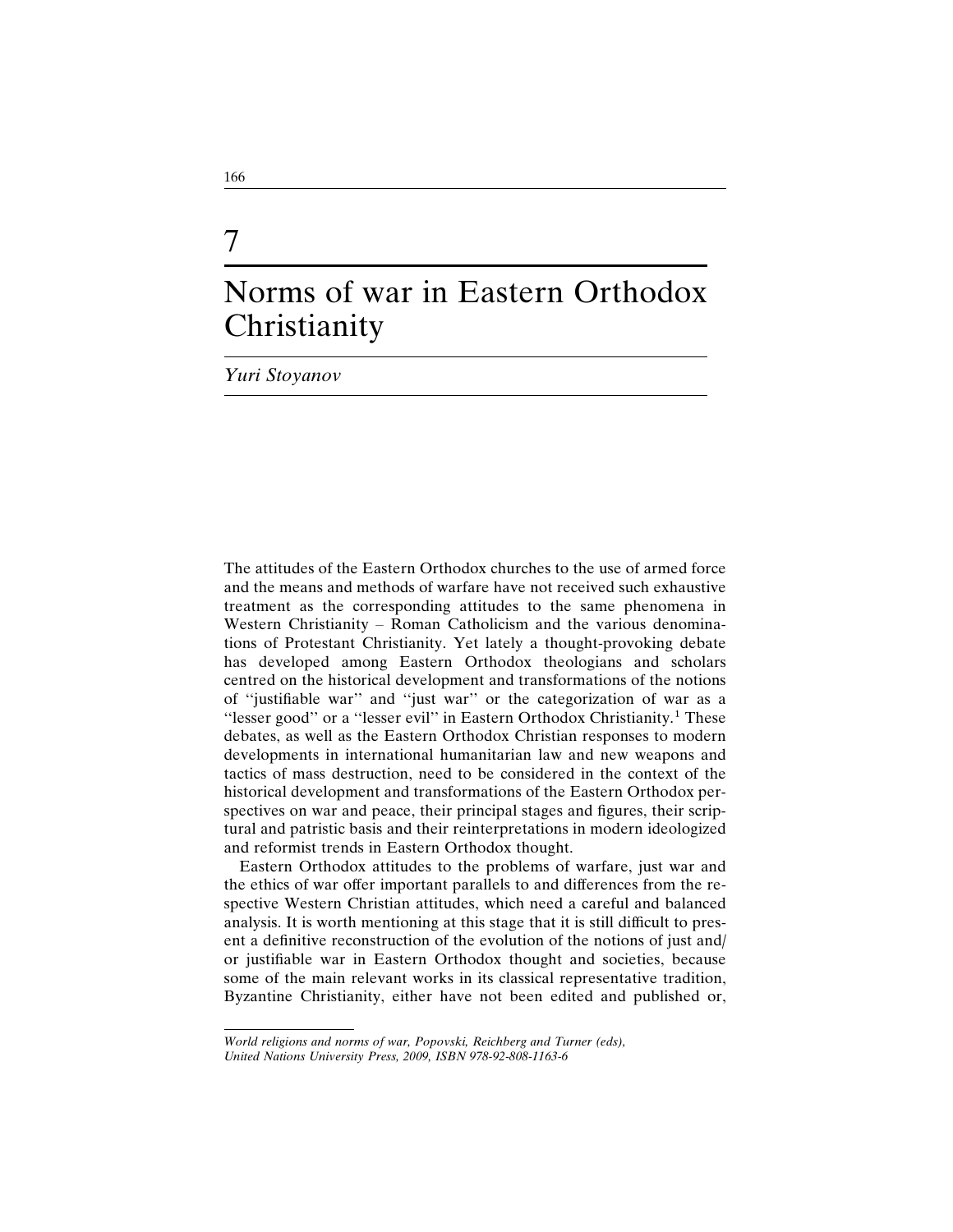when edited, have not been translated into modern West European languages and thus remain inaccessible to the larger scholarly audience.<sup>2</sup> With the present state of evidence and research in this field of study, it will be possible to introduce what seem to be the most important Eastern Orthodox perspectives on the use of military force and right conduct during warfare, while remaining conscious of the above problems and the amount of unpublished source material in this particular field.

## Scriptural and patristic basis

As in Western Christianity, the roots of the prevalent attitudes to war and peace in Eastern Orthodoxy can be easily traced back to the New Testament and its well-known passages concerning the use of force, violence, Christ's moral teaching and its emphatic pacifistic perspective (for example, Matthew 5–7, 26:52, Luke 2:14, 3:14, 6:29). At the same time, Eastern Orthodoxy inherited the potential for a non-pacifistic and even militaristic exegesis of the New Testament passages containing military imagery (for example, 1 Thessalonians 5:8, Ephesians 6:10, 1 Corinthians 9:7, 2 Timothy 2:3–4), Jesus' ''sword'' allusions (Matthew 10:34, Luke 22:35–38) and the heavenly war imagery in Revelation 20, which, as in Western Christianity, in particular circumstances and through suitably literalist interpretations could be used to sanction the use of force. Eastern Orthodoxy also inherited the evident tensions between the ideas of war and peace respectively in the Old and New Testaments, which, despite the continuity between the notions of the ultimate universal eternal peace in some trends of Jewish prophetic and messianic thought and early Christian messianism, diverged substantially in other areas.

These divergences had already caused divisions and schisms in early Christianity, as many of the Gnostic groups came to attribute the Yahwehinspired war and violence episodes in the Old Testament to a lower, often wicked, demiurge of the physical world, and Marcion's (c.85– c.160) dichotomy between the New Testament God of salvation and love and the Old Testament God of the law of vengeance and justice also proved influential until the early third century CE. Millenarian trends in early Christianity, Montanism, and other related apocalyptic currents, seeking to revive apostolic Christianity, characteristically professed passionate pacifism and a rejection of violence. These pacifistic preoccupations in early Christianity could be coupled both with apocalyptic expectations of forthcoming eschatological peace and with pronounced rejection and condemnation of Christian participation in (Roman) military service. Such anti-militarism and pacific views were shared and articulated with varying degrees of intensity and qualification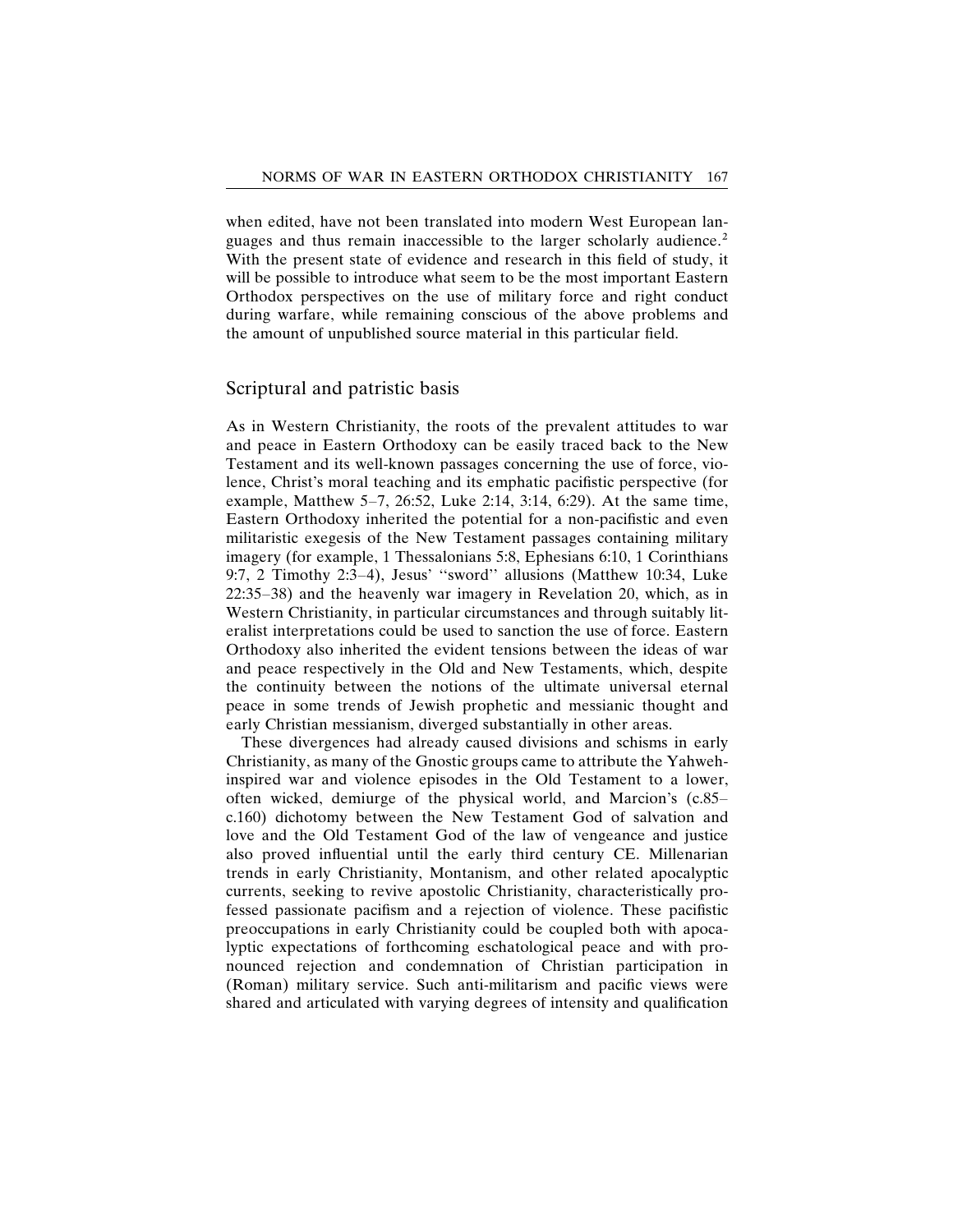by early Church Fathers such as St Justin Martyr (c.100–c.165), Clement of Alexandria (c.150–c.215), St Hippolytus (c.170–c.236), Tertullian (c.160–c.225), Origen (c.185–c.254), St Cyprian of Carthage (d.258), Arnobius (3rd–4th century) and Lactantius (c.250–c.325).<sup>3</sup> At the same time, an increasing amount of evidence suggests that Christians served in the army in the pre-Constantinian era, particularly from the late second century onwards, and were beginning to form Christian milieus within the Roman military.

Constantine's Edict of Milan in 313, his conversion to Christianity and the legitimization and institutionalization of the Church in the Roman empire inevitably led to various patterns of rapprochement between the state's and the Church's attitudes to war and war ethics. This rapprochement is exemplified by Eusebius of Caesarea (c.260–c.340) but occurred against the protests and opposition of anti-militarist Christian groups such as the Donatists. The newly evolving concord between secular and clerical authorities followed somewhat differing patterns in the West and East Roman empire, conditioned by the contrasting ways in which Church–state relations developed in the Latin West (which amid the ''barbarian'' invasions and the formation of the Germanic states were also able to provoke frequent secular–ecclesiastic rivalries) and the Greek East (in the framework of the crystallization of Byzantine political theology within a centralized imperial state).

In the specific political and religious conditions in the Latin West (where the very survival of the Christian empire, forced to wage defensive wars, was at stake), St Ambrose (c.339–397) and St Augustine (354–430) eventually laid the foundation of the medieval Western Christian just war tradition, which, through a process well explored in Western scholarship, was systematized in the commentaries/syntheses of, for example, Gratian (d. by c.1160) and Thomas Aquinas (c.1225–1274). Adhering to a different corpus of patristic writings and a different set of relationships with the East Roman (Byzantine) state and ideology, the Eastern Orthodox Church retained important elements from pre-Constantinian Christian attitudes to war and its morality, whereas the Byzantine state itself inherited and retained core elements of the secular just war tradition of the pre-Christian Roman empire and Greek antiquity. In the East Roman world, the pacific tendencies of pre-Constantinian Christianity were brought into the framework of the newly evolving Christian imperial ideology by figures such as Eusebius, St Cyril of Alexandria (376–444) and St John Chrysostom (345–407), who argued that the establishment of the Christian empire fulfilled a providential design to pacify the world and put an end to humanity's violent conflicts and strife. Such notions drew to a certain degree on some earlier patristic views that, even in the pre-Constantinian Pax Romana, had in effect pro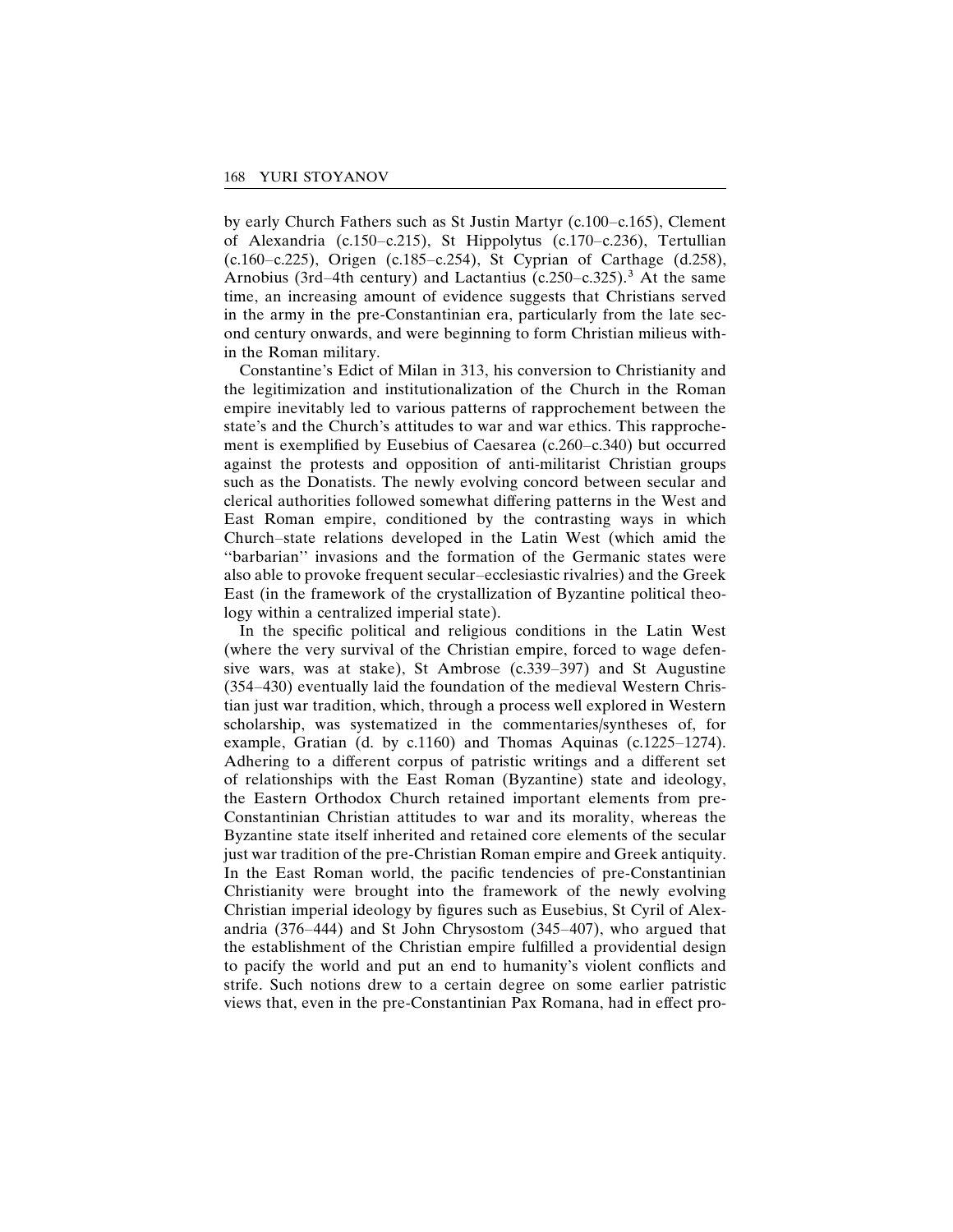vided favourable conditions for the dissemination and internationalization of Christianity. Such views may show some general indebtedness to earlier Stoic thinking about the pacifying role of the pre-Christian Roman empire.

Not all of the Eastern Christian Fathers of the late East Roman/early Byzantine period, however, were prepared unequivocally to identify the earthly Roman empire with the ''empire of Christ''. Coexistence between the pacific and pacifistic theological and social attitudes transmitted from early to Byzantine Christianity, on the one hand, and the political and military needs of an imperial state (which retained important features of pre-Christian Roman military structures, machinery and ethos), on the other, was not always easy and unproblematic. The most telling manifestations of this tension are to be found in Eastern Orthodox Christian canon law, as in the 13th Canon of St Basil the Great (c.330–379) from his first Canonical Epistle to Amphilochus, Bishop of Iconium (378), according to which the act of killing during war needs to be distinguished from voluntary murder, although it is advisable that the perpetrators should be refused communion for three years.<sup>4</sup> The text of the canon also contains an allusion to an earlier pronouncement by St Athanasius of Alexandria (c.296–373) made in his Epistle to Ammoun the Monk, which (when extracted as a separate statement) asserts that it is ''praiseworthy" to destroy adversaries in war.<sup>5</sup> When, however, the pronouncement is seen in the overall context of the rhetoric and imagery of the epistle, this can allow for different readings,<sup>6</sup> which cast doubt on its interpretation as a rare and important Eastern Christian patristic endorsement of the lawfulness of killing in war.7

A succession of canons in the Apostolic Canons and those of the Ecumenical and Local Councils that entered Eastern Orthodox canon law spell out explicitly the prohibitions on Christian clergy and monks on entering military service or receiving positions in the secular state administration and government.<sup>8</sup> Stipulating further the prerogatives of clerical and monastic non-resistance to violence, these canonical regulations delineate the phenomenon that has been aptly defined as a ''stratification of pacifism''9 in the early medieval Church, applicable in varying degrees to the different Church activities in both the Greek East and the Latin West. Consequently, both clergy and monks were expected to maintain the pacific and pacifistic standards of the early Church and were prohibited from any military activity, which was strictly reserved for the laity.

The subsequent developments of the inherited canon law of the patristic and early medieval periods followed differing trajectories during the High Middle Ages in Western and Eastern Christendom. Between the eleventh and thirteenth centuries, Catholic canonists, theologians and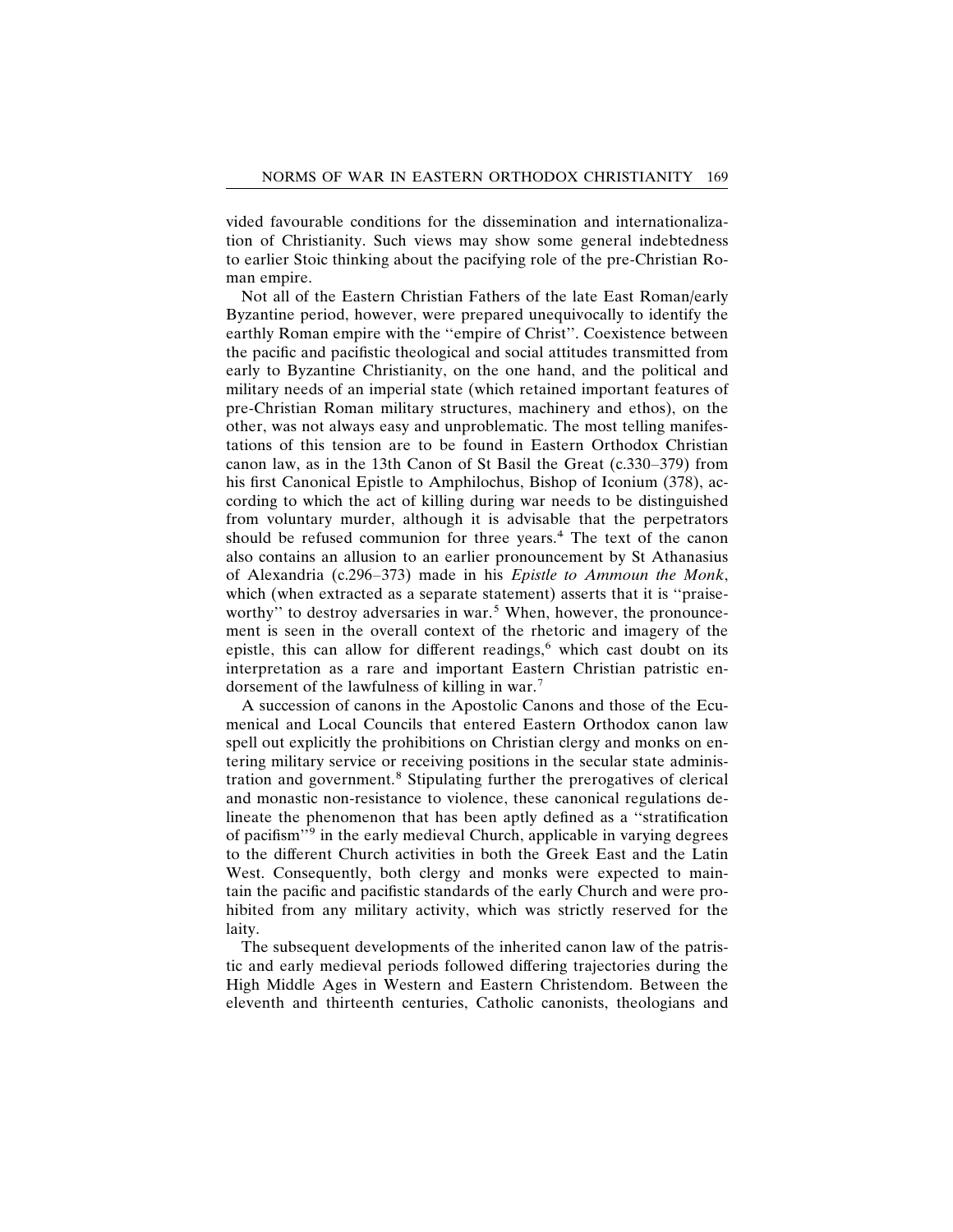clerics introduced various innovations in Catholic canon law to accommodate and specify the role of the Church in the evolving Catholic just war and holy war doctrines (based generally on selective exegesis of the scriptural sources, the principal notions in Augustine's Christian justification of warfare and definitions of just war as well as Roman law) and the juridical theory of the Crusade.

No comparable contemporary developments can be detected in Eastern Christian canon law, although there were attempts to soften the harshness of the 13th Canon of St Basil and to consider it as an advisory rather than a mandatory canonical requirement. The commentaries by the prominent twelfth-century Byzantine canonists John Zonaras and Theodore Balsamon on St Basil's 13th Canon define it, respectively, as ''burdensome'' and ''unendurable'' – if it were to be implemented systematically, Christian soldiers involved in regular or successive warfare would never be able to partake of the ''holy mysteries'' of the Body and Blood of Christ.<sup>10</sup> Both canonists argue that, because the excommunication of Christian soldiers from the mysteries for three years, as prescribed by the canon, was widely seen as an excessive punishment, they were not aware of any instance when the canon had actually been enforced by the Church. However, both canonists refer to the proceedings of a Church synod during the reign of ascetically minded warrior-Emperor Nikephoros II Phokas (963–969) during which Patriarch Polyeuktos (956– 970) and the ecclesiastical hierarchy invoked the authority of St Basil's 13th Canon to deny the emperor's request that the Church should establish canonical regulations through which Byzantine soldiers who fell in warfare would begin to be honoured on a par with the holy martyrs and accordingly be celebrated with hymns and feast days.<sup>11</sup> Significantly, Nikephoros Phokas' request that fallen soldiers should be treated as martyrs occurred during the emperor's offensives against the Arabs in Asia Minor and Syria, re-conquests that witnessed a more pronounced use of religious rhetoric. It is also significant that the refusal of the Byzantine Church to treat fallen Christian soldiers as martyrs occurred after Pope Leo IV (847–855) and Pope John VIII (872–882) had already stated that those who died defending the Church and Christendom would be granted absolution and receive heavenly rewards – notions that in the second half of the eleventh century would crucially contribute to the development and eventual formalization of the Crusade idea and the sanctification of holy war by the Catholic Church.

Within the Eastern Orthodox tradition, comparable notions appear in the ninth-century Vita of the celebrated missionary to the Slavs, St Constantine–Cyril the Philosopher (826/7–869), which records his ambassadorial visit to the court of the Abbasid caliph al-Mutawakkil (847– 861) in 851 and his debates with Muslim theologians there. He was asked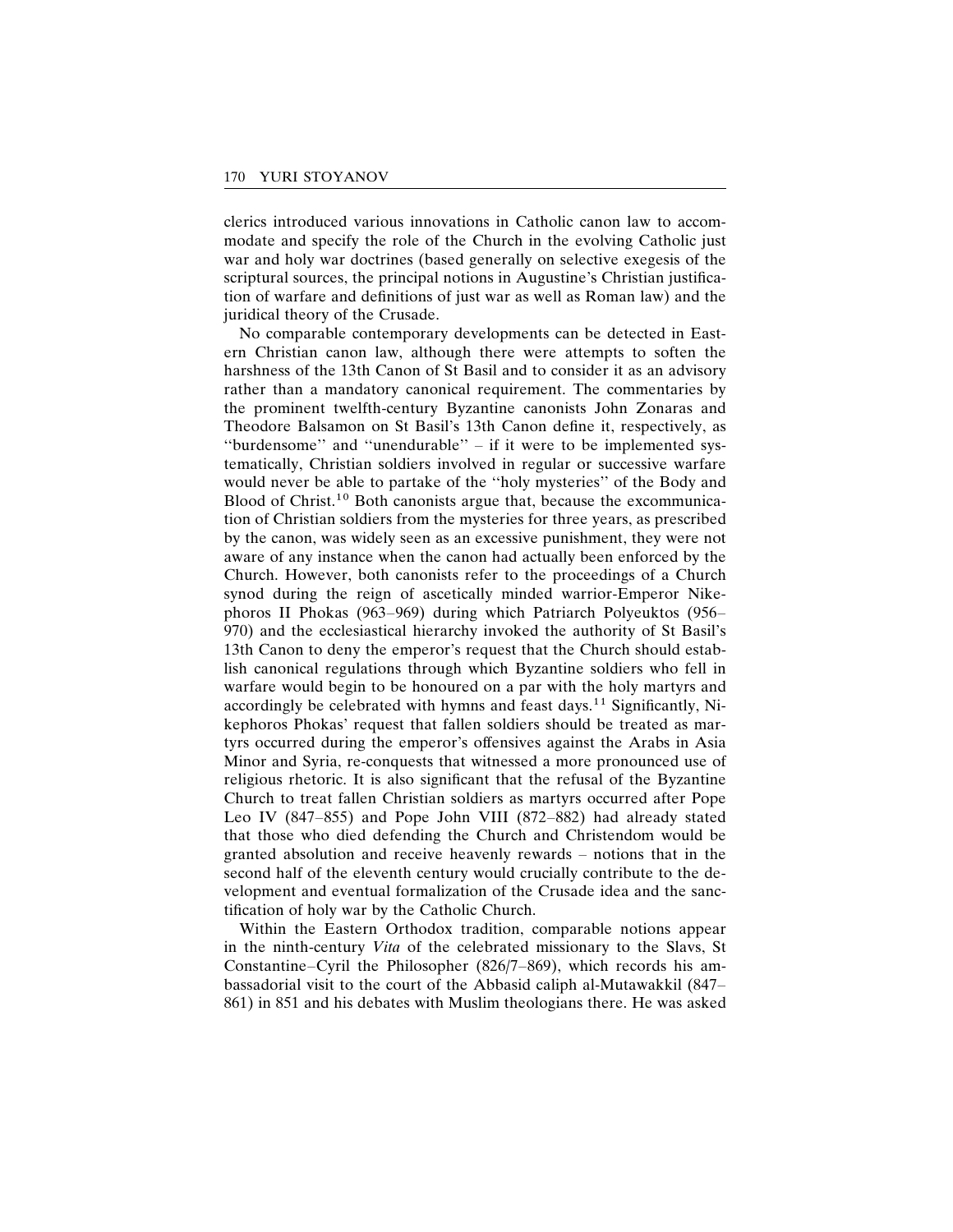by the Muslim theologians why Christians do not apply in practice the precepts in the well-known verses in Matthew 5:38–44 teaching nonviolence, non-resistance to evil/evildoers and love and prayer for one's enemies. In his reported reply St Constantine in effect gave priority to John 15:13 (''No one has greater love than this, to lay down one's life for one's friends''), arguing that as private people Christians can bear any offences, but when in company they defend each other and sacrifice their lives in battle for their neighbours. Accordingly, the martial feats of the ''Christ-loving soldiers'' in defence of their lands, the Holy Church and Christianity are interpreted through the prism of this precept in John as constituting paradigmatic Christian duties for which they should ''fight to the last''. After fulfilling these ''precious pledges'', the Church would qualify these Christian soldiers as martyrs and intercessors before God. But, unlike contemporary Catholicism, between the tenth and twelfth centuries this notion was not developed and affirmed systematically in Eastern Orthodoxy, and its rejection by Patriarch Polyeuktos during the aforementioned synod was an important precedent for its continuing negation by the Byzantine Church.

Despite becoming increasingly acquainted with crusading ideology in the era of the Crusades, Byzantine canonists who were critical of the severity of St Basil's 13th Canon still rejected the innovation attempted by Nikephoros Phokas to secure martyrdom for soldiers slain in battle. The one major exception, when an Ecumenical (Constantinople) patriarch altered this generally negative stance of the Byzantine Church towards the martyrdom of fallen soldiers, occurred during the patriarchate of Michael IV Autoreinaos (1208–1214) in the wake of the Fourth Crusade, the Latin conquest of Constantinople and the establishment of the Latin empire of Constantinople. The Orthodox patriarchate was compelled to go into exile in Nicaea as the Greek Nicaean empire was establishing its sway in the Byzantine heartlands in western Asia Minor, and beginning the struggle against the Latins in Constantinople aimed at reclaiming the ancient seat of the Byzantine empire. In these new and changing political circumstances, Patriarch Michael IV Autoreinaos took the radical step of promising remission of sins to Nicene soldiers who died in battle, a move that may have been influenced by contemporary Western crusading models and paradoxically may have been applied in the context of battles against Latin crusaders.12

The practice of promising such a reward, however, was not continued beyond his patriarchate. More than two centuries had to pass before his initiative was revived on one occasion during the first half of the fourteenth century when the last Byzantine strongholds and enclaves in western Anatolia found themselves under increasing pressure from the warlike Turkish emirates that emerged in the wake of the breakup of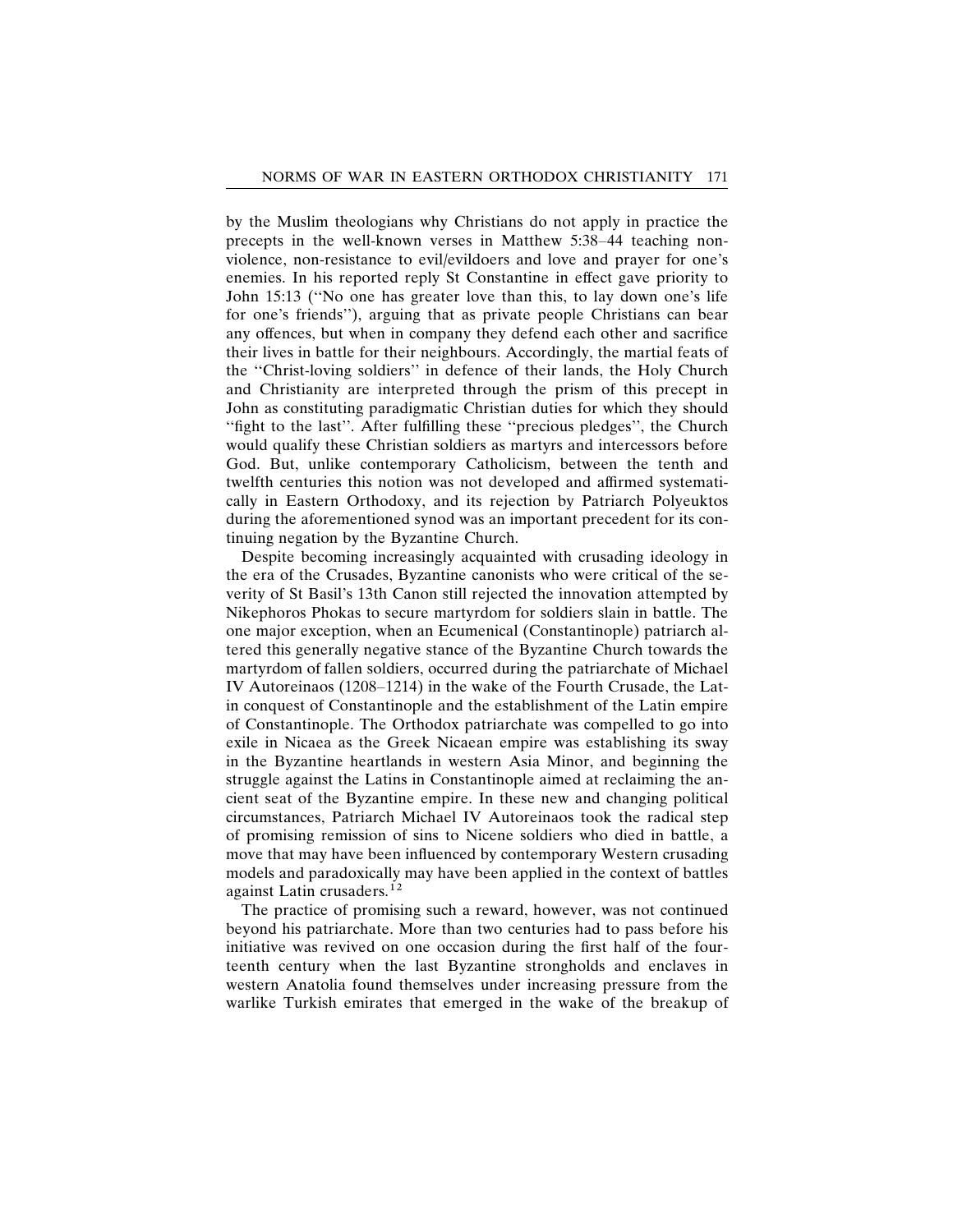the Anatolian Seljuk sultanate. A contemporary Church calendar of saints and feasts bestowed military martyrdom on several Christian soldiers of Philadelphia in western Anatolia who fell in battle, this time against the Muslim forces of the feared Turkish warrior Umur Paşa Aydinoğlu, who was trying to extend the conquests of his coastal emirate of Aydın (on the western Anatolian littoral) further inland. Umur Paşa's political and military exploits included active and decisive involvement in the Byzantine civil war of 1341–1347, which provoked the formation of a Holy League (Sacra Liga) against him by the Latin powers in the Aegean, leading to the Crusade of Smyrna of 1344 when a joint Hospitaller, Venetian and Cypriot fleet re-conquered Smyrna from his forces.<sup>13</sup> Contemporary and later Muslim sources extol Umur Pasa as a model Islamic warrior for the faith who distinguished himself in the ghazwa warfare (originally "raid against the infidels"), which by that time had acquired increasingly religious overtones – the Turkoman ghāzī fighters in Anatolia could be praised as the ''instruments'' and ''sword'' of God, and their eventual martyrdom would bring them eternal life. It is intriguing, therefore, that this period of resumption of Latin crusading warfare in the Aegean (admittedly on a smaller scale) against the ghazwa campaigns of Umur Paşa witnessed a Byzantine Church attempt to honour as martyrs Byzantine Christians who fought Umur Paşa's warriors for the faith. Like the previous Byzantine initiative in the sphere of military martyrdom, however, this attempt remained isolated and, more significantly, did not succeed in gaining any recognition from the Constantinople patriarchate. During the Byzantine Church synod in Nikephoros Phokas' reign, moreover, certain priests and bishops were arraigned for having fought in battles in which they slew many adversaries and were accordingly defrocked by the synod that followed St Basil's 13th Canon.14

Finally, the prominent fourteenth-century Byzantine theologian and canonist Matthew Blastares confirms in his influential work on canon and civil law, Syntagma kata stoicheon (1355), the validity and relevance of the three-year penance of exclusion from communion ''advised'' in Basil's 13th Canon, rejecting the arguments of Balsamon and Zonaras on the basis of his own scriptural and theological exegesis.15 At the same time, writing at a time when the Ottomans were establishing themselves in Gallipoli and Thrace and were to take Adrianople in 1365, Blastares states that, in essence, St Basil extolled the Christian soldiers who safeguarded Christianity and fought its enemies – a praiseworthy defence on behalf of chastity and piety.16

Apart from these regulations and debates striving to define the limits and various dimensions of Christian involvement in warfare in the sphere of canon law, speculation about what should be the correct, adequate or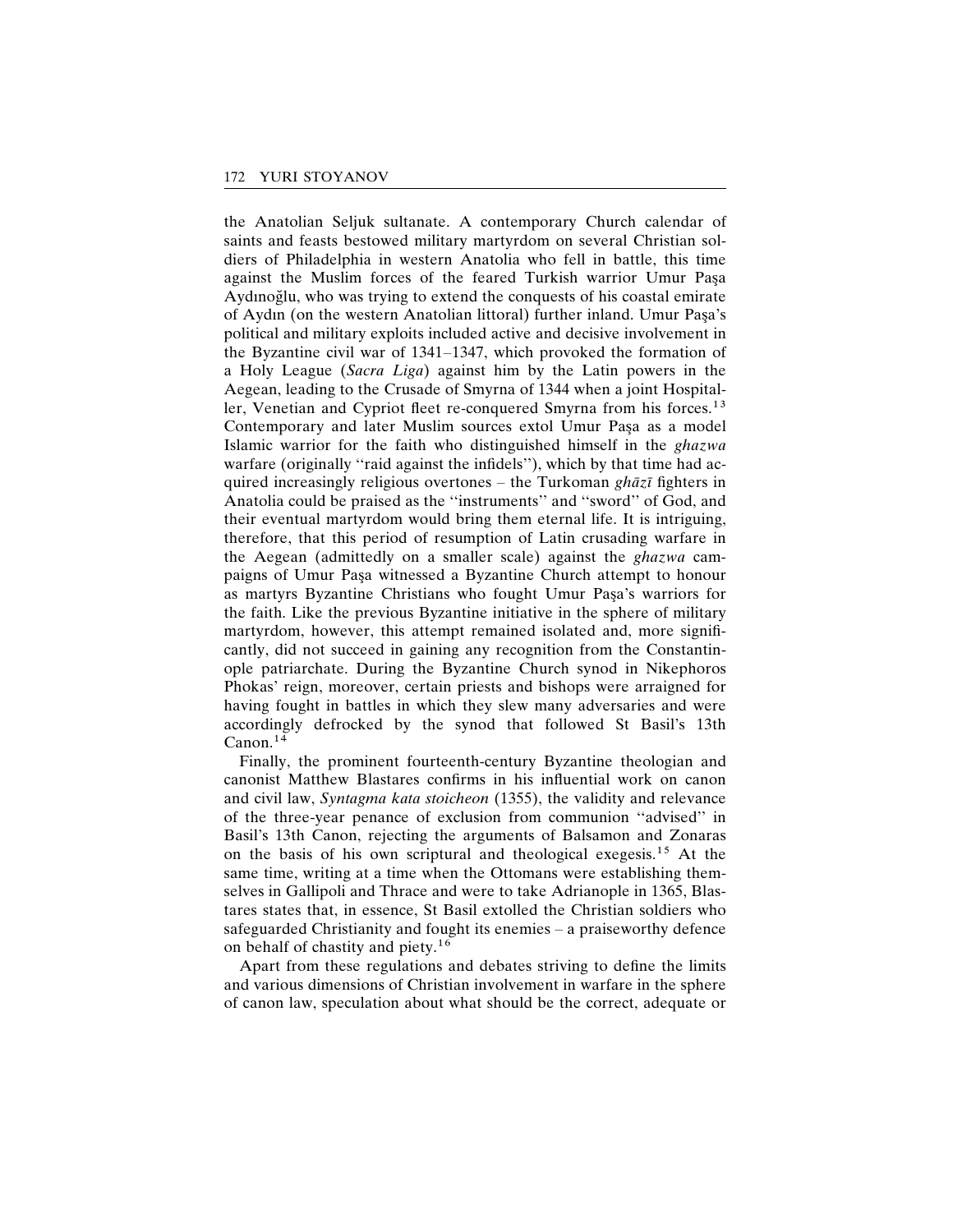acceptable Christian response to the reality of war and affirmation of peace remained an important area in Eastern Orthodox theology, ethics and anthropology throughout the medieval period. In the context of the great theological disputes and schisms in the Church during the fourth century, which were especially divisive and dramatic in Eastern Christendom, the notion of religious peace was pre-eminent in the thought of most of the Greek Fathers of the period. It was clearly of primary importance for the Cappadocian Fathers, St Basil the Great, St Gregory of Nazianzus (330–389) and St Gregory of Nyssa (c.331–c.396), who vigorously fought the Arian movement. This accent on the quest for religious peace was closely related to aspirations for a unity of the Church, in the spheres of both doctrine and hierarchical organization.17

In the works of John Chrysostom, which remained extremely influential and popular throughout the Byzantine period, the theme of warfare and its legitimacy reappears in various theological and social contexts. In his Fourteenth Homily to the Philippians, he strongly condemns warfare, stating that ''God is not a God of war and fighting'', which are thus against God; therefore, the Christian ideal and virtue entail the cessation of warfare and fighting, as well as being in peace with all man. In his First Homily on Corinthians I, he explicitly declares that true peace can come only from God. He also clearly delineates the Eastern Orthodox ''stratification of pacifism'' in his work On the Priesthood, in which the priesthood is required to adhere to the highest Christian standards and, whenever needed, to serve as a corrective to the actions of the government and laity in the secular world spheres where the state holds sway, including the pursuit and challenge of warfare. Indeed, one of Chrysostom's well-known statements in his Second Homily on Eutropius 4 – ''Never be afraid of the sword if your conscience does not accuse you; never be afraid in war if your conscience is clear'', which has been seen as affirming an Eastern Orthodox version of justifiable war – needs to be read in the context of his demarcation of the particular standards for the priesthood and the laity concerning their respective non-involvement/ involvement in warfare.<sup>18</sup> Finally, in his Seventh Homily on 1 Timothy 2:2–4, Chrysostom provides a categorization of three types of warfare: those caused by attacking foreign armies, civil wars and the internal war of man against himself, the last being the most grievous because the first two cannot injure the soul, whereas the third disturbs the peace of the spirit, stirring up evil desires, anger and envy.

The peace of the spirit and its correlation to the divine peace, the mission of Christ and peace among humans remained important themes in Byzantine theology, mysticism and monastic spirituality throughout the history of the empire and found early expression in the thinking of Dionysius the pseudo-Areopagite (c. 500) and Maximus the Confessor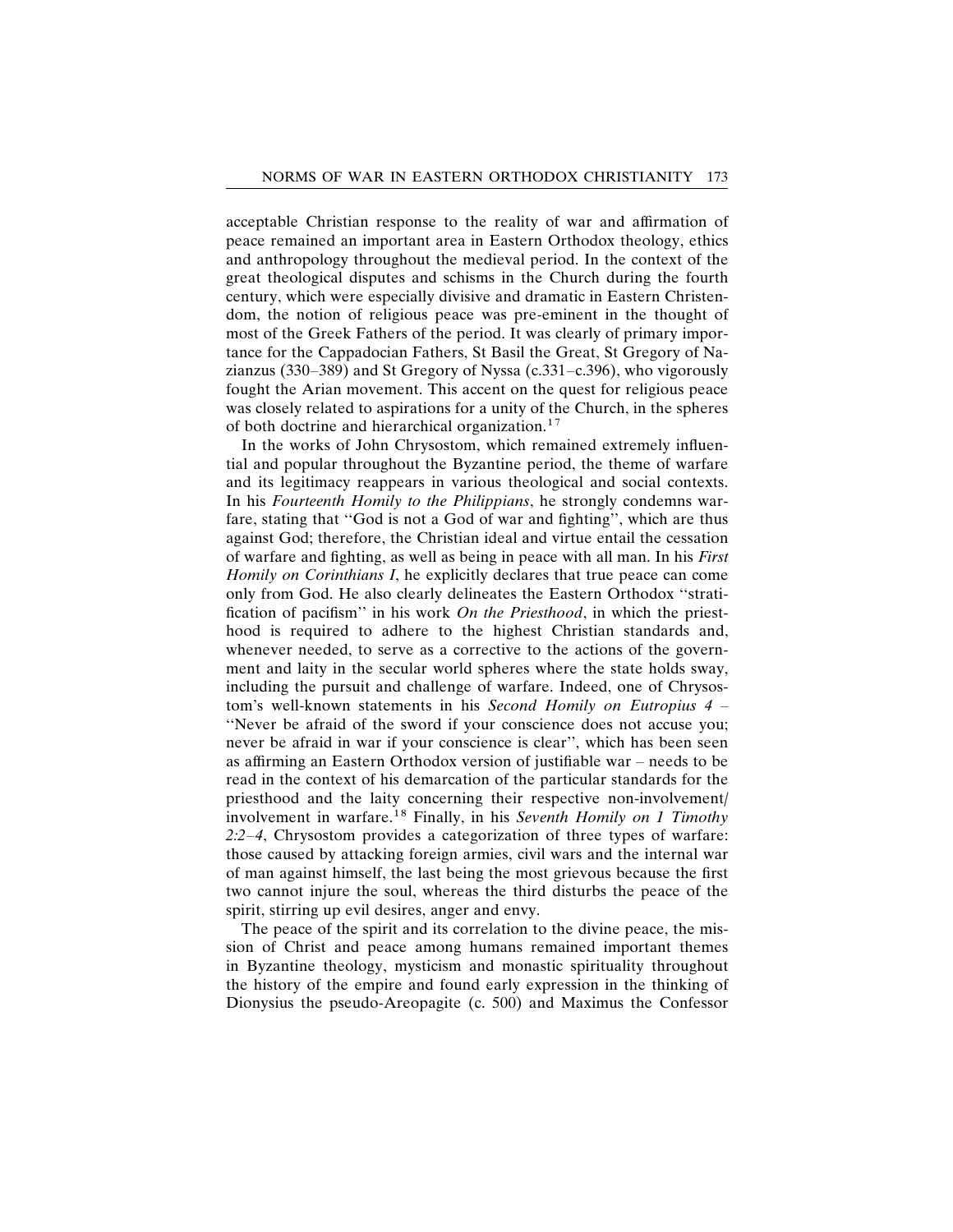(580–662). Paradigmatic New Testament notions alluding to God as ''not a God of disorder but of peace'' (1 Corinthians 14:33); to Christ as ''our peace'' (Ephesians 2:14); to ''the peace of God, which surpasses all understanding'' (Philippians 4:7); to the Kingdom of God as ''righteousness and peace and joy in the Holy Spirit'' (Romans 14:17); to the gentle and quiet nature of ''the hidden person of the heart'' (1 Peter 3:4), had already undergone substantial theological embellishment in the patristic period. These patristic embellishments defined Christians as ''sons of peace'', a ''peaceable race'', ''soldiers of peace'', ''workers for peace'', etc. During the Byzantine period, along with the New Testament notions of peace, they became a constant source for new theological, ethical and mystical elaborations and reinterpretations of the presence of, cultivation of and fight for peace in the individual human, social, natural and divine spheres. At the same time, the notion of spiritual warfare against supernatural forces of evil (following on the influential pronouncements of St Paul in, for example, Romans 7:23, Ephesians 6:16–20 and 1 Thessalonians 5:6–8) remained central to Byzantine monastic spirituality, mysticism and asceticism. Accounts of such warfare in Byzantine hagiography and demonology can contain some striking and detailed imagery and terminology; hence monks could be defined as the true ''soldiers of Christ'', fighting on the front-line of this all-encompassing warfare.<sup>19</sup>

In the influential system of Dionysius the pseudo-Areopagite, for example, primordial peace has an archetypal cosmological dimension – without striving towards its restoration in human societies and within the individual himself, man could not embark on the spiritual path to theosis (deification or divinization) and universal salvation, leading to establishment of the ultimate eschatological peace. A similar overwhelming emphasis on the notion of peace in all these various dimensions developed in the Byzantine liturgical, hymnographic, homiletic and hagiographic traditions. However, the numerous invocations of and appeals for peace in Byzantine liturgical and hymnographic literature occasionally coexist with prayers and prayer services for the safety and well-being of Orthodox soldiers/troops and their victory in battle, sometimes alluding to the imperial God-aided victories over the empire's earlier adversaries and often accompanied with associated military imagery, symbolism and typologies.20 Such prayers can be found in the various versions of the Divine Liturgy of St Basil, the Divine Liturgy of St John Chrysostom and the hymnic cycle for the Feast of the Exaltation of the Cross on 14 September. These prayers, prayer services and blessings reflect the tension between the normative Christian pacific ideal of the Eastern Orthodox Church and the political and military realities that the Byzantine empire faced after the period of expansionism and military triumphs in late an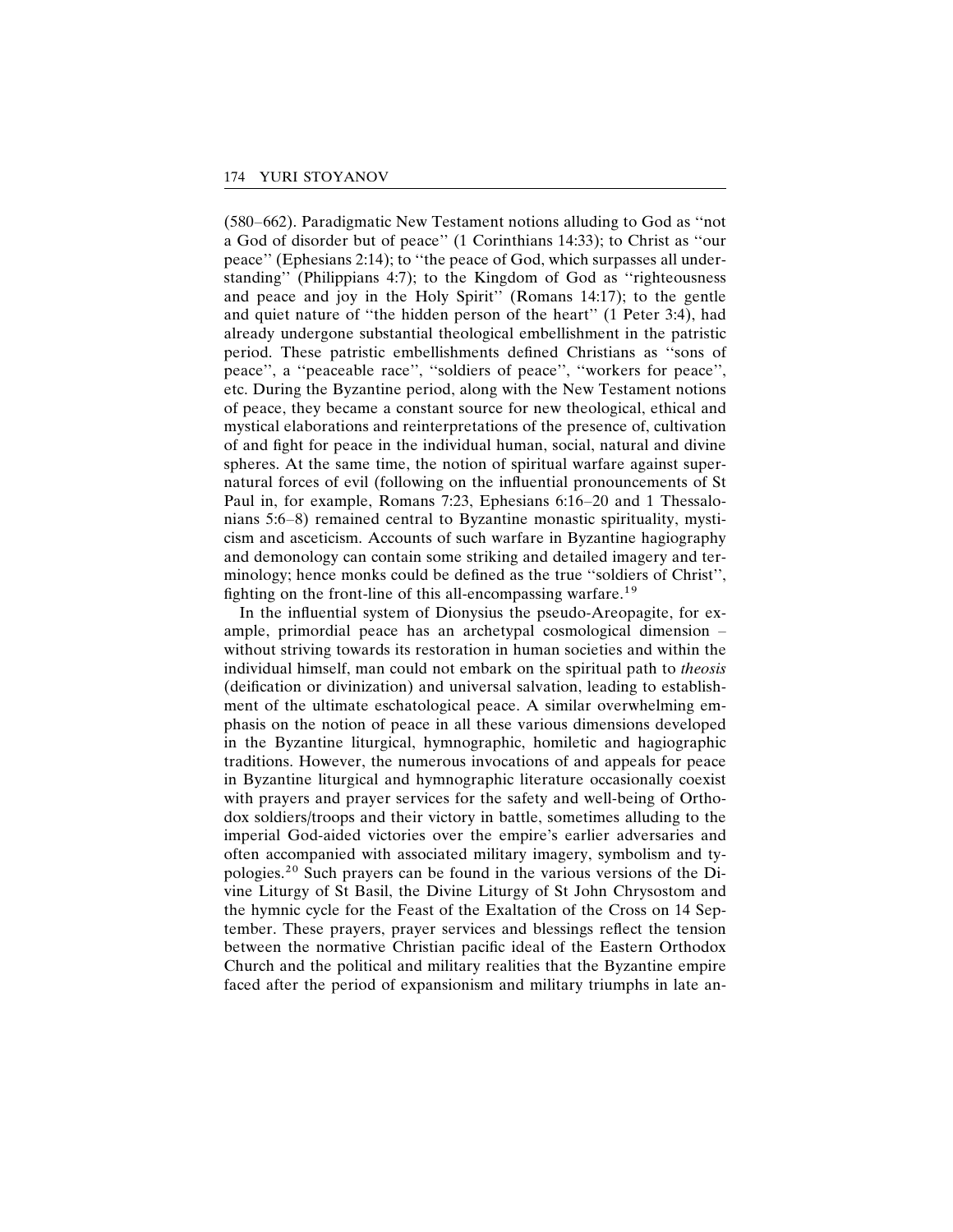tiquity. Forced to wage intermittently defensive warfare on nearly all fronts, the Byzantine imperial state felt compelled to cultivate inherited (and develop some new) religio-political mechanisms to legitimize and justify warfare against its numerous pagan, Muslim and Western (and, on occasions, Eastern) Christian adversaries.

## Holy and just war in the Byzantine world  $(c.527 - c.1453)$

Pacifistic and pacific currents in Eastern Orthodoxy may have maintained their currency in the medieval Byzantine world, but the existing rapprochement between state and Church in the late Roman and early Byzantine period meant that the Byzantine Church frequently found itself in situations in which its support for and justification of Byzantine military campaigns was seen as highly significant and necessary. With or without imperial pressure, the Byzantine Church could be involved in the mobilization of popular endorsement for Byzantine troops and inevitably was entrusted with ensuring that they observed their religious obligations properly and entered battle, to face danger and death, spiritually pure and in a pious frame of mind. As in Western Christendom, the involvement of Eastern Orthodoxy in the realm of medieval warfare found expression in military religious services, the early appearance in the field army of military chaplains (who could also serve in the fleet), the celebration of Eucharistic liturgies in the field, the use of Christian religious symbolism and relics for military purposes, the blessing of standards and weapons before battles, services for fallen soldiers after the cessation of fighting, and thanksgiving rituals to celebrate victory.<sup>21</sup> Focusing in great detail on the different aspects of warfare tactics and strategy, the various Byzantine military manuals such as the Strategikon attributed to Emperor Maurice (582–602) and the tract ascribed to Emperor Leo VI the Wise (886–912) also stipulate at some length the religious services that need to be performed in military camps and the religious duties of soldiers and priests.<sup>22</sup> Following on the paradigmatic use of the crossshaped sign (the labarum) during Constantine the Great's victory over his rival Maxentius in the battle at Milvian Bridge in 312, crosses – either depicted on flags or carried instead of or alongside standards – were widely used during Byzantine military campaigns. A number of reports recount the use of relics and well-known icons before and during battles between the imperial troops and their adversaries. The widespread popularity and evolution of the cult of military saints such as St George, St Demetrius of Thessaloniki, St Theodore Teron and St Theodore Stratelates, and their adoption as patrons by the Byzantine military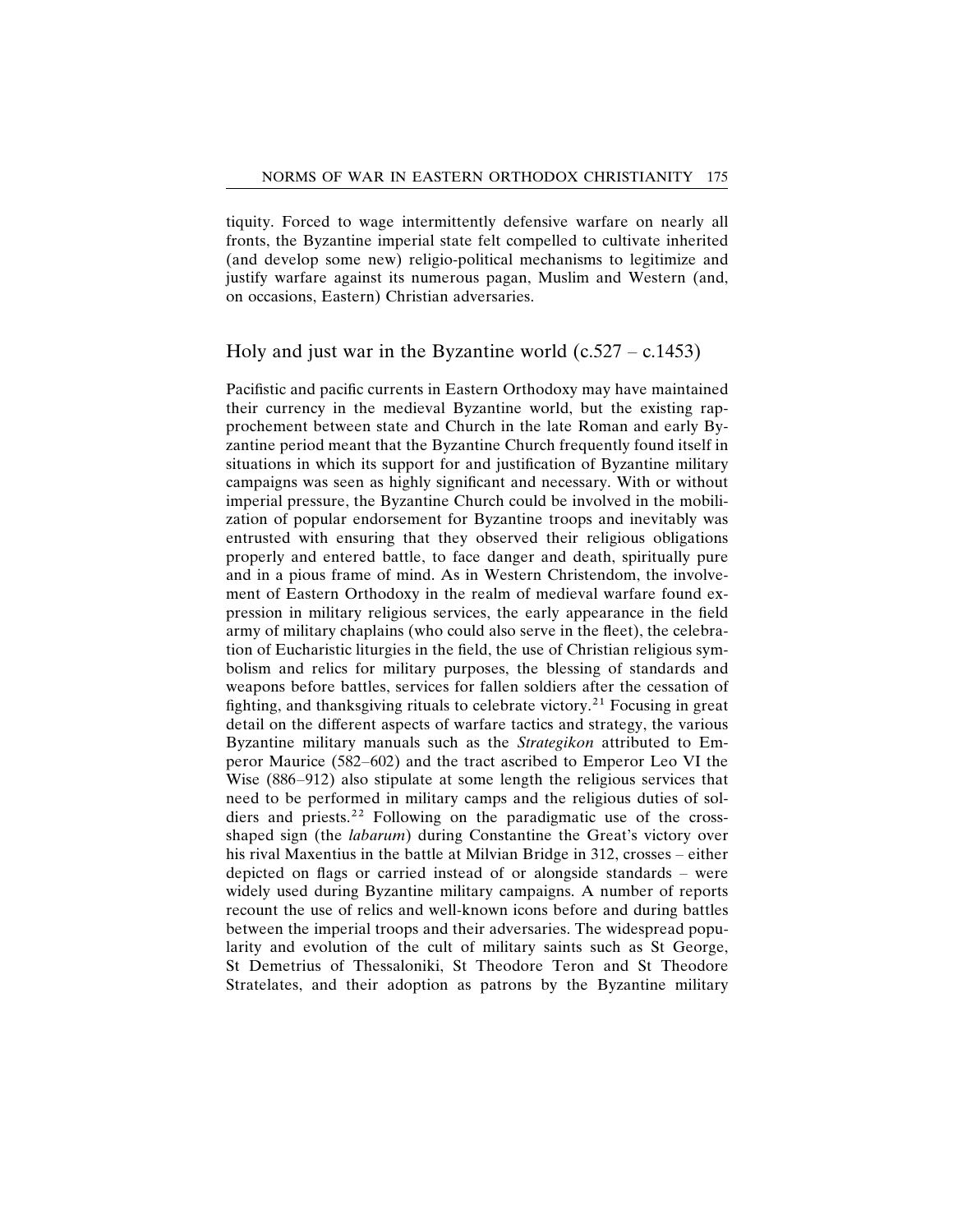aristocracy, highlight another symptomatic dimension of the role of Eastern Orthodoxy in shaping the ethics and practice of warfare in the Byzantine empire. $23$ 

An interesting and (as far as the subject of this chapter is concerned) crucial debate has developed lately among Byzantinists focused on the religio-historical problem of whether Byzantium ever conceptualized and put into practice its own brand of wars fought for ostensibly religious purposes comparable to the contemporaneous jihad in Islam and the crusading warfare of Western Europe. This debate has brought to the attention of a wider audience some important but less well-known and often neglected evidence of the interrelations between Byzantine Orthodox Christianity, on the one hand, and Byzantine political and military ideology and warfare, on the other. Deriving from diverse secular and ecclesiastical records, this composite evidence highlights the various intricate ways in which Byzantine Orthodox Christianity permeated and contributed to important aspects of Byzantine military religious traditions. The continuing debates on the provenance, nature and implications of this evidence have demonstrated the simplistic nature and untenability of historical reconstructions of unremittingly pacific policies of Byzantium (or the monarchies/polities belonging to its contemporary or post-Byzantine Orthodox Commonwealth) advanced by some Orthodox theologians and popular works on Byzantine history.

The debate on whether Byzantium developed its own version of religious war or a crusading ideology, and the role of the Byzantine Church in this development, can be traced to the early stages of modern Byzantine studies – for instance, in the works of Gustave Schlumberger on tenth-century Byzantine history.<sup>24</sup> According to Schlumberger, the campaigns of Nikephoros Phokas and John I Tzimiskes (969–976) against the Arab Muslim powers in the Levant had a religious character and can be qualified as proto-crusades, especially as Tzimiskes aspired to re-conquer Jerusalem for Christendom. Schlumberger's views were followed by medievalists such as René Grousset<sup>25</sup> and George Ostrogorsky; the latter argued that Emperor Heraclius' famous campaign against Sassanid Persia in 622–630 can be identified as the actual forerunner of the Western Crusades, and some of Tzimiskes' anti-Arab campaigns betray a ''veritable crusading spirit".<sup>26</sup> At the other extreme, in his influential publication on the idea of holy war and the Byzantine tradition, Vitalien Laurent argued that, in contrast to the medieval Islamic and West European versions of holy war, the Byzantines failed to develop a proper holy war tradition, owing to their inherent inertia and fatalistic attitudes, and thus, unlike Latin Europe, could not manage to find an active military response to Islamic expansionism.27 The view that the notion of a ''holy war'', as developed in the Islamic and West European holy war ideolo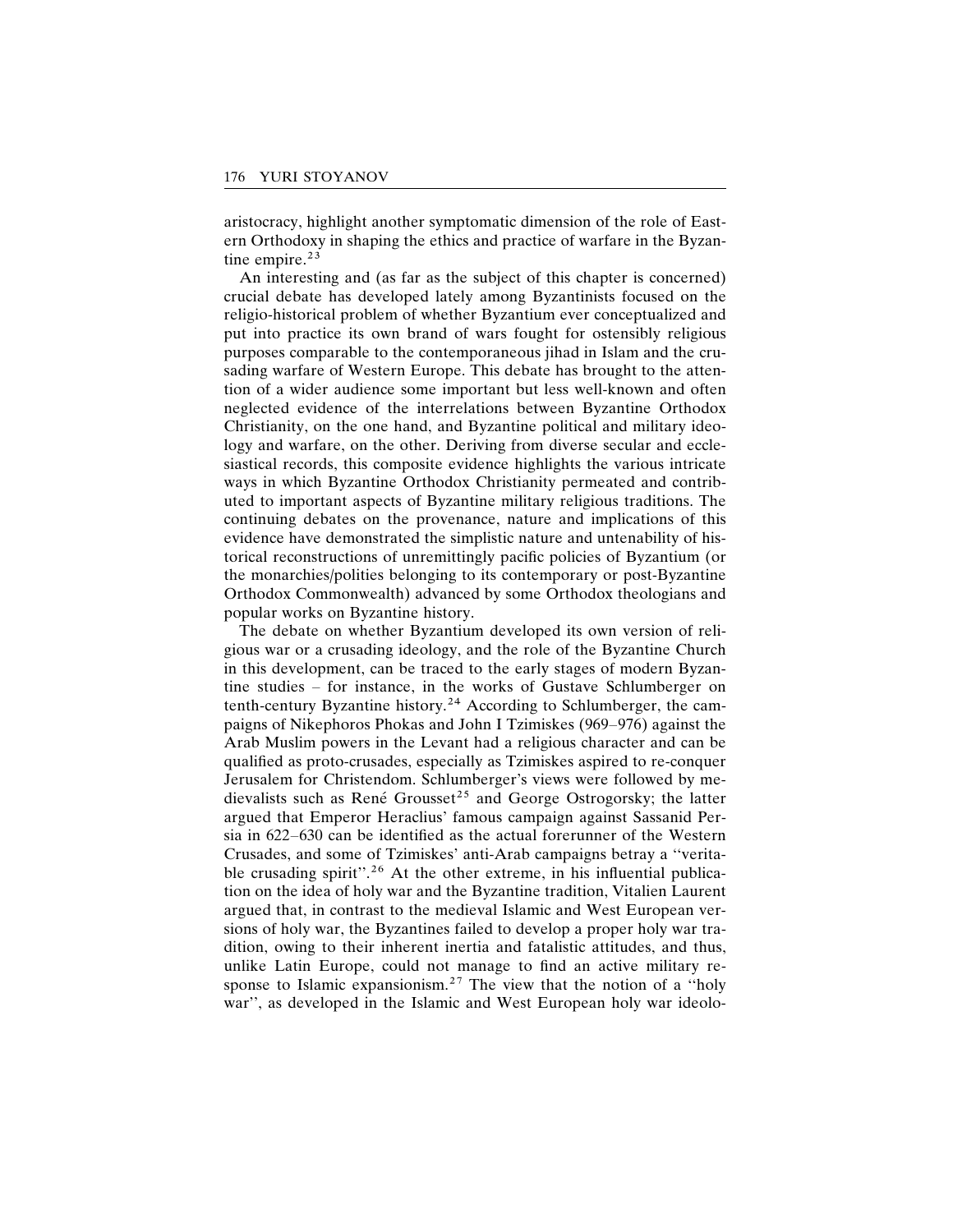gies, remained alien and incomprehensible to the Byzantines has since been upheld and supported with more arguments and evidence in a succession of important studies. However, the supporters of the position that when Byzantine ideology and practice of war are judged on their own terms and not just in the framework of Islamic and West European holy war models, they can exhibit on occasions the traits of a specifically Byzantine ''holy war'' tradition have also brought new valuable source material and methodological considerations into the debate.

The study of Byzantine and post-Byzantine versions of Christian warfare has been plagued for a long time by a number of influential inherited stereotypes (some of which derive from particular medieval West European perceptions of Byzantium), attributing to the Byzantines a distinct aversion to warfare and bloodshed, as well as passivity and compliance in the face of the Islamic menace from the East. Recent works on Byzantine military history, structures and strategy<sup>28</sup> have demonstrated again the unsustainability of such stereotypes. Most of these stereotypes owe their authority and currency to their repeated exploitation in eighteenthand nineteenth-century European historiography of Byzantium and the Middle Ages and have survived the advance of modern Byzantine studies. This reassessment of Byzantine military religious traditions and ideology has also highlighted the need to re-visit the question of whether Byzantine policies, often seen as pacific and retreatist, derive from corresponding pacific traits in Eastern Orthodoxy (as frequently argued) or from the complex geopolitical situations in which the empire periodically found itself and the resultant strategic considerations.29

A number of distinguished historians and theologians have endorsed with varying degrees of certainty and emphasis different aspects of the thesis that Byzantium did not develop a holy war tradition and abhorred (or in the case of the crusading movement, also did not comprehend) the holy war ideologies that arose and matured in the contemporary Islamic Near East and Western Europe (with all the implications for the ethics and theology of war in the Orthodox Churches/polities in the post-Byzantine period). In many cases, the absence of a real Crusade ideology (in West European terms) in medieval Byzantium is attributed to the specific nature of Byzantine Orthodoxy, its institutions and approach to violence and warfare.<sup>30</sup> Proponents of this thesis,<sup>31</sup> a summary of which follows below, habitually approach Byzantine military history through the prism of contemporaneous Islamic and West European theories and practice of holy war and their shared features. These features include: the proclamation (and leadership) of the holy war by a ''legitimate'' religious authority – warfare is thus seen as decreed by God; the ostensible religious aims of the war, which needs to be seen as being waged against adversaries identified in a religious context as ''infidel'' or ''heretic'' – these aims can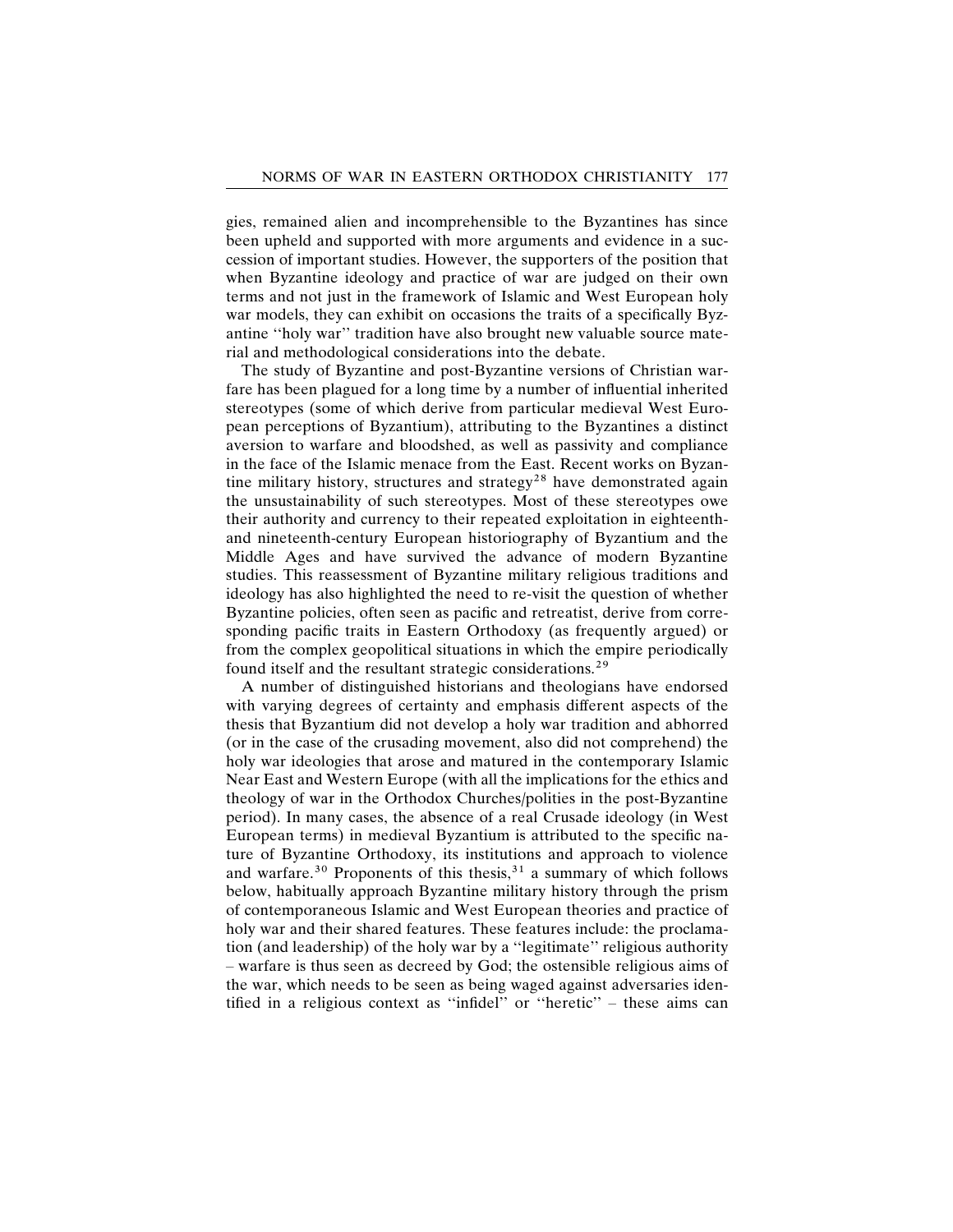be thus virtually unlimited; and the promise of spiritual rewards to the warriors (remission of sins, martyrdom, eternal salvation, entrance into paradise). Since Byzantine military history only sporadically shows (at best only rudimentary) elements of these features, the inevitable conclusion is that Byzantium did not develop and put into practice an ideology of a Christian holy war. Even Byzantine wars that were characterized by a pronounced religious sentiment and rhetoric, such as those under Maurice and Heraclius against Sassanid Persia in the first three decades of the seventh century or the anti-Arab campaigns of Nikephoros Phokas and John Tzimiskes in the second half of the tenth century, do not possess, in this view, the core features of a Christian holy war. The Byzantines used the same religious services and the same Christian icons, relics and symbolism when confronting both non-Christian and Christian adversaries.

The different social and political conditions in the feudal world of Western Europe compared with the centralized imperial state of Byzantium conditioned the development of a very different military ethos among the corresponding aristocratic and military elites. The ethos cultivated among Latin knightly nobility was particularly conducive to enthusiastic support for and active participation in Christian holy wars. Unlike the medieval Catholic Church, the Byzantine Church did not promulgate war and did not indulge in the release of warlike and threatening declarations. The Byzantine Church entirely delegated the conceptualization and practice of warfare to the secular imperial government, trying on occasions to check what could be regarded as unwarranted imperial demands such as rewarding holy military martyrdom. Wars were declared, led and conducted by the emperor, a secular and public authority, entrusted to maintain the defence and unity of the imperial state. The conceptualization of Byzantine warfare overall was consequently in essence a continuation of the largely secular late Roman just war tradition; wars were, therefore, seen as intended to defend imperial territories or to regain lost territories and to protect imperial subjects. The late Roman just war tradition inevitably underwent Christianization in the Byzantine period and it was the divinely ordained mission of the Christian Romans (the new ''chosen people'') to safeguard Constantinople, seen as both the ''New Rome'' and the ''New Jerusalem'', and its single universal Christian empire the ''New Israel'', against the encroachments of the new ''barbarians'' – pagans, Muslims and, on occasion, West European Christians. This Christianized ''just war'' tradition became a fundamental part of Byzantine imperial ideology, closely interwoven with the reinterpreted and actualized Romano-Byzantine paradigms of God-guidedness in battle and imperial victory (''Victoria Augustorum'').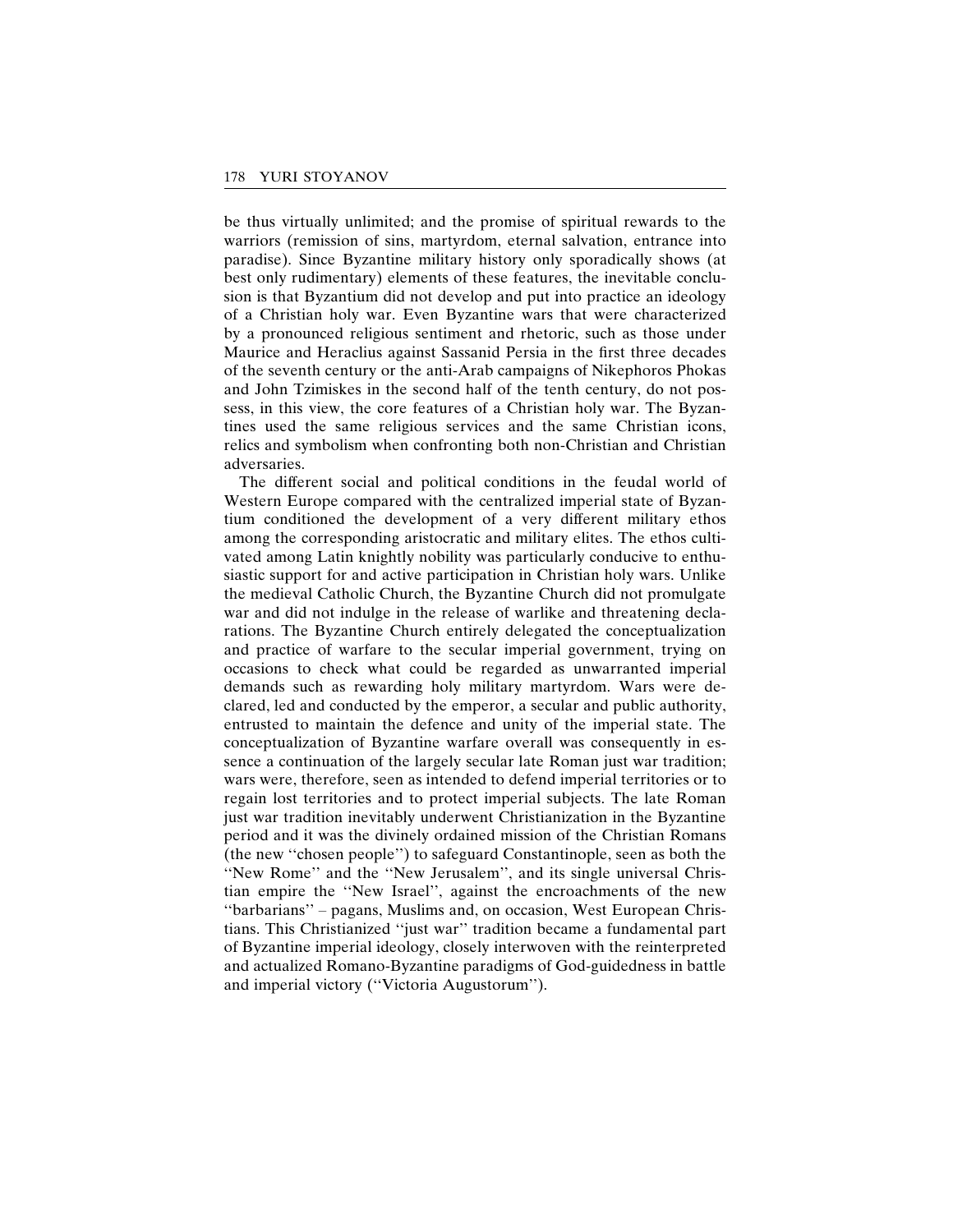Historians who argue that the study of the Byzantine version of Christian warfare needs to take into account to a much greater degree East Roman/Byzantine political and religious developments reach somewhat different conclusions,  $32$  which are summarized below. In their view, some of the criteria used to define holy war ideology in Islamic and West European contexts are not applicable to Eastern Christendom and Byzantium. Thus, the fact that it was the Byzantine emperor who declared and conducted the various Byzantine wars and military expeditions should not automatically lead to the conclusion that these wars were entirely secular, because Byzantine political and religious ideology could not be separated so easily. In Byzantine political theology, the emperor was extolled as Christ's vicar and God's chosen ruler to preside over and defend the God-elected Christian Roman empire, itself an earthly replica of the divine heavenly monarchy. As a defender of the True Faith, Orthodoxy, his God-granted mission was to lead his armies against those who threatened the integrity of the universal Christian empire and its providential mission – whose enemies thus were also enemies of Orthodoxy. Regaining lost imperial lands, therefore, also meant restoring and expanding Orthodox Christianity, a notion that could be used to justify offensive warfare. In reality, Byzantine wars were always seen as being waged in defence of the unity of the sole legitimate Christian empire and Orthodoxy, which attached a certain quality of ''holiness'' to these war efforts, regarded consequently as divinely ordained and supported. On occasions Byzantine imperial and military propaganda (during Heraclius' anti-Persian campaigns, for example) might define the adversary in religious terms as ''infidel'' and ''impious'', but these remained isolated instances and were definitely not a routine practice. The Byzantine Church tenaciously opposed the notion of sanctified military martyrdom for fallen soldiers, although the situation may have been somewhat different in the military religious ideology developed by the Byzantine military classes.33

There are indications that the idea of Christian warriors as martyrs for Orthodoxy, fighting for the salvation of their souls, became part of this evolving ideology and may have been encouraged more frequently by the imperial court than the only recorded case of such an imperial initiative during Nikephoros Phokas' reign would suggest. Such developments in the ethics and martyrology of Byzantine Christian warfare can be tracked down especially in the Anatolian frontier zones of the empire, where Byzantine troops and military formations continuously confronted the ghazwa warfare of the advancing Turkoman groups from around the mid-eleventh century onwards. Finally, revisiting some of the evidence of Byzantine campaigns in the Near East suggests that Byzantine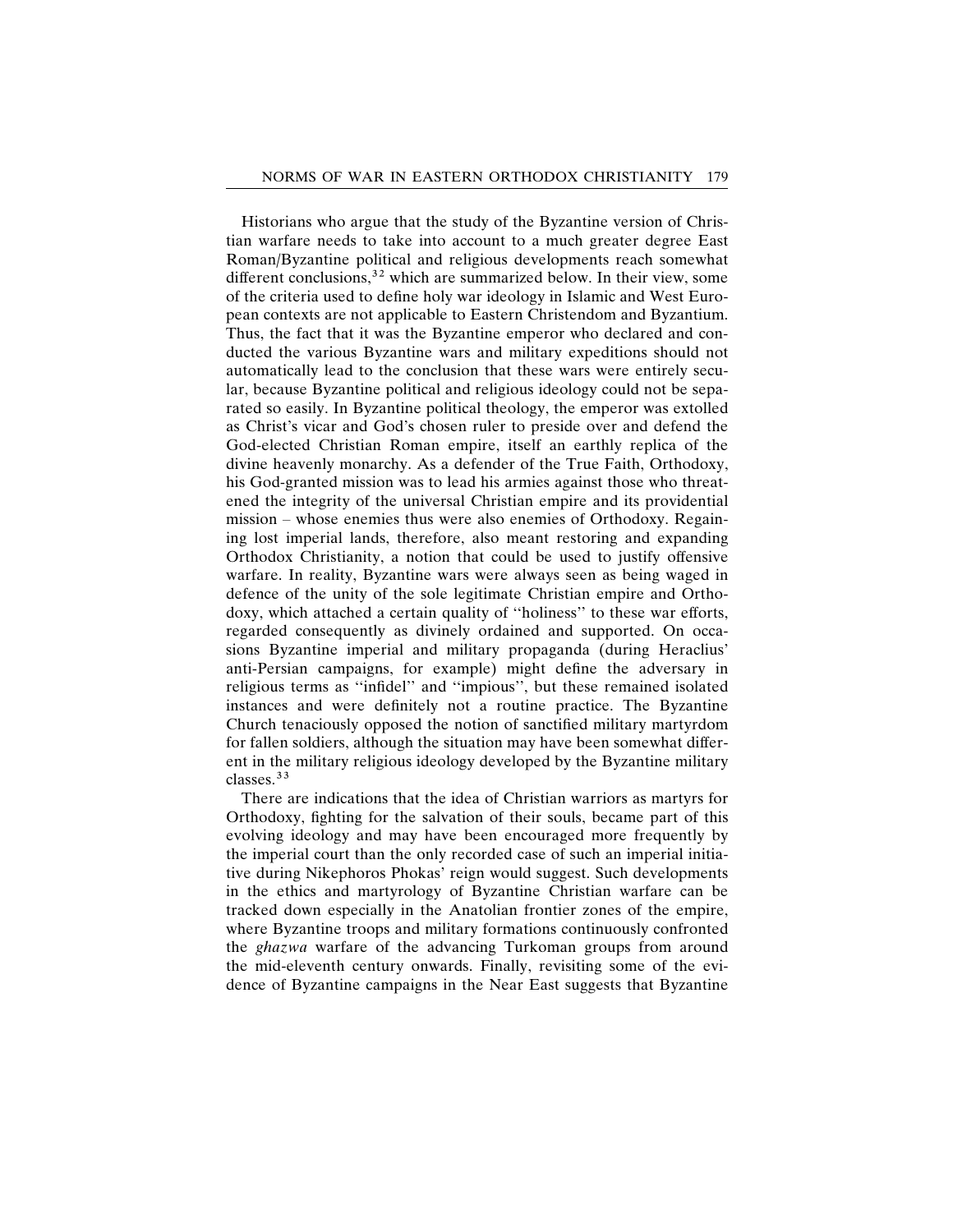aspirations regarding the re-conquest of Christian holy sites in Palestine were not that minimal, as usually accepted. Reassessed in this manner, some of the Byzantine military campaigns waged against non-Christian forces in Anatolia and the Near East may indeed be defined, in this view, as belonging to a certain degree to the category of holy war, to which the Islamic jihad and West European crusading warfare also belong as sub-categories.

The debate on the existence or non-existence of a Byzantine version of Christian holy war has undoubtedly opened new important venues for the exploration of Eastern Orthodox perspectives on the ethics and theology of warfare in the classical Byzantine and post-Byzantine periods. In some of the spheres of this debate and with the present state of published evidence and research, definitive conclusions cannot be reached as yet. Debating Byzantine military history in greater depth, however, has brought about a deeper understanding of some of the specifically Eastern Christian and Byzantine approaches to the ethics and conduct of warfare. In an important contrast with the medieval West, for example, in Eastern Christendom and Byzantium, ecclesiastical involvement and participation in warfare with some religious goals was important but not absolutely vital for its promulgation and legitimization. However, given the blending of imperial and religious ideology in Byzantine political theology, most Byzantine wars, even those without ostensibly religious objectives and waged primarily for geopolitical reasons, possess an aspect of ''holiness'' – at least in the specifically Byzantine context. All these wars were waged to defend the integrity of God's empire on earth and to recover formerly imperial and Christian lands – by extension they were fought for God and Orthodoxy. In this providential framework Byzantine military defeats and setbacks were interpreted as God's punishment for Byzantine sins – or, in the later history of Byzantium, as crucial stages in the unfolding of the God-guided eschatological drama determining the fortunes of the universal empire. Pleading for divine help and protection before and in the course of war was absolutely imperative and then God could be indeed invoked as the ''mighty Lord of battles'' and the ''God of Righteousness'' leading the Orthodox to a complete victory. Apart from being called upon to repel demonic hordes, in a succession of Orthodox hymnic cycles the victory-giving powers of the Holy Cross could be sought by summoning its influence as an "invincible weapon" of Godliness and peace, granting the Orthodox people and their rulers victory over their enemies.

The debates on and discussions of religious rhetoric and elements in Byzantine campaigns show, moreover, that some of them could have openly stated religious goals as part of their politico-military agenda. Such religious goals could include the recovery of the True Cross and its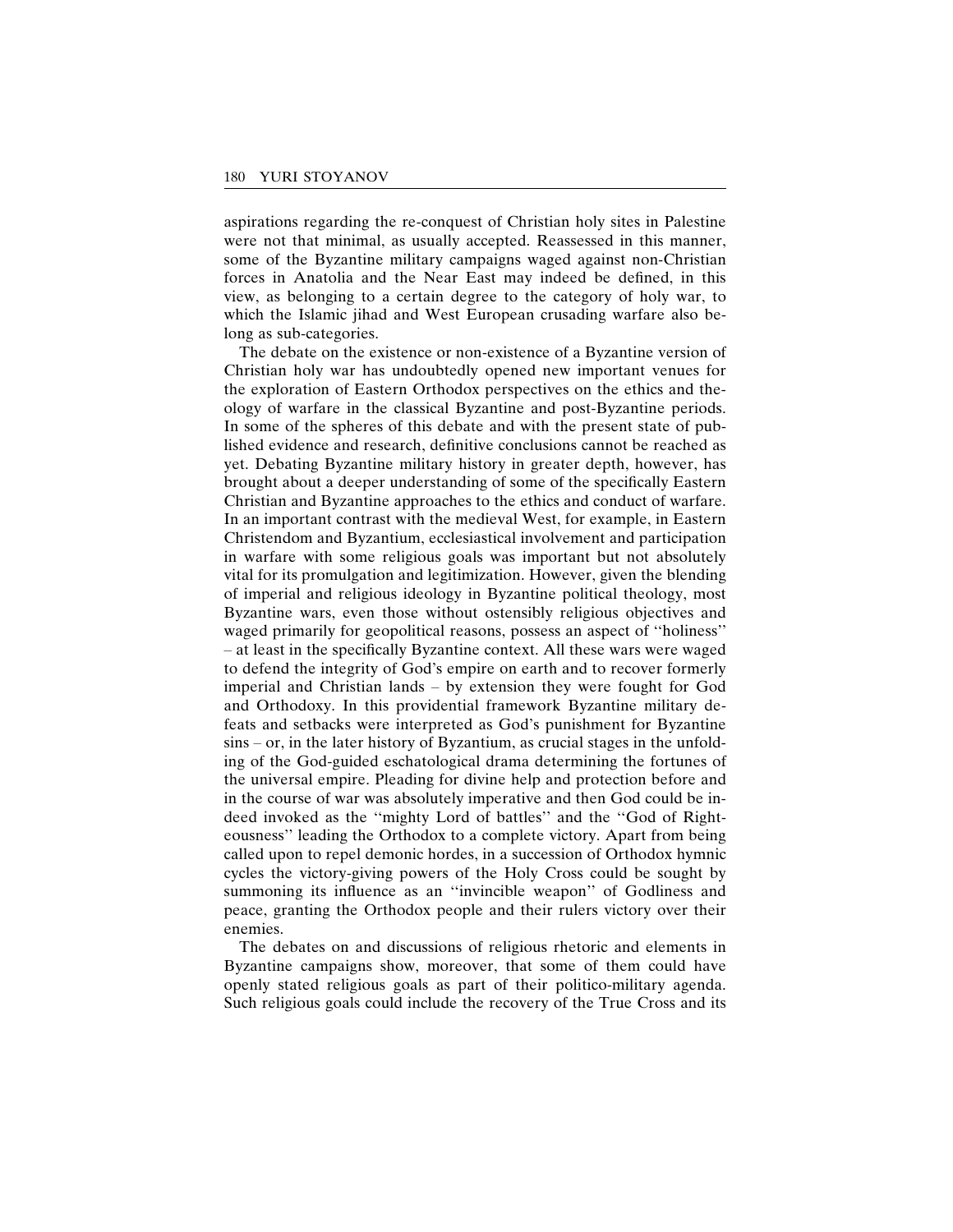restoration to Jerusalem during Heraclius' anti-Persian campaigns<sup>34</sup> or the re-conquest of lost Christian lands and Holy Places in Palestine, including naturally Jerusalem, which were reportedly publicly declared as military objectives (along with the vanquishing of Islam) during the anti-Arab offensives of Nikephoros Phokas and John Tzimiskes.<sup>35</sup> Following the establishment of the Crusader states in the Levant, religious motives and sentiments arguably also played a prominent role in the successful Anatolian campaigns of Emperor John II Komnenos (1118–1143) against the Turkoman dynasty of the Danishmendids and Emperor Manuel I Komnenos' (1143–1180) ill-fated war against the Seljuk Sultan Kılıc Arslan.<sup>36</sup> These religious elements and the conducting of the campaigns are not sufficient to define the wars of Heraclius, Nikephoros Phokas and John Tzimiskes as ''proto-Crusades'' or those of John Komnenos and Manuel Komnenos as ''Crusades'' in the contemporaneous Western sense. But it would be difficult to deny that these campaigns possessed some elements of Christian holy war in the more general Christian medieval context. However, the heightened religious sentiments and elements in these Byzantine campaigns were not a result of a consistently and systematically developed theory of a Christian holy war, which was more or less the case in the Latin West between the eleventh and thirteenth centuries. They were largely conditioned by the specific religio-political conditions related to the separate Byzantine military operations. In the case of the Komnenian emperors' campaigns against the Danishmendids and Seljuks, exposure to the Islamic ghazwa of the Turkomans in Anatolia and West European crusading theory and practice during the eleventh century may also have played a role in enhancing their religious dimension.

Furthermore, what Western and Eastern Christian medieval military religious ideologies shared was their dependence on and exploitation of the Old Testament narratives and pronouncements of the Godcommanded and -ordained wars of the Israelites against the ''heathen'' and ''idolatrous'' Canaanites. As the new ''Chosen People'', the Byzantines (and their Western Christian counterparts) could draw on these models to depict their wars as God-guided campaigns against the new "infidel" or "God-fighting" enemies. Accordingly, successful warrioremperors and commanders could be compared to the kings of Israel or to paradigmatic figures in the Old Testament Israelite ''holy'' wars such as Moses, Aaron, Joshua and David. Thus, in Byzantine military religious ideology and art, Moses' crossing of the Red Sea could be interpreted as prefiguring Constantine the Great's victory at Milvian Bridge, and Joshua's military exploits and triumphs could be presented as alluding to Nikephoros Phokas' and John Tzimiskes' victories on the battlefield. The enemies of Byzantium could be ''recognized'' as new versions of the Old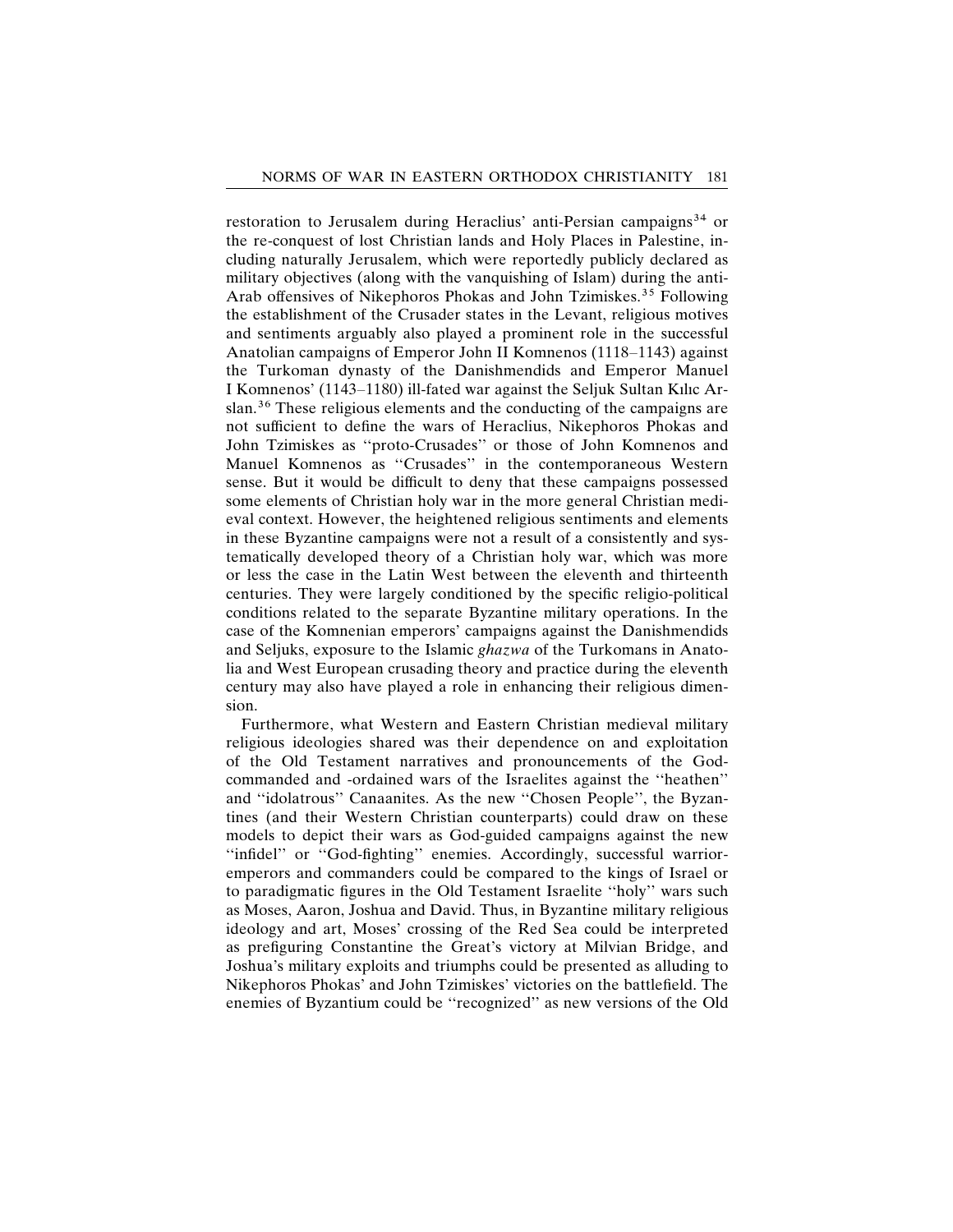Testament adversaries and oppressors of the Israelites such as the Assyrian king Sennacherib, acting again as instruments of God's punishment, provoked by the sins of the Byzantines.

The various Byzantine treatises on military strategy and tactics for combat shed further light on the distinct Byzantine attitudes towards the interrelationship of Christianity and warfare and its ethical implications. These tracts often draw heavily on earlier Hellenistic and Roman authorities, which highlights the continuity of the tradition of tactical and strategic manuals from Graeco-Roman antiquity to the Byzantine Middle Ages, but they inevitably contain much material and advice reflecting Byzantine Christian stances on warfare. The Tactica attributed to Emperor Leo VI states emphatically that fundamentally men are peaceful beings, but the devil incites them to indulge in violence and instigate warfare for his own insidious purposes. The origins of warfare are thus attributed to the devil and man should first and foremost prefer peace and avoid war. Accordingly, it was defensive warfare that was preferable and permissible in order to protect the imperial lands from invaders who have been essentially provoked by the devil to assail the territorial integrity of the empire. However, aggressive warfare and unnecessary bloodshed involving even potential enemies of the empire should be disallowed.<sup>37</sup> In an anonymous sixth-century Byzantine treatise on strategy, war is condemned as a ''great evil'', in fact the ''worst of all evil'', but, since the enemy has made the shedding of Byzantine blood a matter of honour and virtue, a study of military strategy is necessary so that the aggressor can be resisted and defeated.<sup>38</sup> This statement contains one of the core elements of the traditional just war theory (justifying war in self-defence) going back to antiquity and developed in detail in Western Christendom from the late fourth century onwards. The Tactica ascribed to Leo dwells on the need for a just cause for warfare in slightly more detail – again stating that, when enemies have initiated an unjust offensive war, a defensive war against them must be undertaken with courage and eagerness.

The provenance of these notions is clearly recognizable in the just war tradition that was crystallizing in the late Roman and early Byzantine period as a result of the merging of the inherited Roman political military ideology and post-Constantinian Christian political theology. But, apart from specifying in general the jus ad bellum regulations of this just war tradition, Byzantine military treatises do not develop in greater detail a theory or notions regarding more general questions raised by the need for a Christian justification of warfare. Their predominant focus remains the various practical and technical details concerning military strategy and tactics: campaign organization, siege warfare, skirmishing, guerrilla warfare, marching through mountainous terrain, setting up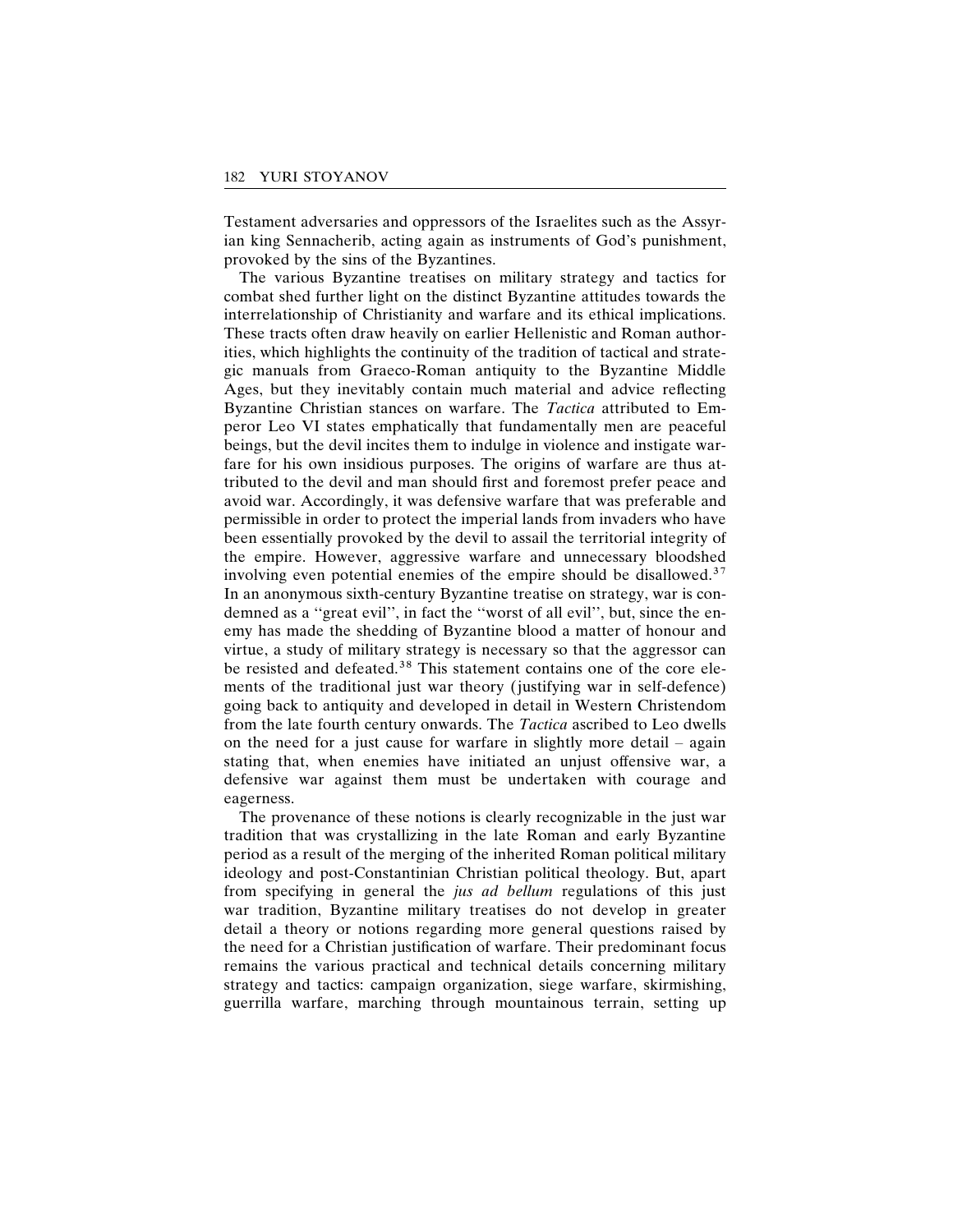camps, etc. On occasions some jus in bello regulations may be specified in some detail; avoiding unnecessary loss of life in open combat is frequently recommended – a predilection related to both the Byzantine notion of philanthropy and the actual and well-attested strategic concerns of Byzantium to prevent or solve conflicts (when possible) through diplomacy, bribery and other non-military channels.<sup>39</sup> In the general ethics of war, touched on to a greater or lesser extent in the treatises, war largely appears a necessary or lesser evil – whether this is articulated explicitly or not. The need to plead for divine help and favour in warfare remains an important theme, and Christian rhetoric and polemic also occur on occasions; the Tactica ascribed to Leo, for instance, emphasizes that fighting the adversaries of Orthodoxy is spiritually meritorious for Christian warriors.

On the other hand, the study of the role of the Byzantine Church in the religious dimension of Byzantine warfare has as yet failed to uncover a systematic attempt at formulating a just (or indeed holy) war theory coming from within the Church. This applies also to the Orthodox churches that emerged in the Balkans and Russia following Byzantine missionary efforts in these areas from the late ninth century onwards. Thus the Orthodox churches in the Byzantine–Balkan world and Russia generally did not share the important transformation of Christian attitudes to warfare that occurred in medieval Western Christendom during the crusading period between the eleventh and thirteenth centuries. Apart from its continuing opposition to military martyrdom, Byzantine canon law remained static in this period and did not revise its traditional stance on regular, or what was perceived in the contemporary West as ''holy'', warfare. The abhorrence and criticism by Byzantine churchmen, and indeed historians, of the phenomenon of combatant Latin bishops and priests taking part in the Crusades are well attested. At the same time, despite telling changes in the widespread Byzantine veneration of military saints in which the early anti-warfare perspectives were softened or disappeared, apparently to be integrated more easily into Byzantine lay military piety, the Church was certainly not an enthusiastic supporter of all aspects of this piety. However, further research is needed to explore in greater detail the socio-religious dynamism underlying the emergence of a distinct Christian warrior culture in the Byzantine Anatolian frontier zones, which may reveal that the local church and hierarchs played some role in this process.

Attempts to uncover a coherent and continuous tradition of legitimizing ''justifiable war'' in the Eastern Orthodox Church, from the patristic through the medieval period, may not have been persuasive,  $40$  but individual medieval Orthodox churchmen did indeed on occasions articulate views that advanced or came close to such legitimization, or took some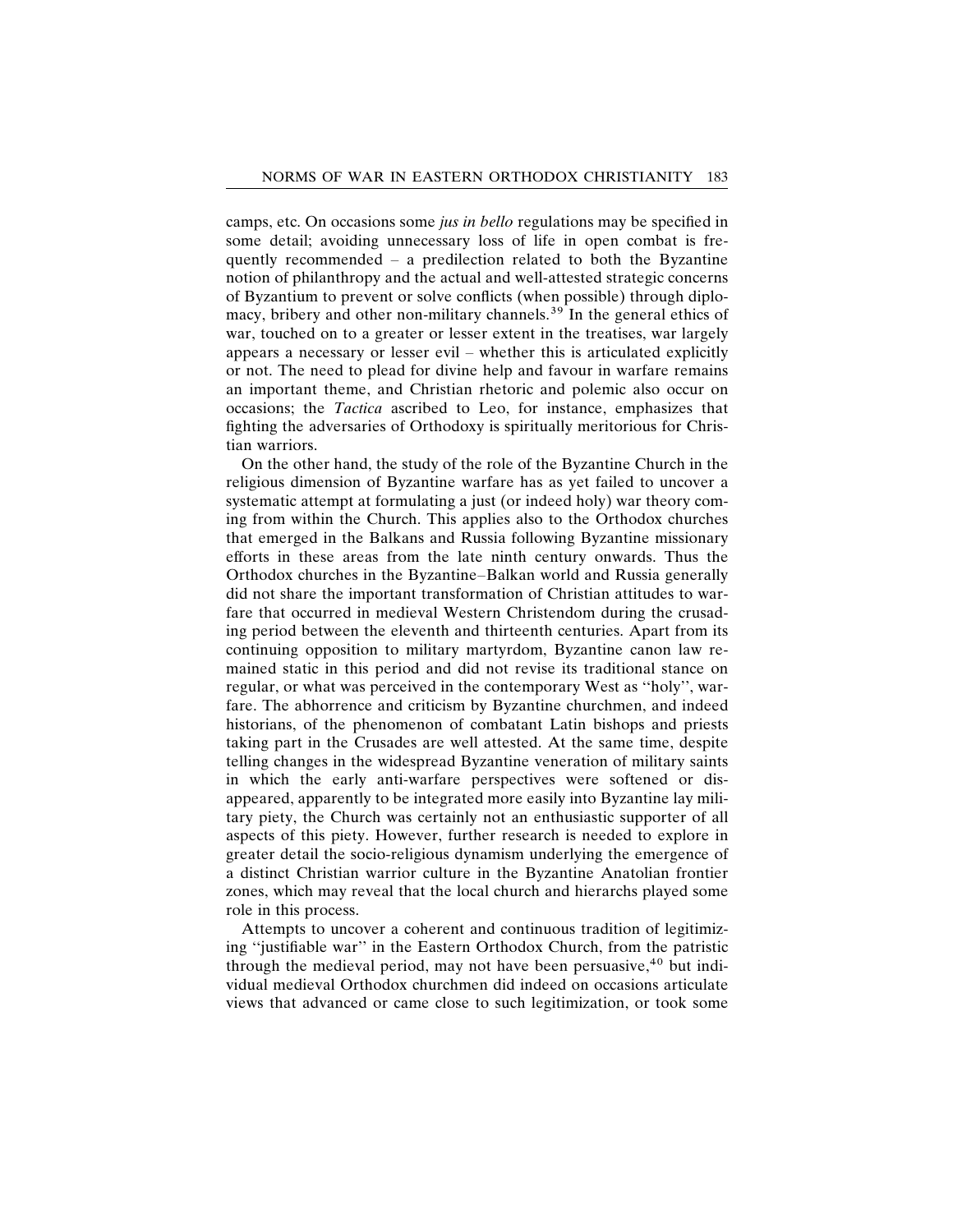part in the organization of defensive warfare. For instance, during the great joint siege of Constantinople by the Persians and the Avars in 626, the Constantinople Patriarch Sergios I acted as regent in the absence of Emperor Heraclius and was in charge of defence. A contemporary homily reflects the patriarch's public statements during the siege, which carry the overtones of a religious war, proclaiming that God Himself will fight for Constantinople's citizens.<sup>41</sup> In an atmosphere permeated with religious enthusiasm, sustained with military religious rites and ceremonies, the patriarch used the image of the Virgin Mary to threaten the foreign and ''devilish'' armies with her supernatural martial protection of the city. Unsurprisingly, in her reported appearances during the siege she is in the guise of a warrior-maiden, fighting for her city and chasing away the Avar khagan, who concedes his inevitable defeat to the Mother of God.

The already quoted impressive and significant legitimization of Christian just war and the potential martyr status of the Christian warrior ascribed to St Constantine-Cyril the Philosopher can perhaps be best understood within the religio-political framework of his mission to the court of al-Mutawakkil.<sup>42</sup> As already indicated, this notion of sanctified military martyrdom did not find acceptance in the mainstream of Byzantine Church thought and practice. It is important, however, that it found such an emphatic and explicit formulation in a proclamation attributed to such an extraordinarily and enduringly influential figure in the Byzantine Commonwealth as St Constantine-Cyril the Philosopher. Owing to the continuing authority of his pronouncements in the Slavonic Orthodox world, this particular proclamation, as will be shown below, has been used as a basis for a more systematic formulation of Orthodox just war theory.

In the context of St Constantine's pronouncement concerning the sanctity embedded in the legitimate brand of Christian military endeavour, it is worthwhile noting the interesting and symptomatic proliferation of the canonization and widespread veneration of historical Orthodox warriorprinces in some of the late medieval cultures of the Byzantine Commonwealth, notably Russia, Ukraine and Serbia – for instance, St Alexander Nevsky, Grand Prince of Novgorod and Vladimir (1236–1263), St Dmitri Donskoi, Grand Prince of Moscow (1359–1389), St Stefan Lazar, Prince of Serbia (1371–1389), and St Stefan Lazarević, Prince of Serbia (1389– 1427). These cults of saintly princes and rulers were evidently intended to develop a religio-political loyalty to a national dynastic line and, in the case of medieval Serbia, created a veritable genealogy of ''holy kings''. Some elements of the hagiographical biographies in the vitae of these saintly princes and rulers suggest that in these cultures the Orthodox churches were more prepared to foster and cultivate lay military piety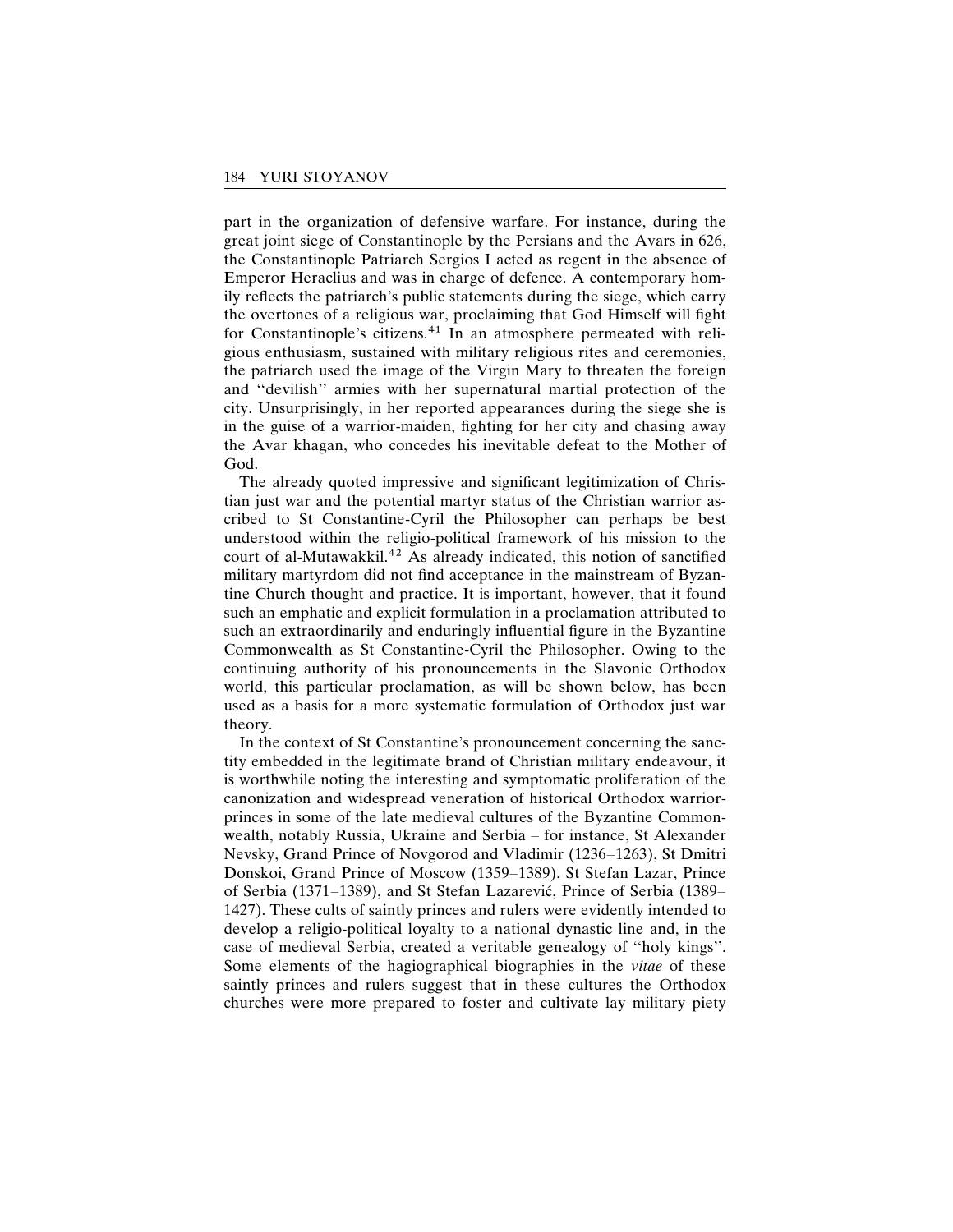than was the Byzantine mother church. The precise religio-political dynamism that determined such developments still awaits a systematic study. Characteristically, Byzantine political ideology, as reflected in a succession of Byzantine Mirrors of Princes, in general continued to adhere to and promote an image of an ideal ruler that goes back to Hellenistic and late Roman models of an ideal emperor, and did not accept or absorb the concept of a warrior-king even in the period when Western chivalric attitudes and stereotypes were exercising some impact in late medieval Byzantium.<sup>43</sup> At the same time, some of the hagiographic traditions surrounding Orthodox warrior-princes such as St Alexander Nevsky and St Stefan Lazar betray some remarkable continuity with Byzantine religiopolitical models. Furthermore, both South Slavonic and Russian Orthodox cultures offer some early paradigmatic examples of saintly princes who accepted martyrdom without resorting to violence or self-defence – for example, St John Vladimir, Prince of Duklja (d.1016), and Saints Boris and Gleb, Princes of Kievan Rus (d.1015).

The evidence of the presence and evolution of the notions of just and holy war in the medieval Byzantine world, notions that provided the underlying foundation of Eastern Orthodox attitudes to warfare in the early modern and modern periods, thus presents some important dissimilarities from the equivalent concepts and developments in the medieval Latin West. One may attempt a general explanation of these differences simply in the framework of the Christian tradition on the whole and the well-known trichotomy of Christian attitudes to war and peace proposed by Roland Bainton: pacifism, just war and Crusade.<sup>44</sup> But, for a deeper understanding of the provenance and fortunes of these notions in Byzantium and the Byzantine Commonwealth, one needs to take into account the specifics of their trajectories in Eastern Orthodoxy. The continuity of pacific and pacifistic currents in Eastern Orthodoxy from the pre-Constantinian into the Byzantine period and their interrelationship with the continuity and Christianization of Roman imperial ideology in Byzantium seem fundamental for gaining a more insightful perception of these distinct trajectories. Thus, with regard to changing Christian attitudes to warfare in the Early and High Middle Ages, the notable endurance of these continuities and their amalgamation in medieval Byzantium need to be seen in the context of the various factors creating discontinuity with the late Roman past in the contemporary Latin West and the early Islamic world in the Near East and Levant. These continuities and discontinuities also contributed significantly to the divergences of views on war and peace among these three cultures.45

The convergence of imperial and ecclesiastical ideology in Byzantium projected the formulas and images of Byzantine philanthropy in the spheres of political and military ideology, with the consequent use of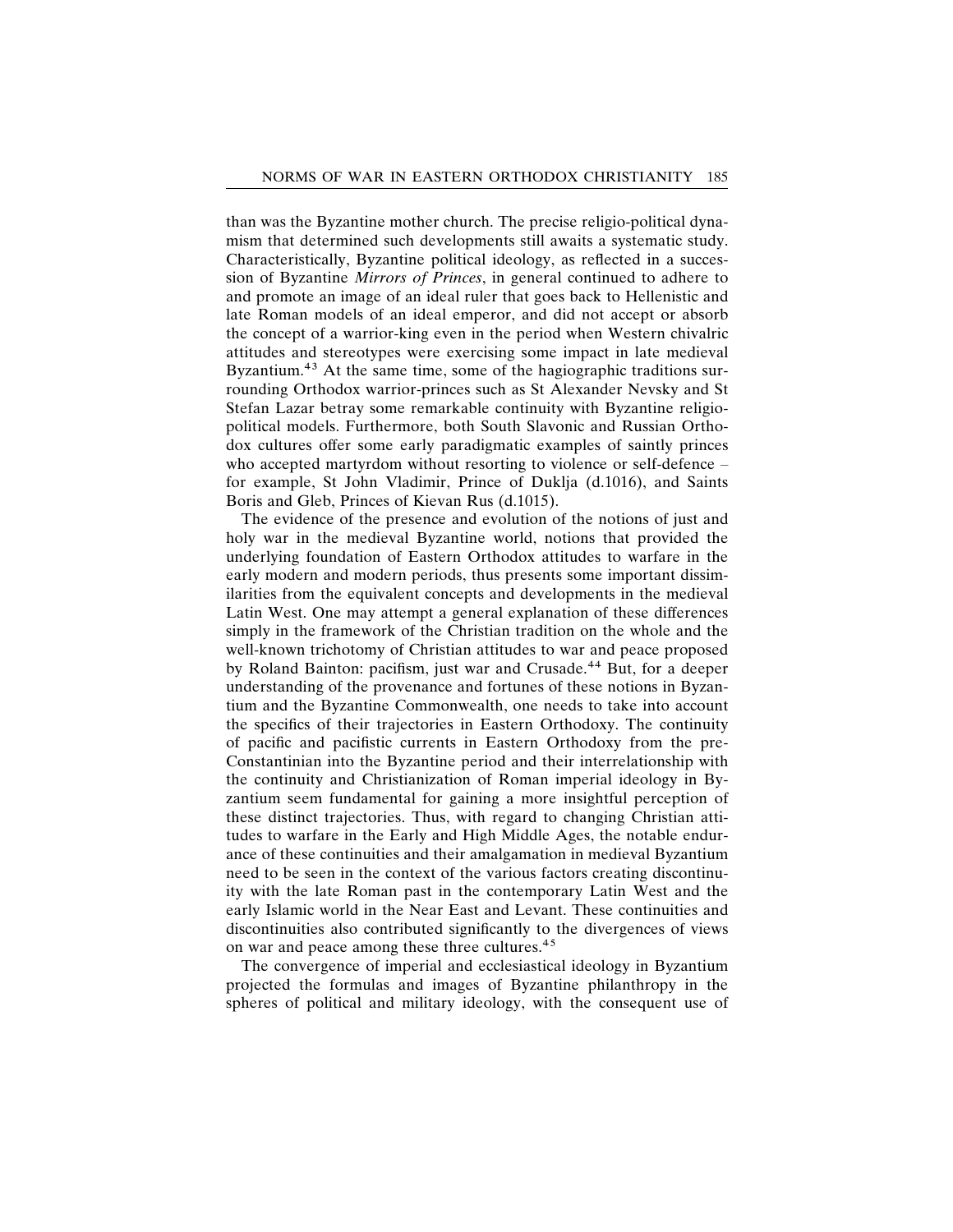pacific rhetoric and symbolism in diplomatic and political discourse (depending on the circumstances and the priorities of Byzantine pragmatism, this discourse could be also aggressive and militaristic). References to and images of Byzantine emperors as ''peace-loving'', ''peace-protecting'' and averting wars and violence acquired a ceremonial character and coexisted with forceful images of their military triumphs over the enemies of the empire. Ultimately, peace was supposed to be normative on both the religious and the imperial political level; the Tactica ascribed to Leo explicitly states that one should welcome peace not only for the Byzantine subject but also for the ''barbarians''. The resultant Byzantine synthesis between the inherited religious and political pacific models, the late Roman just war tradition and some innovations in the theory and practice of warfare conditioned by the changing strategic and political circumstances created an ambivalent and flexible system of nuanced attitudes to war in which various compromises were achieved to neutralize the inherent frictions between the various elements. Apparently, the elaboration of more systematic theories for the religious and philosophical justification of war was not seen as necessary; similarly, the jus in bello regulations in the Byzantine military treatises largely reproduce earlier Hellenistic and Roman models. Beyond military religious services, the Byzantine Church participated extremely rarely in the justification and legitimization of war, although individual churchmen on occasions ventured to speculate and communicate their views on Christian just war and military endeavour, which could amount to such justification.

This Byzantine synthesis was well suited to the religious and secular needs of an imperial state that viewed itself as an heir to the East Roman imperium and as the sole "holy and Orthodox universal empire"; it seemed appropriate also to the Orthodox monarchies and principalities that emerged in the Byzantine Commonwealth in South-Eastern Europe, Ukraine and Russia. Following the Ottoman conquests in Anatolia and the Balkans and the integration of these regions into the new Ottoman version of the Islamic caliphate, the Orthodox churches in these regions, along with the Ecumenical patriarchate, found themselves in completely new circumstances. In the wake of the fall of Constantinople to the Ottomans, an evolving Russian religio-political ideology came to claim the imperial leadership of the Orthodox Christian Commonwealth through the well-known doctrine of ''Moscow the Third Rome''. This imperial leadership extended to aspirations for the political and religious protection of the Orthodox communities and churches within the Ottoman empire, which in the nineteenth and early twentieth centuries went through dramatic periods of nationalistic anti-Ottoman uprisings and the formation of nation-states. Not long after these periods of painful and divisive nation-building, nearly all European Eastern Orthodox churches (apart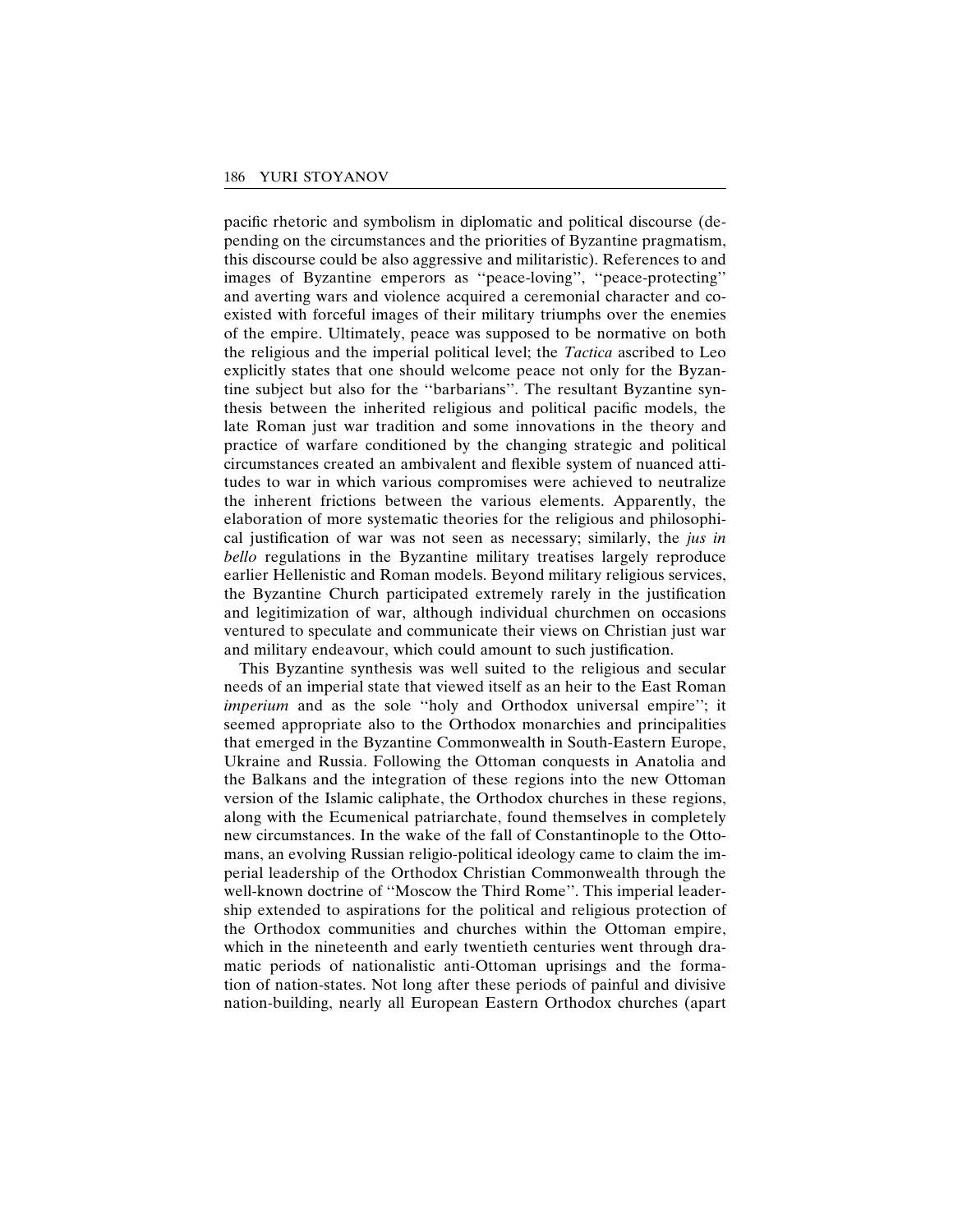from the Ecumenical patriarchate in Istanbul and the autocephalous Greek Orthodox Church) were forced to function and survive in the framework of the militantly secularist and repressive totalitarian regimes in Eastern Europe. During all these periods, including the current post-Communist phase, their adherence to and practice of the inherited New Testament, patristic and Byzantine attitudes to war and peace were every so often fiercely challenged and tested to their very limits.

## Transformations of Eastern Orthodox attitudes to war and peace in the Ottoman and modern periods

### The post-Byzantine/Ottoman period and the rise of nationalism

It is worth reiterating that, unlike the case of Western Christianity, the study of Eastern Orthodox approaches to the ethics and justification of warfare is still in its nascent stages. In the case of medieval Eastern Orthodoxy at least, the recent debates on and advances in the study of Byzantine military history and Byzantine political and religious attitudes to war and peace have made it possible to considerably update the state of the evidence and research summarized above. The same cannot be said about the study of the development of Eastern Orthodox stances on warfare and its legitimization in the post-Byzantine/Ottoman and modern periods. In this crucial area of the post-medieval and modern history of Eastern Orthodoxy, enormous quantities of wide-ranging and diverse material still need to be critically explored, first in the context of the various regional political and church historiographies, and then in the larger context of the respective developments in Catholic and Protestant just war traditions of thought during these periods. What can be offered in this chapter, therefore, will be a summary of the general tendencies and changes in the Eastern Orthodox discourses on the morality of war, as the various Eastern Orthodox churches struggled to adapt and respond in the post-Byzantine era to the changing religio-political circumstances in the regions previously belonging to the Byzantine Orthodox Commonwealth. Given the paucity of published archival material and research in this sphere of study, some of the conclusions in this summary will inevitably have a preliminary character. The summary will also aim to indicate important areas of research that could prove useful and rewarding in the pursuit of a better understanding of the occasionally puzzling changes in modern Eastern Orthodox perspectives on the ethics of armed conflict. Some better-researched cases of such changes or innovations will be highlighted that shed new light on the respective importance of tradition and innovation in modern Eastern Orthodox views regarding peace and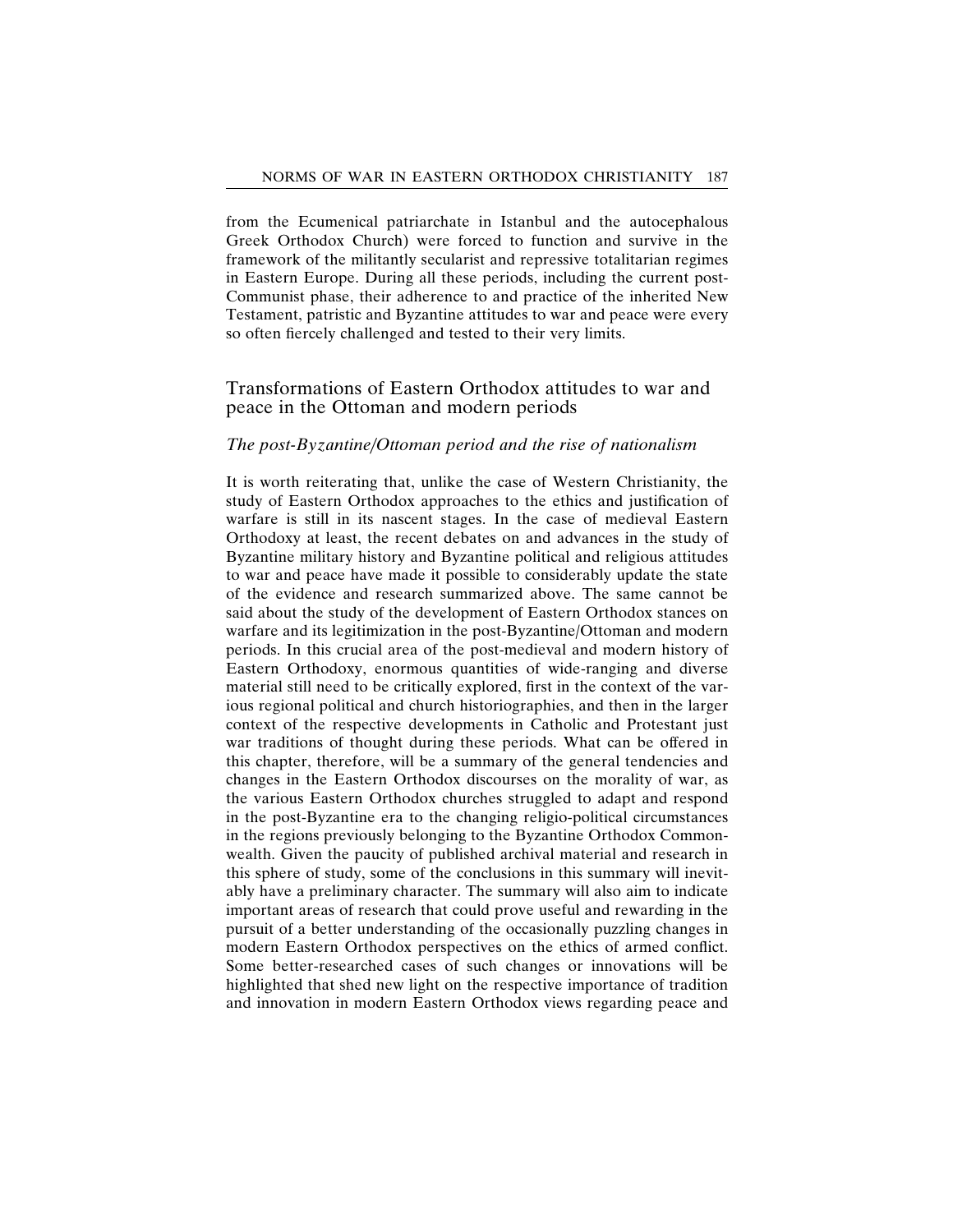war that can be considered normative and representative. This will also make it possible to gain a clearer perspective on the continuities and discontinuities between these views and their scriptural, patristic and medieval Byzantine foundations.

As a prelude to the discussion of these changes of perspective in modern Eastern Orthodoxy, one needs first to outline the process of the emergence of autocephalous churches and patriarchates in the medieval Byzantine Orthodox Commonwealth. In the early Byzantine period, the Orthodox Church followed the so-called pentarchy system, where the principal church authority lay with the foremost sees – the patriarchates of Constantinople, Alexandria, Antioch and Jerusalem, with honorary primacy granted to Rome. The early Arab conquests in the Levant brought the patriarchates of Alexandria, Antioch and Jerusalem under Islamic control, gradually decreasing their influence and significance. Byzantine missionary efforts in South-Eastern and Eastern Europe led not only to the Christianization of existing kingdoms, principalities and tribal unions in the region, but also to the eventual emergence of autocephalous churches and patriarchates in some of the newly Christianized Orthodox monarchies. The establishment of such patriarchates occurred as a rule in the framework of the political rivalries of these monarchies with Byzantium and their pursuit of aggressive policies towards Constantinople. Such was the case with the very early recognition of the Bulgarian patriarchate by Constantinople in 927 in the wake of the anti-Byzantine wars of the Bulgarian Tsar Symeon (893–926), during which he aggressively sought and received an imperial title, threatening to conquer and establish himself in Constantinople. The Bulgarian patriarchate was to remain the focus of intermittent Bulgarian–Byzantine political (not so much ecclesiastical) rivalries until the Ottoman conquest. The recognition of the autocephalous status of the Serbian Orthodox Church by Constantinople in 1219 proceeded in much more peaceful circumstances. But the establishment of an independent Serbian patriarchate in 1346 (with active Bulgarian ecclesiastical participation) again occurred in the context of the expansionist policy of the Serbian ruler Stefan Uros IV Dušan (1331–1355) towards Constantinople, one year after he had proclaimed himself a basileus of the Serbs and Rhomaioi (Byzantine Greeks). Characteristically, the elevation of the metropolitan of Moscow in distant Russia to a patriarchal rank took place considerably later: it was acknowledged and presided over by a Constantinople patriarchate mission in 1589, 27 years after it had recognized the imperial title of the Russian ruler Ivan IV the Terrible (1530–1584). The formation of the Russian patriarchate was thus an event that again was conditioned by considerations of imperial ideology and status in the sixteenth-century Eastern Orthodox world.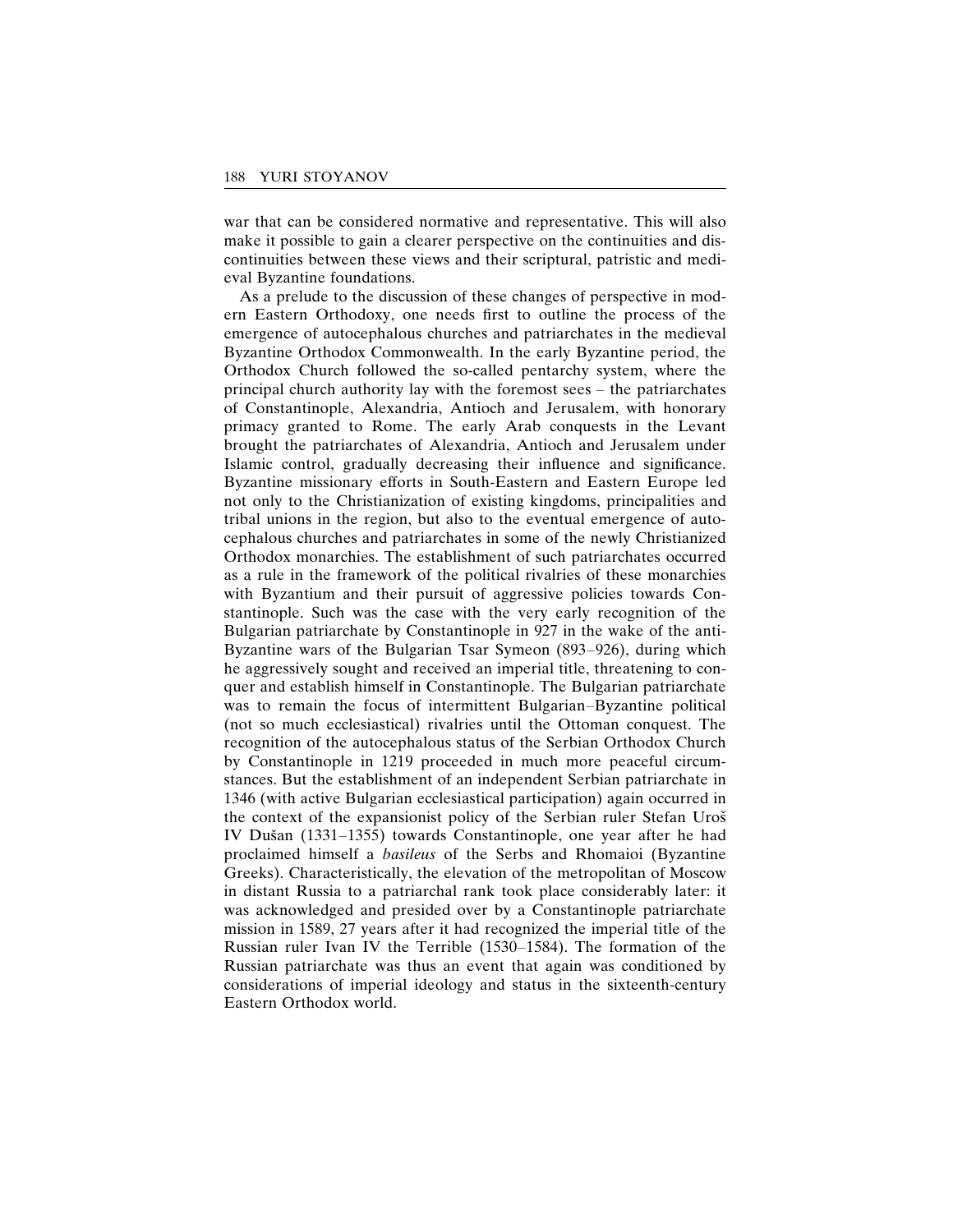In South-Eastern Europe, the establishment of the new patriarchates was intended to underscore the sovereignty of the new Orthodox monarch vis-a`-vis Byzantine political ideology, with its central notion of Byzantine universal hegemony, specifically over Orthodox Christendom. Byzantine recognition of the new patriarchates can be seen also as a kind of concession to the political aspirations of the new Orthodox monarchs.46 Encountering and being exposed to the distinctive Byzantine concepts of supranational ''patriotism'', the South Slavonic Orthodox cultures also developed traditions eulogizing their own people as being granted the status of the new ''chosen people'', entrusted with an exceptional mission to spread Orthodox Christianity further and act as its faithful guardians. As in Byzantium, in the South Slavonic Orthodox world these religio-political concepts could confer a providential dimension to the comprehension and rationalization of Christian warfare, especially in the period of the Ottoman conquest. The decline and shrinking of Byzantium in the fourteenth century made one of the principal themes of the Byzantine apocalyptic tradition – the final eschatological battles of the last Byzantine emperor with the forces of Islam prior to the advent of the Antichrist – more actual and influential than ever. With the spread of such eschatological expectations concerning the fate of Constantinople and Orthodox Christendom itself, in some Byzantine circles Orthodoxy developed into ''surrogate patriotism'', with strong anti-Latin/Catholic sentiments.<sup>47</sup> Features of such a development can be discerned in contemporaneous and later versions of South Slavonic Orthodox cultures, but its dynamics as well as links to the rise of national consciousness in the region and its religio-political elements have remained regrettably underexplored.48

Following the establishment of the Ottoman empire in the erstwhile Orthodox Anatolia and Balkan Europe, the Byzantine apocalyptic tradition enjoyed a continuation among nearly all strata of Orthodox cultures under Ottoman suzerainty, whether in the guise of post-Byzantine messianism or simple eschatological prophecies about the impending end of Ottoman rule.49 This post-Byzantine messianism prophesied the advent of a liberator-emperor who would rout the ''infidel'' Islamic occupiers in ''holy battles'' at Constantinople and banish them forever to initiate the final events of the eschatological drama. In non-eschatological versions, such prophecies could simply predict the recreation of the Byzantine empire, ruling Orthodox Christendom again from its old capital, the Holy City of Constantinople. Elements of this Byzantine messianism undoubtedly reappear in a modernized and secularized form in the Megali Idea (''Great Idea'') of Greek nationalism of the nineteenth and early twentieth centuries, aspiring to reinstate a Greek state for all the Greeks of the Mediterranean and the Balkans. Such concepts also find a parallel in the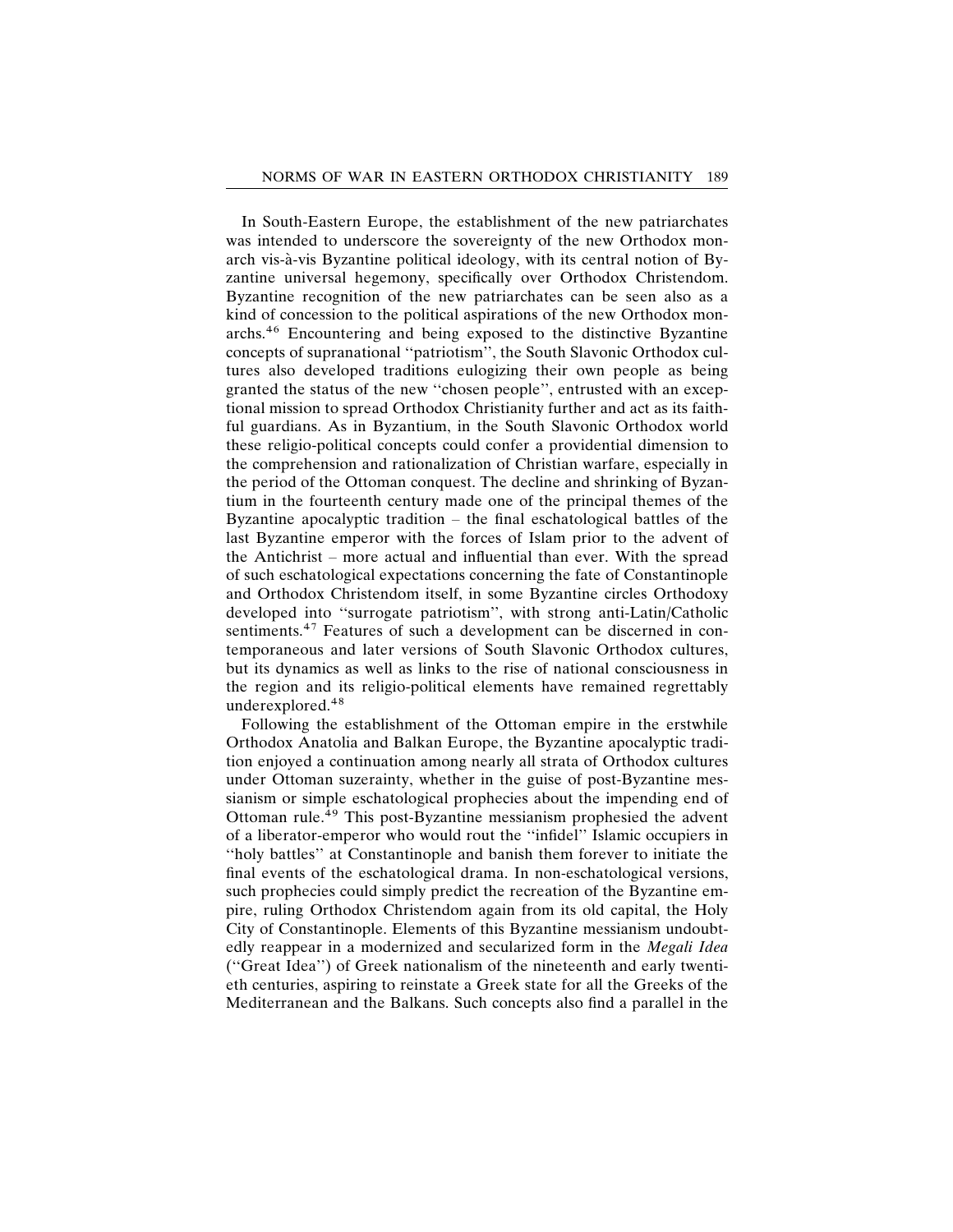abortive ''Greek Project'' of the Russian Empress Catherine the Great (1762–1796), which was designed to force the dismemberment of the Ottoman realm and the establishment of a reconstituted ''Russo-Byzantine'' Orthodox empire in Constantinople. It is worth noting, however, that Catherine the Great's victorious campaigns and projects against the Ottoman empire were devoid of the rhetoric of religious war;<sup>50</sup> by that time the Russian patriarchate had already been abolished and the Tsarist administration was managing the Church largely as a state department.

By the time Russian imperial expansionism was beginning to make real headway into the Ottoman Balkans, the Russian Church and the Eastern Orthodox churches that had earlier found themselves under Ottoman dominion had developed different sets of state–church relations, which were to have far-reaching implications in the modern era of nationalism and nation-state-building. Following earlier precedents of the integration of the ''Oriental'' patriarchates of Alexandria, Antioch and Jerusalem into the Islamic system of governance, in the wake of the Ottoman conquest of Constantinople its patriarch was designated as the religious and administrative head of all Orthodox Christians under Ottoman sovereignty, regardless of their ethnicity. The implementation of these regulations, known as the millet system, assigned significant civil, educational and judicial roles to the Constantinople patriarchate, and the previously independent patriarchates now came under its authority (only the Serbian patriarchate was revived between 1557 and 1766). The millet system secured the survival and relative strength of Orthodox Christianity in the Ottoman empire, but it meant too that the ecclesiastical body of the Constantinople patriarchate, from its head to the diocesan metropolitans and the village priests, functioned as a secular administrative mechanism as well. Apart from his ecclesiastical role, the Constantinople patriarch was also the etnarch, the civil ''leader'' of the Orthodox Christians in the Ottoman empire. This substantial secularization of the role of the Church opened it to frequent lay interference in its internal affairs, whether by the Ottoman authorities or by influential lay figures such as lawyers and merchants, whom the Constantinople patriarchate had to employ in order to fulfil its function.

The *millet* system also led to frequent friction and hostility between the mostly Greek upper hierarchy of the patriarchate and the Serbian, Bulgarian, etc., local churchmen under its jurisdiction. With the rise of nationalism, in the wide-ranging and influential Greek communities and diaspora within and outside the Ottoman empire, ''Hellenism'' and Orthodoxy began to blend in a forceful nationalist ideology. Focused on the aspirations for the formation of a new Hellenic Commonwealth, this nationalist ideology further alienated the Serbian, Bulgarian and Romanian churches. Acting during the Ottoman era as a nationally and cultur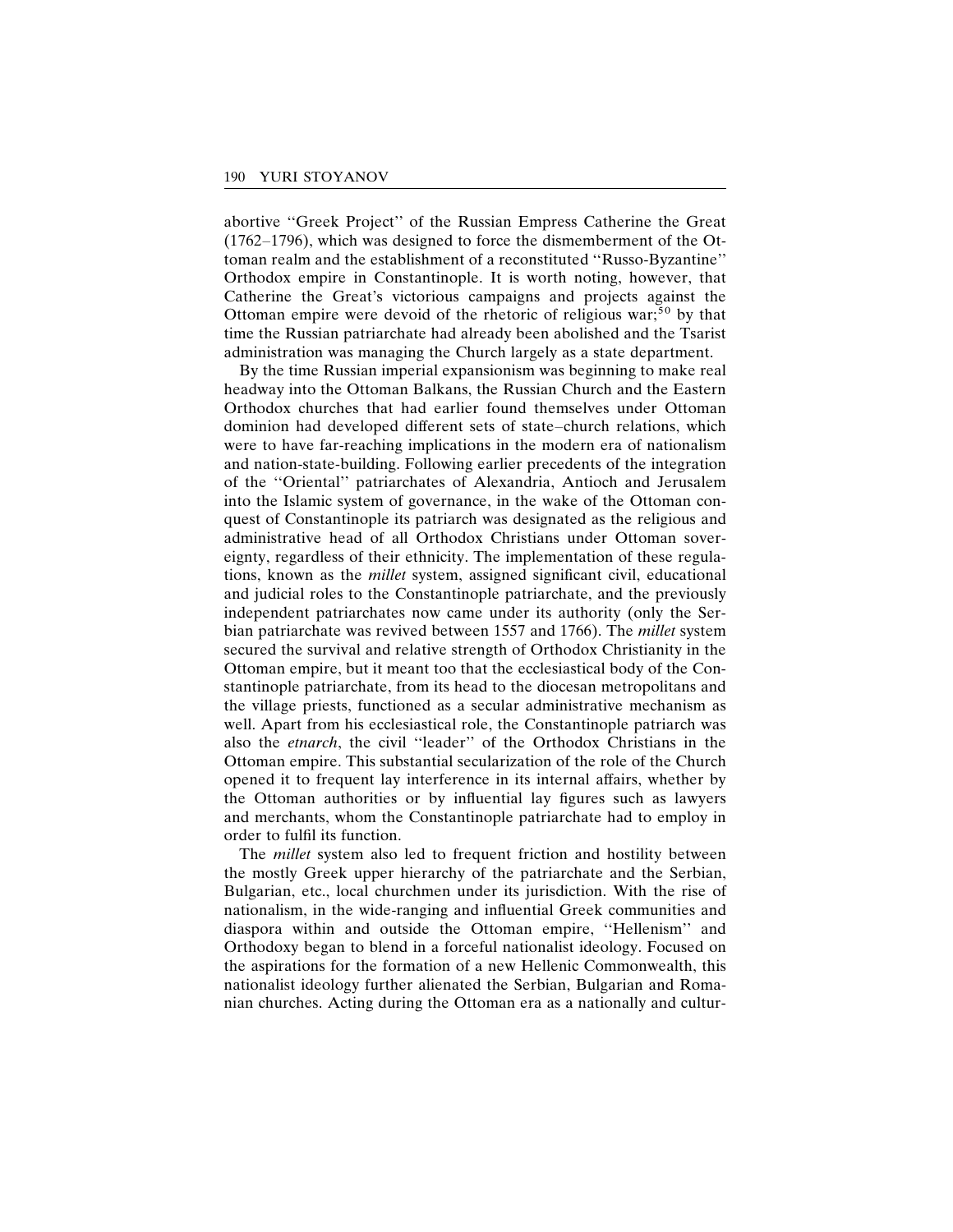ally unifying force, these churches inevitably played a crucial role in the formation of the respective national ideologies. Thus these national churches provided the religio-political source of the various eighteenthand nineteenth-century Orthodox Christian identities, including the complicated process of the shaping of Romanian Orthodox culture in the principalities of Wallachia and Moldavia, which remained autonomous under Ottoman suzerainty until 1829.

The *millet* system, moreover, carried with it implicit dangers for the upper hierarchy of the Constantinople patriarchate. The outbreak of the Greek Revolution in 1821 (deemed to have been proclaimed by the metropolitan of Patras, Germanos) signified in the Ottoman reading of events that the patriarch and his senior prelates were guilty of high treason. Consequently the Christian etnarch was promptly executed, along with scores of other senior clerics in Istanbul, Edirne, Thessaloniki, Crete, Cyprus, etc. Similar, although less drastic, retributive measures are known to have been taken by the Ottomans in comparable circumstances against leading Bulgarian and Serbian churchmen. The event marked the beginning of the end for the old millet role of the Constantinople patriarchate, as its various functions and powers were eroded progressively. In the nineteenth century, the Orthodox churches in South-Eastern Europe, moreover, energetically sought and achieved autonomy from its jurisdiction, which was in some cases a divisive and arduous process. The consequent fragmentation of the ecclesiastical authority of the Ecumenical patriarchate of Constantinople in South-Eastern Europe was accompanied by bitter debates and a succession of ecclesiastical crises provoked by the secular factors that were determining the formation of the new autocephalous and national churches. Orthodox internal strife in the second half of the nineteenth century was further exacerbated by the attempts of Russian diplomacy in the Ottoman empire to use for its own political purposes the struggle of Bulgarian churchmen for ecclesiastical emancipation or indeed the increasing Arab–Greek rivalry for control of the bishoprics or the patriarchal posts in the old patriarchates of Antioch and, later, Jerusalem.

In the Ottoman period, the tradition of Byzantine messianism (in its original Greek or derivative Slavonic versions) often lay dormant but was kept alive and re-actualized mainly in clerical and monastic circles. The tradition maintained its principal focus – the violent end of the Ottoman Caliphate and a restoration of the Orthodox Christian empire at Constantinople (or the relevant Orthodox Christian kingdoms) in the wake of huge conflicts between Christianity and Islam – while allowing some innovations. These momentous events might be attributed, for example, to Russian military intervention. In the South Slavonic Orthodox world, these themes became interwoven with the rich epical traditions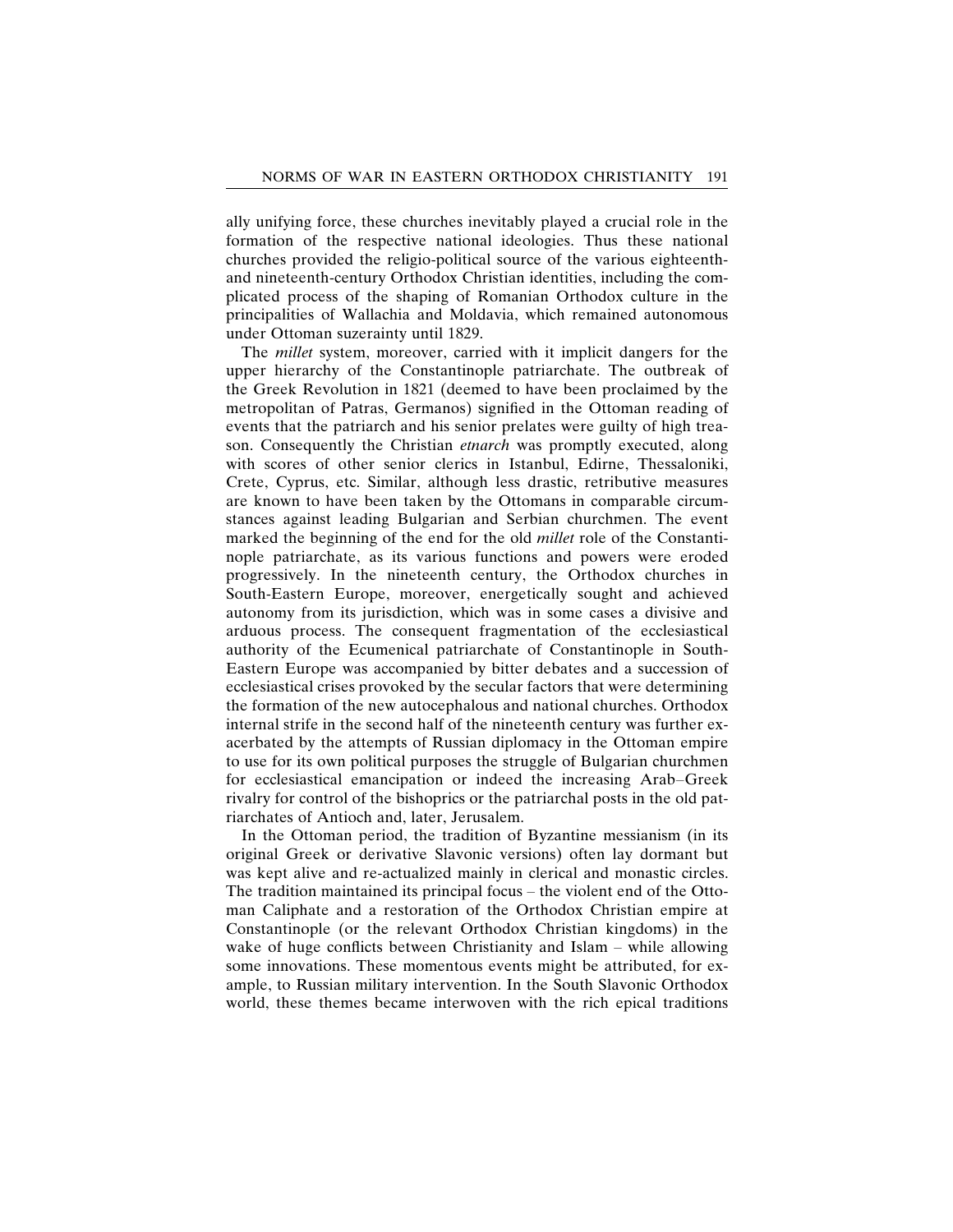commemorating and mythicizing military resistance to the Ottoman invasion. Greek or South Slavonic churchmen who became actively involved in the actual armed struggle and uprisings against the Ottomans, especially from the late eighteenth century onwards, were as a rule aware of and often under the influence of one of the versions or elements of the tradition of this Orthodox restoratio imperii. Consequently, some of them sought to add a providential and religious dimension to the military conflicts with the Ottomans. Their pronouncements and agendas stood in sharp contrast with the official position of the Constantinople patriarchate, which endeavoured to promote peaceful resolution to such conflicts and reforms to improve the conditions of Orthodox Christians in the Ottoman state. Such a stance was obviously affected by the precarious position of the Constantinople patriarchate in the late Ottoman empire, but also by its ostensible loyalty to the patristic, canonical and clerical Byzantine views on war, organized violence and peace.

An especially instructive case in this context is the eighteenth-century anti-Ottoman wars of the Orthodox Principality of Montenegro, which, profiting from its inhospitable mountainous terrain, was never fully conquered by the Ottomans, and its heartlands remained de facto independent throughout the Ottoman period. In 1516, the secular power in the principality was conferred on the bishop of the Montenegrin Cetinje diocese. This initiated the long era of the rule of the so-called prince-bishops (1516–1697), a kind of Orthodox theocracy that continued after 1697 under the reign of bishops belonging to the charismatic Petrović-Njegoš dynasty until one of them secularized Montenegrin rule in 1852. The Montenegrin prince-bishops conducted and led a number of campaigns against the Ottomans and maintained close links with the Russian imperial and ecclesiastic authorities; they were also able to gain an autocephalous status for their church. Perhaps it is not surprising that the characteristic pre-battle speeches attributed to the influential Montenegrin theocrat Petar I Petrovic´ (1784–1830), one of the four saints of the Montenegrin Church, contain some of the notions of Christian religious war, invoking divine support to crush the ''devilish'' enemies of Christianity.51 Some of the pronouncements of his successor to Orthodox theocratic rule, Petar II Petrović Njegoš (1831–1850), betray unmistakeable echoes of these Christian religious war notions, which are graphically articulated in his dramatic poem ''The Mountain Wreath''.52

#### Imperial Russia and the Balkans

In the post-Byzantine period, Russian ecclesiastical views on war and peace developed in markedly different religious and political circumstances from those in the Ottoman Balkans and Anatolia. During most of the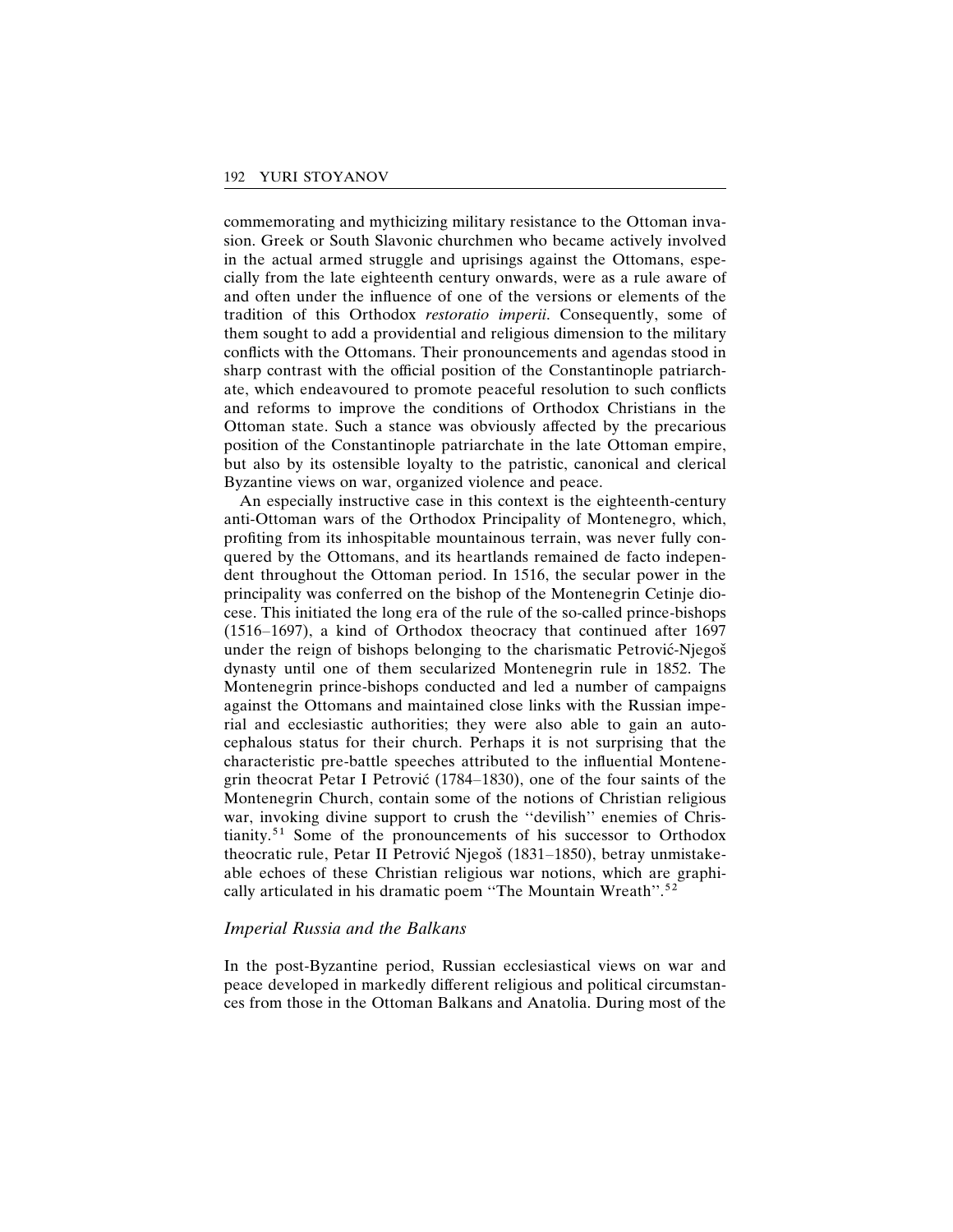period of Tatar suzerainty over the Russian lands (1236–1452), the Russian Church continued to function as a metropolitanate of the Constantinople patriarchate and played the role of the pre-eminent carrier of the cultural heritage and evolving ethno-religious consciousness in Russia. The Tatar overlords did not intervene in the internal affairs of the Church and it was actually able to conduct some impressive missionary work to the north and east of the Russian heartlands. This era of Tatar suzerainty witnessed the military feats of the Russian warrior-prince saints St Alexander Nevsky and St Dmitri Donskoi, but the Russian Church, especially in the early stages of the era, remained generally pacific, in line with the prevalent Byzantine clerical attitudes in this period. It did not develop either the rhetoric or the approach of religious or holy war. In actual fact, most of Alexander Nevsky's major campaigns were directed against his Swedish, German and Lithuanian adversaries, while seeking peace and compromise with the Tatars. The Russian Church could on occasions promote non-resistance to the Tatars; however, before the great Russian–Tatar Battle of Kulikovo, Prince Dimitry Donskoi reportedly asked for the blessing of Russia's paradigmatic national saint, St Sergius of Radonezh (c.1314–1392), who not only encouraged him to ''fight with faith'' against the ''heathen'' with God on his side, but allowed two monks to fight in the Russian army.<sup>53</sup> Extolled as "the Builder" of Russia'' and as a close ally of the Grand Princes of Moscow, St Sergius of Radonezh was thus directly associated with the expansion of the principality and its reconquest designs and moves against the Mongols, not only in the actual political and military spheres but also in Russian national memory. As the Russian empire began to expand after the end of the Tatar dominion, certain later Russian campaigns, such as some of those conducted under Ivan the Terrible, were accompanied by heightened religious rhetoric, but they certainly cannot be qualified as religious wars – they were part of Russian imperial military expansionism.<sup>54</sup>

Generally, in the Russian post-Byzantine Christian worldview, ''holy wars'' to recover Constantinople for Orthodox Christendom would have seemed largely unnecessary. The ''Second Rome'' had been punished for its sins, and since its fall to the infidel it was Moscow, the ''Third Rome'', that, guided by the Holy Spirit, was entrusted to be the sole legitimate defender as well as the bastion of Orthodoxy. However, post-Byzantine Greek religious influence was reintroduced during the reign of Tsar Alexis I (1645–1676), himself known by the nickname ''the most peaceful'', through the divisive reforms of Patriarch Nikon, which aimed to harmonize Russian service books with contemporary Greek ones and ultimately provoked a schism within Russian Orthodoxy. With Greek influence back in fashion, some religious rhetoric from this period conjures up visions of the future deliverance of all Orthodox Christians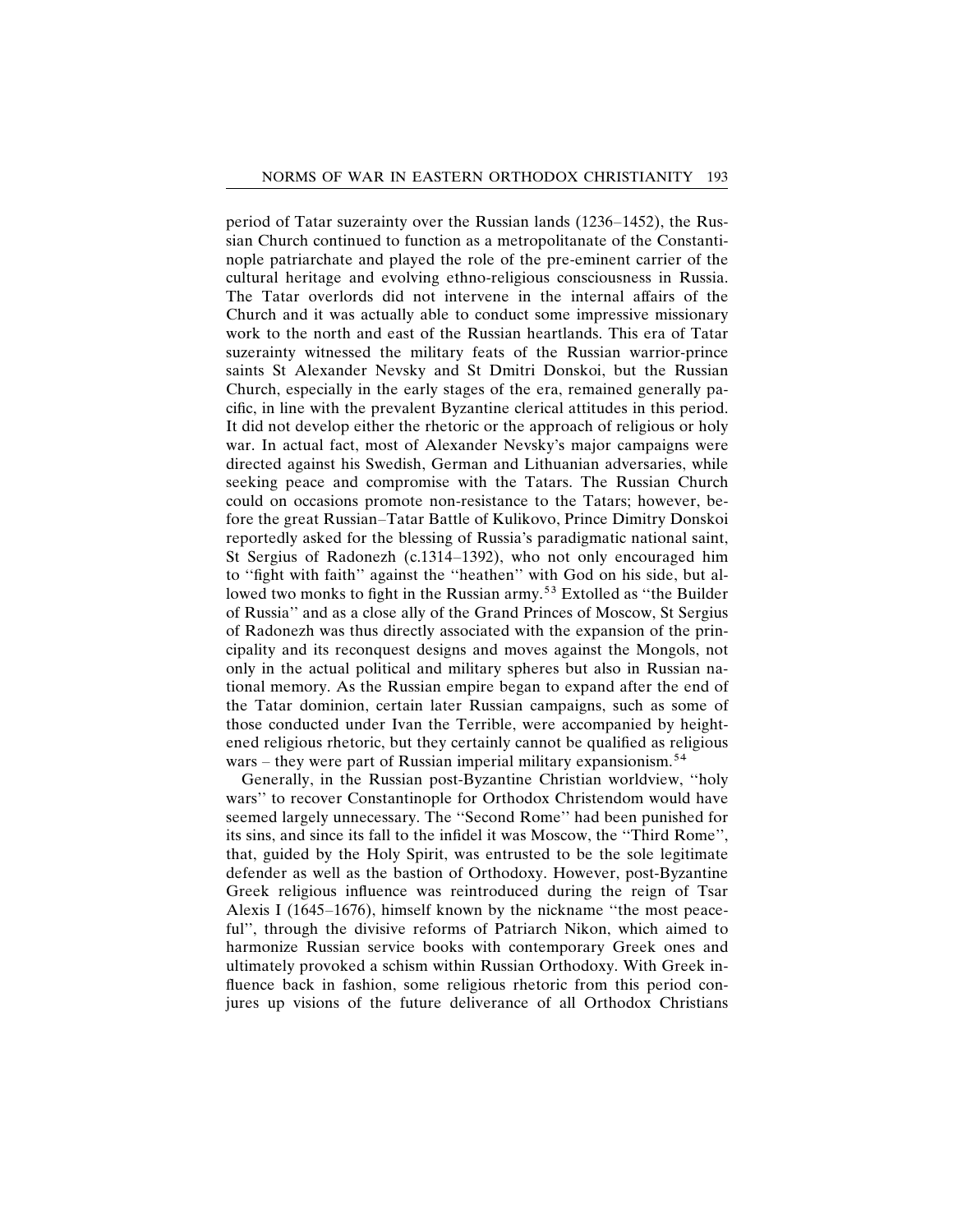from Ottoman subjugation by Tsar Alexis, ceremonially proclaimed by him in the re-consecrated Hagia Sophia in Constantinople in the presence of all five Eastern Orthodox patriarchs. This visionary convergence of the contemporary Orthodox sacred autocracy and its highest spiritual authority culminated in the celebration of the Eucharist for the first time since the fall of Constantinople in 1453.

Russian secular and religious concepts of just war began to crystallize early in the history of Orthodox Russia. Defensive war was seen as rule justified, as were military conflicts aimed at regaining territories unjustly lost to an invader – they could be seen accordingly as wars of liberation.55 These notions of just war were intertwined with the belief in the inviolability of frontiers and war as the judgement of God. Thus the power of the Cross may be invoked to give victory to those whose war cause is just and to punish those who commit unjust military aggression. But, as elsewhere in the Orthodox world, these concepts were not systematically developed even in the period when Russian military thinking came under strong Western influence after the reforms of Peter the Great (1682–1725), which is clearly demonstrated by the first original Russian tract on international law written during his reign by the prominent diplomat Baron Petr Shafirov.56

Increasing Russian military involvement in Europe during the eighteenth and nineteenth centuries did not lead to any further major developments in Russian military thought of conceptual guidelines related to casus belli motives that could lead to military conflicts and to jus in bello means for conducting warfare. Napoleon's invasion of Russia in 1812 fortified Russian belief in the defence of the homeland as the highest form of just war and the ultimate patriotic duty. St Filaret, metropolitan of Moscow (1782–1867), made some interesting orations dwelling on the reasons for the Russian success, asserting that those who die for the faith and fatherland will be awarded with life and a crown in heaven and thus sanctifying patriotic armed defence.

The Russian Church's involvement in the wide-ranging Russian military campaigns in the eighteenth and nineteenth centuries was predominantly focused on performing the standard Orthodox military religious services. State control of the Church after Peter the Great's reign had obvious demoralizing effects on traditional Russian Orthodoxy. However, as the carrier of the established faith of the empire, the extensive missionary projects and operations of the Church, inspired by its self-entrusted mission to accomplish the Christianization of Asia, profited from Russian imperial expansionism. During these missionary campaigns and the establishment of its ecclesiastical structures in the newly conquered lands, the Russian Church inevitably became engaged in religious controversies and conflicts with local Muslim clerical and political elites,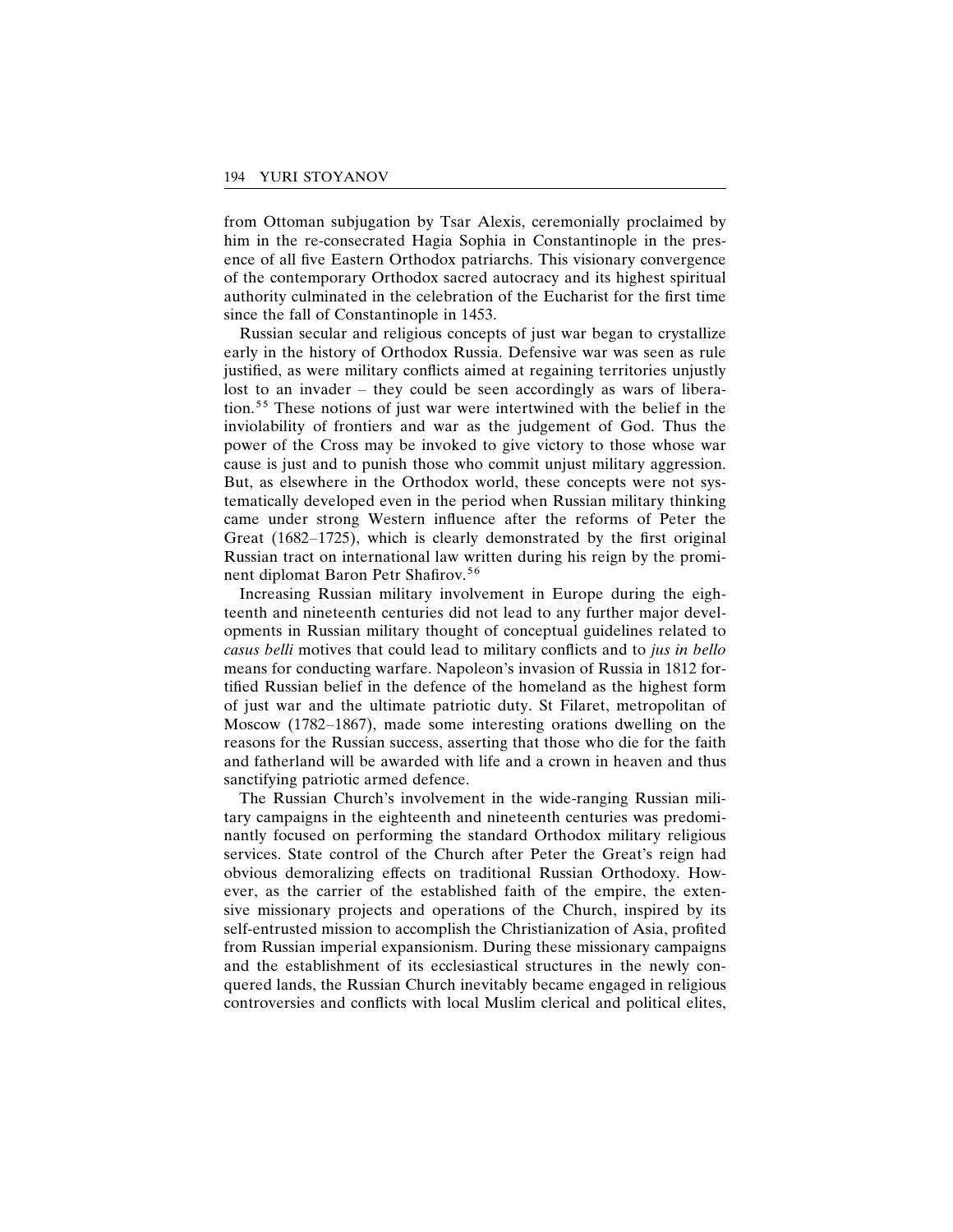especially in the Volga-Kama region (modern-day Tatarstan), related mainly to Russian policies of Christianization in these areas. But such predictable confrontations did not lead to warlike religious rhetoric or a call for religious wars coming from within the mainstream of the Church.

The forceful rhetoric of Emperor Alexander I (1801–1825) during the confrontations with Napoleon in 1807 and 1812, castigating him as an enemy of the Orthodox faith, needs to be seen in the context of the religiopolitical climate in Europe and Russia during and after the French Revolution and the Napoleonic wars. In an atmosphere permeated with fears and trepidation about perceived increasing threats, not only to the European Old Order but to European Christianity (which led to the formation of the Holly Alliance in 1815), Alexander's increasing use of dramatic Christian rhetoric derived from his own belief that he had a divine mission as a defender of Christendom in general, as well as from the startling impact on the emperor of prophecy-oriented figures from contemporary European mystical pietism. This evangelical pietist dimension of Alexander's Christian worldview makes him an unlikely candidate for the role of a leader of an Orthodox ''crusade'' against the Ottoman empire sometimes ascribed to him, especially since Russian support for the Greek Revolution of 1821–1829 was initially non-existent and came only after Great Britain and France had already interfered on the side of the Greek rebels.

The treaty that followed the Ottoman defeat during the Russo-Ottoman War of 1768–1774 contained clauses that were seen in Russia as granting the Russian empire a mandate to protect the rights of Eastern Orthodox Christians within the Ottoman realm. These clauses were used constantly by Russia to intervene through diplomatic pressure or militarily in the turbulent processes that led to the formation of the post-Ottoman nation-states in South-Eastern Europe. The rise of European pan-Slavism and the Russian Slavophile movement in the nineteenth century made the aspirations for ''liberation'' of the various Slavonic peoples under foreign domination a popular and emotional topic in Russia. Debates and speculation on the ethics of war, justifiable rationales for resorting to violence and the Orthodox understanding of peace were rife in religiously oriented Russian cultural milieus in the nineteenth century, from the various doctrines and stances within the Slavophile movement to the influential pacifism of Lev Tolstoy or Vladimir Solovyov's literary rationalization of the Christian just tradition.<sup>57</sup> Whereas the Russian Slavophile movement had its liberal representatives, other trends considered the Russian version of ''Byzantinism'' as a religio-political antidote to what was seen as contemporary Western decadence and decline. More extreme Slavophile trends developed a Slavophile Orthodox messianism in which the Slavonic peoples were viewed as custodians of an authentic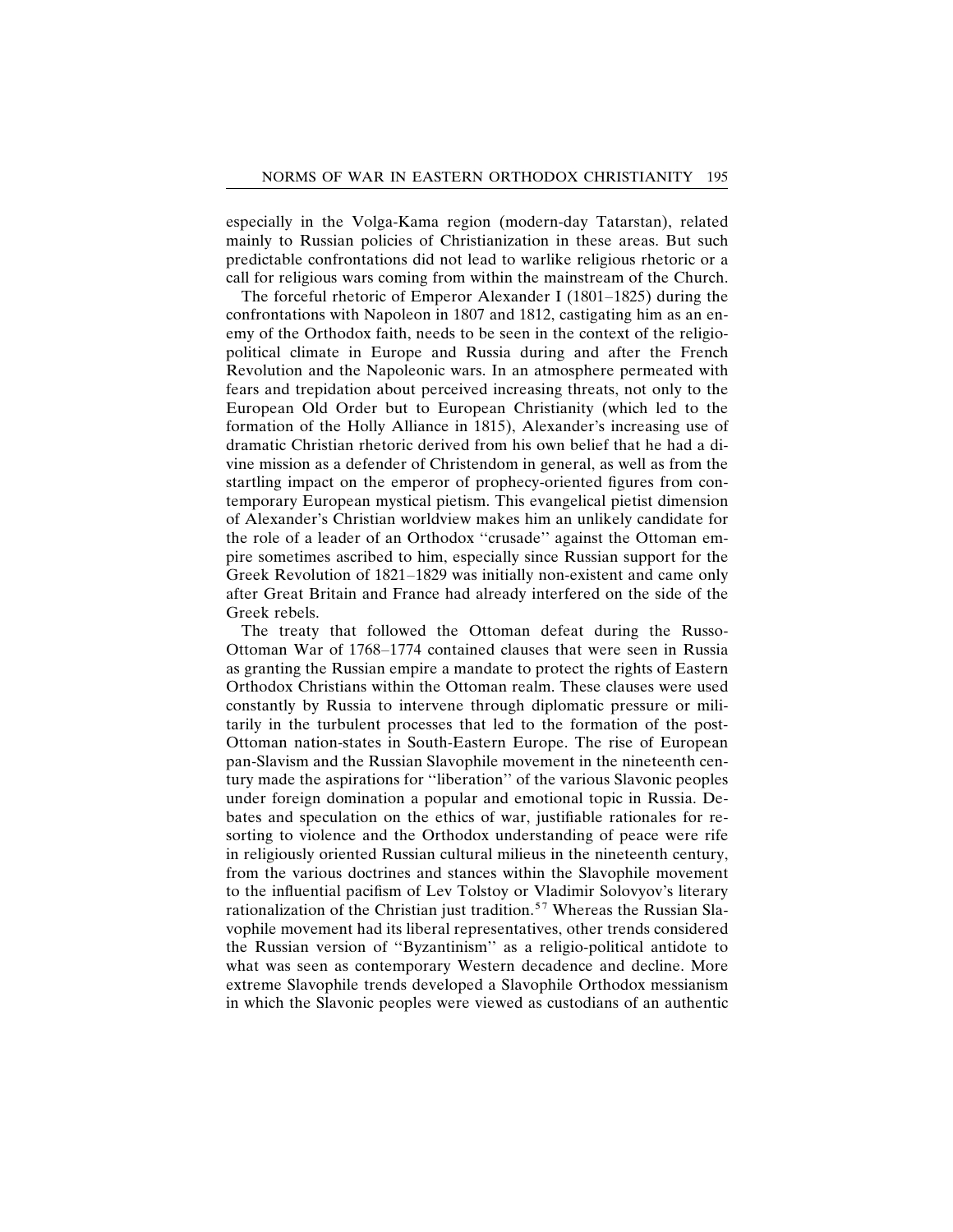unpolluted Christianity and thus entrusted with a messianic role among the progressively degenerating European nations. Militant versions of this messianic Slavophilism, such as those developed by the polymath Nikolay Danilevsky (1822–1885), aspired to the unification of all the Slavonic Orthodox world in a realm ruled benignly by an Orthodox emperor residing in the old, re-conquered capital of Orthodox Christendom, Constantinople. It is still debatable how influential militant Slavophile doctrines were in shaping elements of Russian imperial ideology during the reigns of Alexander III (1881–1894) and Nicholas II (1894– 1917). Opinions also vary as to whether the Russo-Ottoman War of 1877–1878 represented the martial peak of militant Slavophilism or whether its primary motive derived from Russia's old geopolitical goals of achieving access to the Dardanelles and the Mediterranean.

#### Orthodox churches in the East European nation-states and under Communism

Ultimately, the Russo-Ottoman War of 1877–1878 led to the Ottoman recognition of the full independence of Romania, Serbia and Montenegro and the autonomy of a Principality of Bulgaria. Inevitably, both in Russia and in the newly formed nation-states, this war was seen as a just war fought for the liberation and independence of the Orthodox Christian peoples, a jus ad bellum that was to be used by the new Balkan states in their forthcoming joint military aggression against the Ottoman empire in 1912. The Balkan allies of the first (anti-Ottoman) Balkan War of 1912 invariably viewed the war as a culmination of their struggle to achieve their respective ''great'' national ideas. Some of the subsequent disagreements and conflicts between them resulted from the fact that the ecclesiastical boundaries of the various churches' dioceses in the Ottoman period were different from the newly established and changing state borders. The role of some of the local churchmen, for instance, in the occasionally violent Greco-Bulgarian conflicts over the jurisdiction of Orthodox sanctuaries in Macedonia in the early twentieth century is one such symptom of the adoption of secular and nationalist agendas by Orthodox churches, leading in this case to bitter infighting.

The ecclesiastical, political and national spheres in the Orthodox world in South-Eastern Europe continued to merge and interact profoundly and unpredictably in the tense period preceding World War I. Not only did the various Orthodox churches provide the key elements of the reinforced national identities of their people, but individual churchmen also took an active part in the political and even military struggles marking the protracted and frequently brutal dismemberment of the Ottoman empire. Inevitably they became and were to remain a crucial political force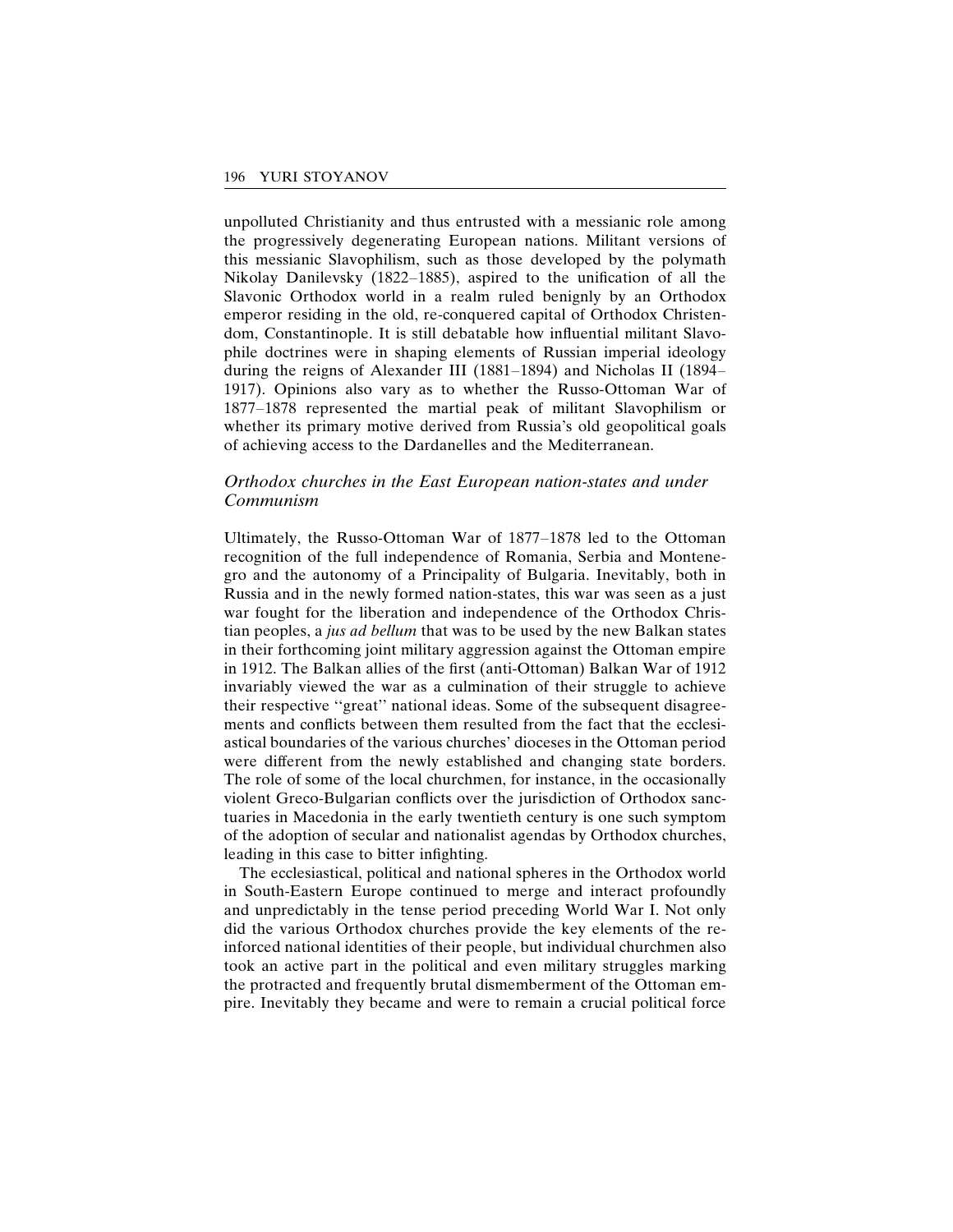in the new, predominantly Orthodox, states – a Bulgarian bishop, for example, served twice as prime minister during the first 10 years following the establishment of the autonomous Principality of Bulgaria. But the Orthodox churches in these new nation-states were also subjected to constant secular interference, as government after government sought to exploit their influence and use them as a political tool, whether in internal or external state affairs.

Given the Balkan anti-Ottoman allies' just war rhetoric during the first Balkan War of 1912, a brief comparative analysis of the role of the various churches in the mobilization of public support for the war and the use of religious themes for its legitimization would have been extremely useful for the purpose of this chapter. Unfortunately, the religious dimension of this war is yet another unexplored chapter in the history of modern Orthodox churches' attitudes to warfare with non-Christian adversaries. Fortunately, the views and pronouncements of one of the most vocal churchmen and theologians of twentieth-century Balkan Orthodoxy, Bishop Nikolai Velimirovic´ (1881–1956), on this war and on Islam in general are well known, accessible in the West and thus difficult to ignore.

Canonized as a saint of the Serbian Orthodox Church in 2003, Bishop Velimirovic´ exercised substantial influence on twentieth-century Serbian Orthodox religious thought – he is often considered the greatest Serbian Orthodox theologian of the century and is praised by his adherents as Serbia's ''New Chrysostom''. His views (as well as those of his ''school'') can be seen as representative of the attitudes of very influential currents in the Serbian Orthodox Church during the interwar period and they enjoyed a far-reaching revival from the 1980s onwards, thus providing a useful basis for a brief case-study analysis.

In the tense period between the Balkan Wars and World War I, Bishop Velimirović published a book in which he resorted to an uncompromising ''crusading'' rhetoric to depict the Balkan anti-Ottoman war as the last stage of the earlier Crusades against Islam. He solemnly proclaimed that this Balkan Orthodox military effort was backed by Christ and culminated in victory despite the pro-Ottoman stance of the European Christian "pharisaic" powers.<sup>58</sup> In subsequent books published shortly afterwards in England (the first of them with a preface by the Archbishop of Canterbury), Bishop Velimirović kept his views and rhetoric similarly clear-cut and explicit: at the Battle of Kosovo in 1389, Serbian armies fought ''for Cross and Freedom against Islam rushing over Europe".<sup>59</sup> He offered his own reading of the historical trajectory of the crusading movement. After passing through dramatic stages in Palestine, Spain and Russia, the Crusades of Christianity against Islam and its imperialism continue to this day and their most dramatic acts occurred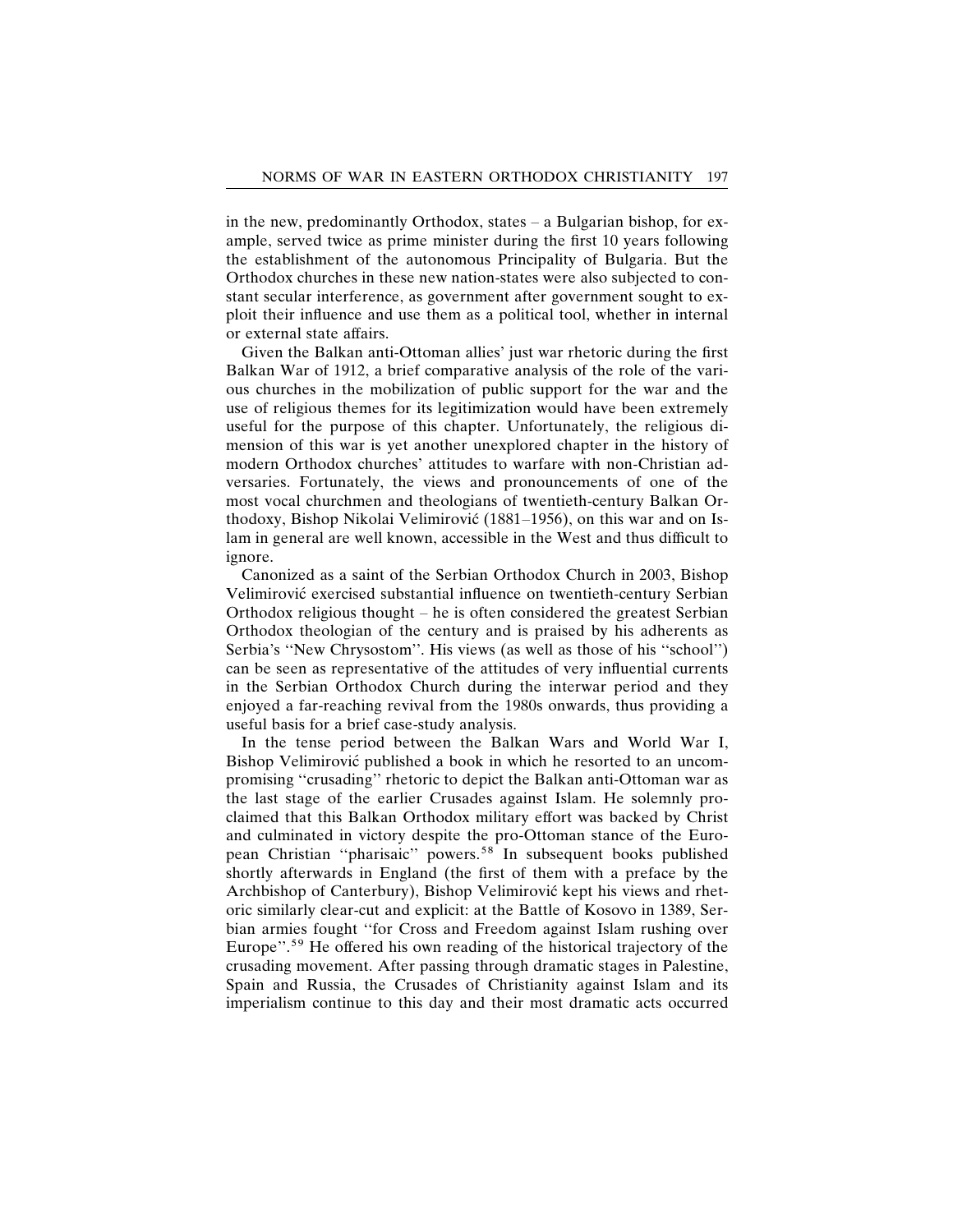in the Balkans and especially in Serbia.<sup>60</sup> Throughout this epic battle, Serbian political and military leaders served Christ as defenders of the Orthodox faith and ''cross-bearing warriors against the infidels''.61

Velimirovic´'s religio-national ideology certainly lays great emphasis on the covenantal mythology that has evolved in Serbian Orthodox readings of the religious and spiritual dimensions of the Battle of Kosovo, which have some obvious links to earlier Byzantine apocalypticism and messianism. His own elaborations of this covenantal mythology led to a sanctification of the nation and its army. He saw the ultimate Serbian Orthodox ideal as aspiring towards a holy nation, holy church, holy dynasty and holy army – the holy army envisaged as defending the sacrosanctity of Christendom surrounded by a halo of sacredness.<sup>62</sup> One can also detect in this series of statements a new version of militant Slavophile ideology, which has now evolved into a national messianism,  $6<sup>3</sup>$ manifested on occasions in the guise of ''crusading'' Orthodoxy. This national messianic ideology is articulated not in the abstract context of the rise and fall of civilizations (popular with Russian Slavophiles) but in the framework of a vision of an ongoing Orthodox Christian religious war against its perceived hereditary enemy – Islam.

The convergence of this updated Orthodox Christian warrior ethos with a warlike national ideology led Bishop Velimirovic<sup>t</sup> to a reassessment of the phenomenon of war, which he saw as the basis of art, human virtue and ability.<sup>64</sup> This represents a radical shift indeed from the fundamental Eastern Orthodox ecclesiastical approaches to war in the patristic and Byzantine period, when even a lay military strategist felt compelled to concede in his manual on the practice and tactics of warfare that it is the ''worst of all evils''.65 It is worth mentioning in this context the declaration by the Serbian Orthodox Patriarch Gavrilo V Dožić-Medenica  $(1938-1950)$  in March 1941 in support of the military coup d'état against the regent of the kingdom, which poignantly blends epic warlike imagery with "just war" notions that ultimately ascribe to the war effort a religiohistoric salvific quality.<sup>66</sup>

Apart from his crusading stance on Islam, Bishop Velimirović expounded strongly anti-Catholic and anti-ecumenical views that were also influential trends in the mainstream Serbian Orthodox Church in the interwar Yugoslav Kingdom. The Serbian Orthodox Church was thus ill equipped to develop a much needed inter-confessional dialogue in the multi-confessional kingdom with its competing identities when the Catholic Church in Croatia also began to undergo a process of ethnicization. The increasingly bitter conflict between the Orthodox and Catholic clerical elites in 1937–1939 was to lead to a virtual ''mobilization'' of the two churches in the prewar period and aggravated further the religious dimension of the Yugoslav civil war fought along religious/ethnic lines in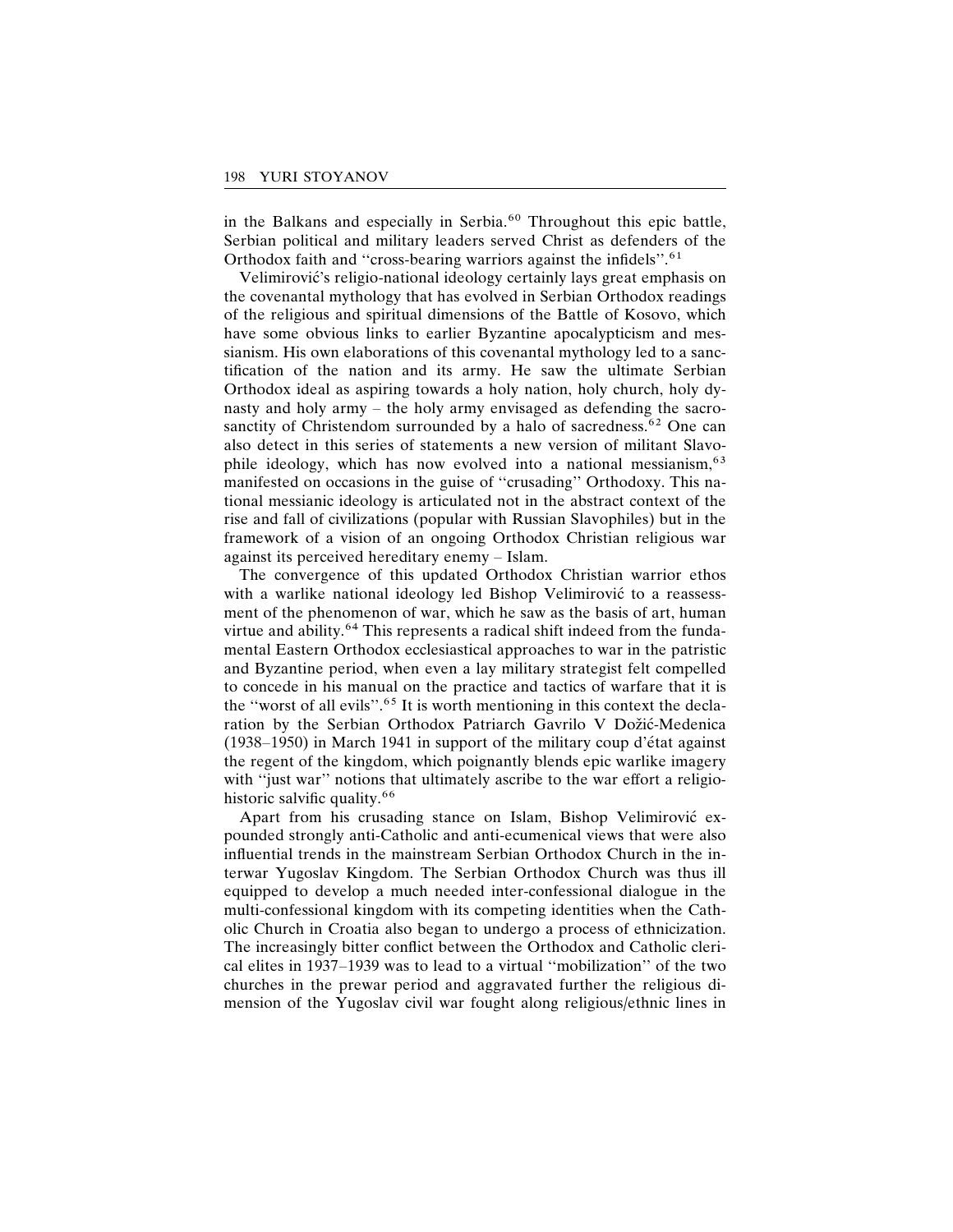Axis-occupied Yugoslavia between 1941 and 1945. The severe blows that the Serbian Orthodox Church suffered in this period – a heavily depleted Church hierarchy and substantial destruction of Orthodox cult architecture in the western Balkans – contributed to the intensification and perpetuation of its general self-perception as a ''suffering church'' (a standard notion in Balkan Orthodoxy inherited from the Ottoman period), in dire need of securing its self-defence and survival in the region.

Paradoxically, World War II was to bring about a reinstatement of the Russian Orthodox Church after several cycles of massive Soviet repression of the Church, which began as early as the Russian civil war of 1918–1921 and progressively intensified in the 1920s and 1930s. In a successful attempt to boost national support and mobilization for the war effort against Nazi Germany as a just defensive war, Stalin revived the Russian Church and allowed a patriarchal election to be held in 1943. Earlier, during the Russian civil war, despite his various pronouncements and protests against the Bolsheviks, the Russian patriarch, Tikhon (1918–1925), did not officially ''sanctify'' the anti-Bolshevik war effort of the White Army, although a number of priests collaborated with it and were eventually executed by the Red Army and the Soviet authorities. Significantly, in one of his letters to the Bolshevik Council of People's Commissars in 1918, the patriarch accused them of ordering soldiers to abandon the battlefields and the defence of the motherland, extinguishing in their conscience the precept in John 15:13, ''No one has greater love than this, to lay down one's life for one's friends".<sup>67</sup> The letter was written in the aftermath of the already collapsing Treaty of Brest Litovsk, whose terms were seen in Russia as humiliating and unfair. Accusing the Bolsheviks of sacrificing Russia's national interests for an unjust peace, the patriarch affirmed an Orthodox version of the just war tradition (national self-defence), using the same scriptural legitimization as St Constantine-Cyril the Philosopher in the ninth century. During the early cycles of Soviet anti-religious persecution the patriarch preached nonviolent resistance to the suppression of Church institutions, hierarchy and religious life, repeatedly exhorting the faithful to abstain from vengeance and bloodshed, condemning anti-Jewish pogroms and pleading with the Bolshevik authorities to halt the cycle of bloodshed and destruction.68 The patriarch condemned civil war as the worst kind of fratricidal violence.

During the same period, interesting debates developed in the émigré Russian Orthodox Church outside Russia between some bishops who strove to preach a kind of ''crusade'' against Godless Communism in Russia and those who argued that the Russian Orthodox response to Communism should be non-violent resistance and work on spiritual renewal. In 1929, the émigré metropolitan Anthony Khrapovitsky issued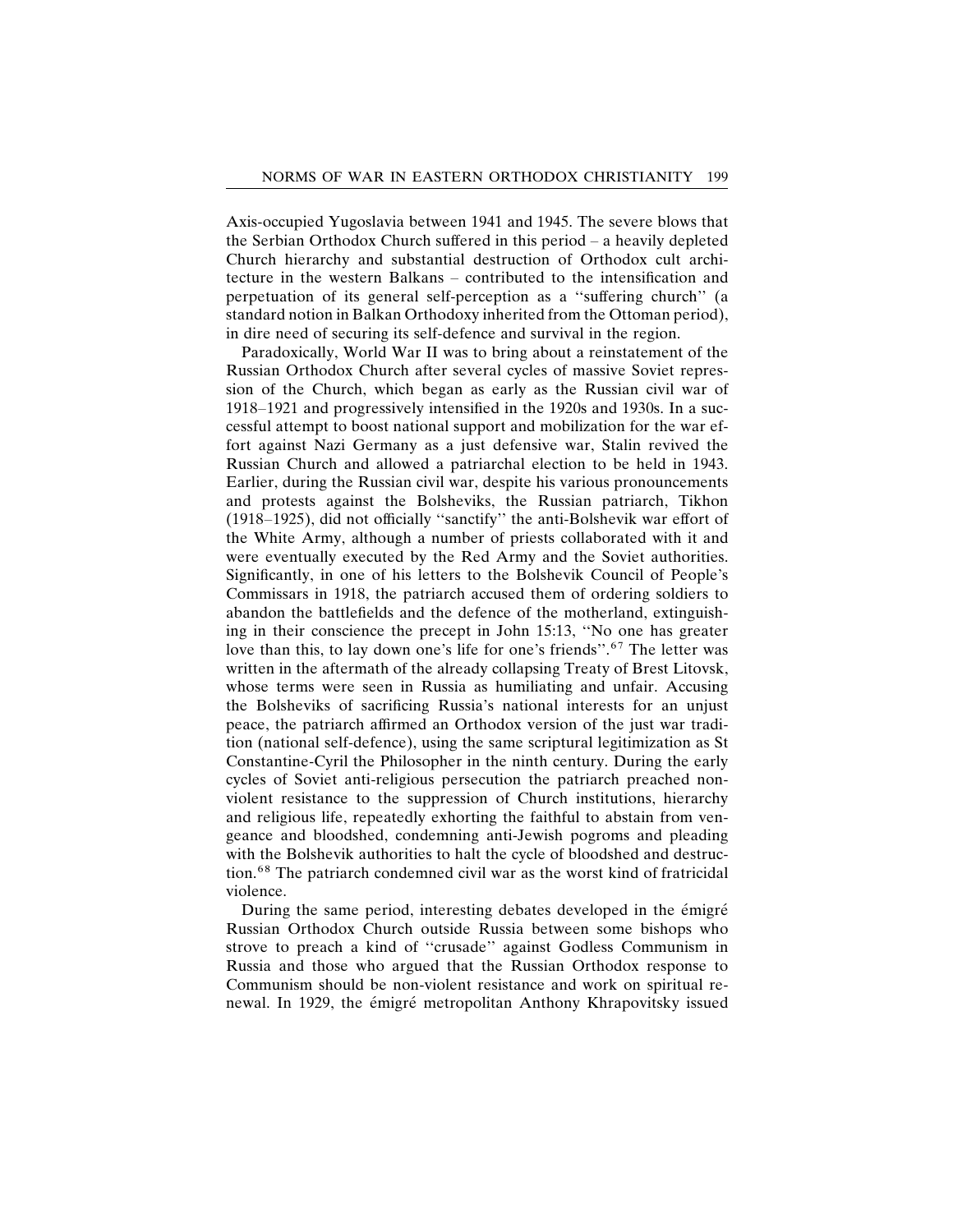an epistle ''To the Orthodox Population of the Far East'', in which he argued more or less for a war against the ''enemies of the Church''. An essay entitled ''The Sanctity of Military Endeavour'', which appeared in a Russian publication in Paris in  $1929,69$  is symptomatic of some of the attitudes to the Christian military ethos and war effort that enjoyed currency in some Russian émigré circles. The text eulogizes the historical and spiritual record of the Orthodox ''Christ-loving army'', its ''crossbearing spirit'' and the ''Christ-bearing and Christ-loving military endeavours'' through which it defended the Church and the ''Christian Fatherland'' by the sword. Proceeding with the theme of military martyrdom and sainthood, the text proclaims that it was on account of these military struggles for the Holy Church and the Kingdom of God on Earth that emperors, nobles, military leaders and soldiers have been accepted into the host of Orthodox saints. In 1925, the Russian émigré religious and political philosopher Ivan Il'in (1883–1954) – often seen as belonging largely to the tradition of Slavophile thought – published On Resistance of Evil by Force,<sup>70</sup> in which he reaffirmed the necessity of war but questioned whether it can ever be defined as ''just''. The book provoked intense reactions and disputes in Russian émigré lay and clerical circles, $71$ which have obvious relevance to the current debates on the historical constraints on the tradition of the justifiability of war in Eastern Orthodoxy.

The establishment of Communist regimes in Eastern Europe after World War II led to the institution of comparable patterns of initial oppression and persecution of the Orthodox churches in the various countries, followed by measures to secure their political subordination and subservience to the state. This new model of Church–state relations inevitably produced different variants of the immensely increased and usually hostile state control over Church institutions and differing patterns of passive and non-violent resistance to this aggressive and continuous secular interference at the various levels of the Church hierarchy.

After the first stages of anti-Church repression, Communist governments became aware of the potential of using the national Orthodox churches as a tool of their foreign policy through the existing ecclesiastical network of international Orthodoxy. The participation of these Orthodox churches in international ecclesiastical and lay peace initiatives during the Cold War period was largely supervised and controlled by the various governments. The Soviet efforts to use the Moscow patriarchate in this manner were particularly blatant and tensions and conflicts often arose between the patriarchates functioning within the sphere of the Eastern bloc, on the one hand, and the ancient ''Eastern'' patriarchates, as well as the Orthodox churches operating in non-Communist countries such as Greece and Cyprus, on the other.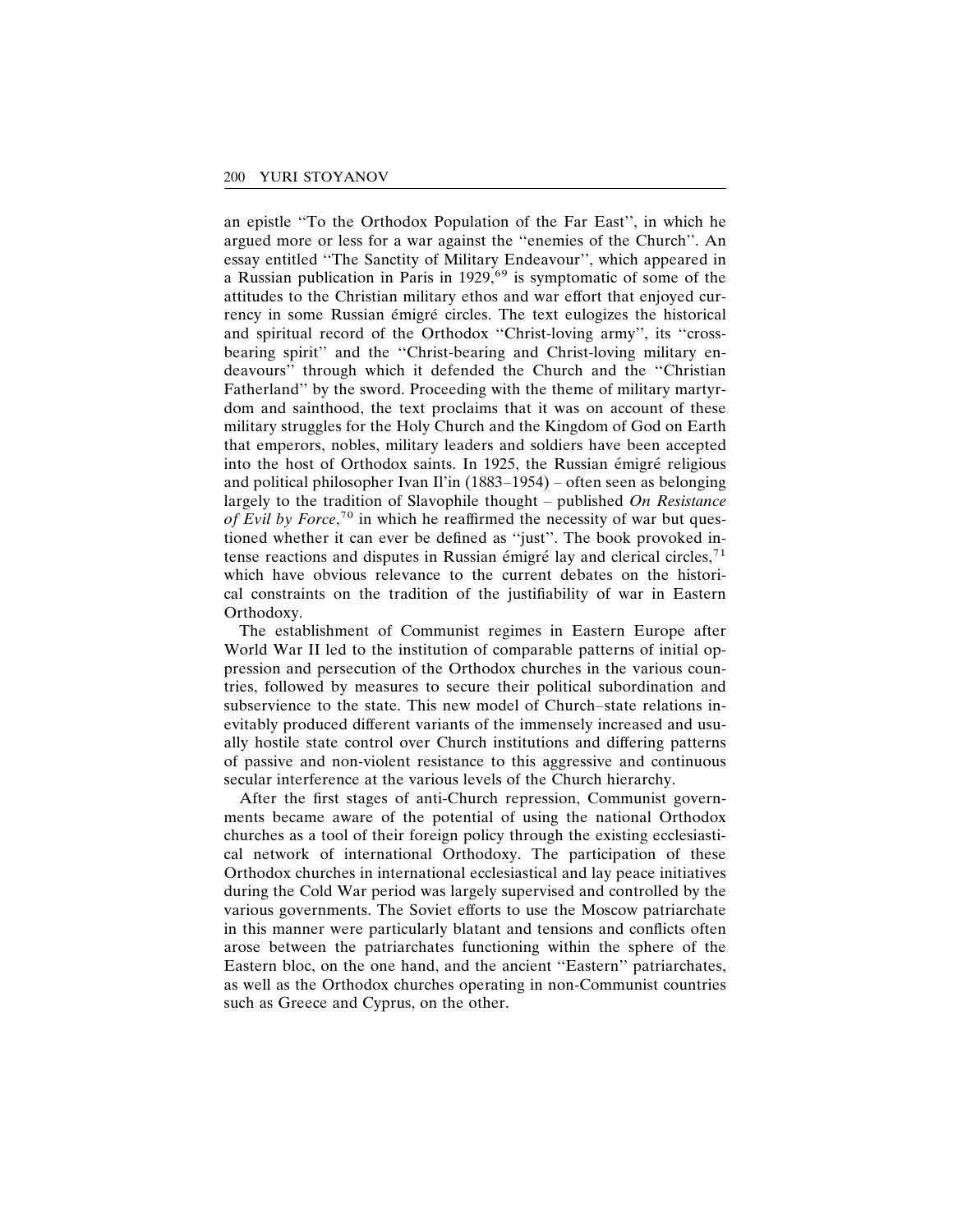Whereas Orthodox churches in the Communist countries were subjected to all these political and ideological pressures, the Orthodox Church in Cyprus continued to play a high-profile role in the political life of the state – a legacy of the ethnarch status of its archbishop in the Ottoman period, with its combination of civil and religious leadership duties. This inevitably brought the Church onto the centre stage of political and military developments on the island. In 1931, for instance, some of the Orthodox bishops took part in the organization of a riot against the heavy-handed British rule of the island. The election of Archbishop Makarios III in 1960 as president of the new Republic of Cyprus was another symptom of the interweaving of the ecclesiastical and political sphere in Cyprus, which in this case involved also dealing with the complex military political conditions provoked by the ''Ecclesiastical Coup'' of 1972 against Makarios, the military coup against him in 1974 (organized by the Greek military government) and the subsequent Turkish invasion of Cyprus. Such events showed that a modern Orthodox Church can embark politically on a direct collision course with state and military authorities when they encroach on the democratic process of statebuilding and its values.

#### The Yugoslav wars and Orthodoxy

The collapse of Communism in Eastern Europe in 1989 seemed to mark the beginning of a new period for the revitalization of Eastern Orthodoxy and the restoration of its traditional place in the social and religious life of the region. The military conflicts in Bosnia-Herzegovina and Kosovo in the 1990s, however, again put to the sternest possible test the model of state–Church relations established in the post-Ottoman Balkan nationstates and its implications for modern Eastern Orthodox approaches to warfare as well as its means and limits in multi-confessional and multiethnic regions and/or countries.

Initially, the state–Church model in socialist Yugoslavia after World War II was similar to the model in the East European countries. The trials of clerics and religious leaders for their actual or alleged collaboration with the Axis occupiers, extreme nationalists, etc. actually exceeded those in neighbouring Communist countries, which also reflects the nature of the inter-religious/ethnic conflicts in wartime Yugoslavia.

This model was altered in the 1950s and the 1960s following Tito's rift with Stalin and the Soviet Union in 1948. Religious organizations in Yugoslavia were able to take advantage of the various processes of liberalization in Yugoslavia, from the economic to the ideological spheres. In the 1960s, inter-faith dialogue between the Serbian Orthodox Church and the Catholic episcopate in Croatia made some, if uneven, progress;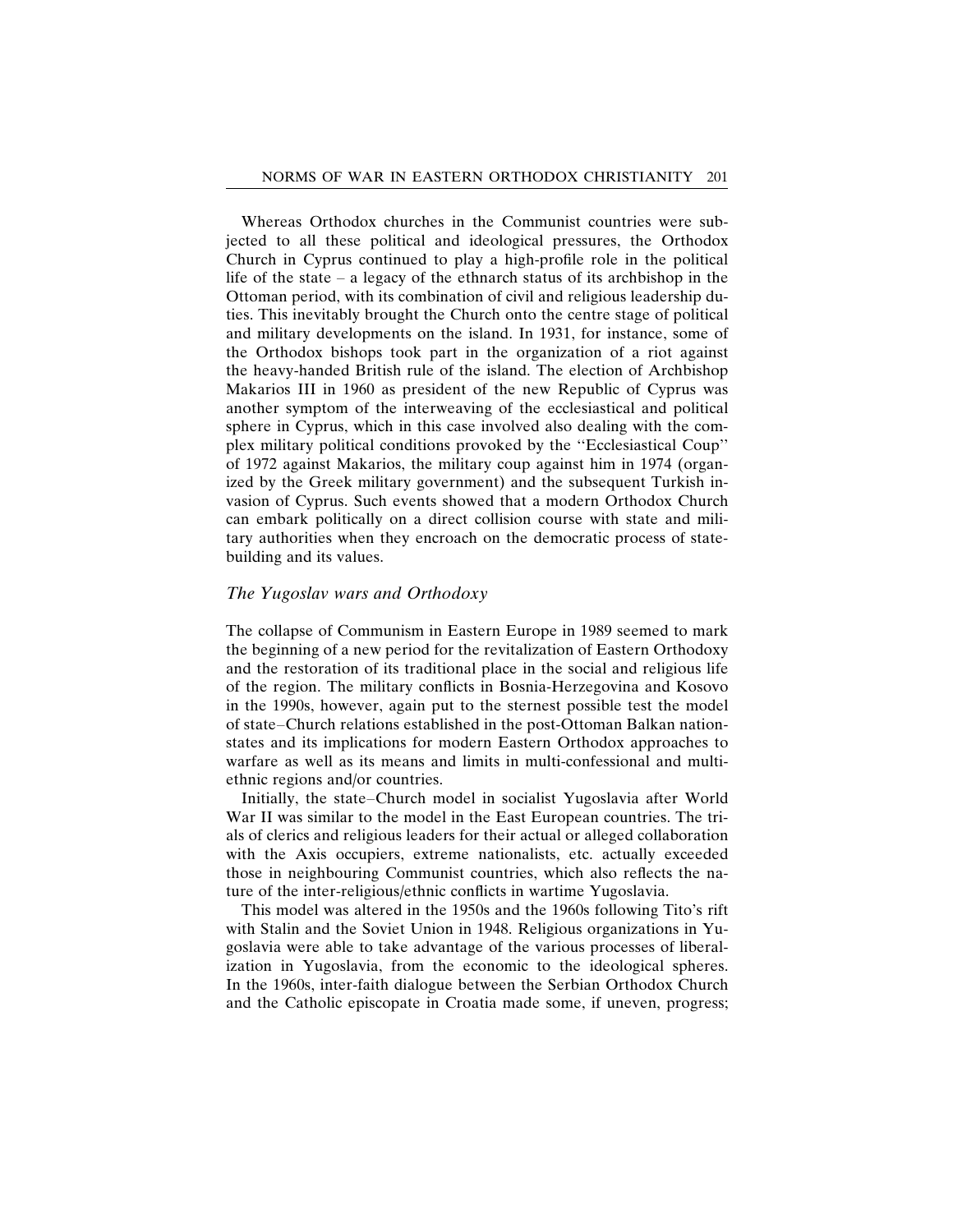both churches took part, again intermittently, in international ecumenical initiatives and meetings.

By the end of the 1980s, however, it was becoming increasingly apparent that relations between the Serbian Orthodox and Croat Catholic elites were deteriorating and approaching a crisis not dissimilar from the one in the late 1930s that preceded the inter-religious military conflicts in World War II Yugoslavia. It was also becoming increasingly clear that Orthodox and Catholic religious history, symbolism and practices were being subjected to a process of ''nationalization'' and politicization in the speedy formation of new national ideologies for the two communities. Elements of a similar process, but which began much later and was much less wide-ranging and influential as well as following a different socio-religious dynamic, could be observed in some circles of the Islamic community in Bosnia-Herzegovina. The impression that Orthodox and Catholic clerical circles were prepared to allow their religious institutions to be politically instrumentalized and used as an extension of the secular military sphere in an actual war situation was confirmed in the first political and military conflicts that triggered the disintegration of Yugoslavia in the 1990s. The obvious and multifaceted religious dimension of these conflicts has attracted much scholarly and general attention and many of its aspects are still under investigation.72

The accumulating evidence and critical analysis of the wartime post-Yugoslav national ideologies of the 1990s have led historians to apply terms such as ''religious nationalism'' or ''ethno-clericalism'' to define the processes that developed in some major spheres of Serbian Orthodox and Croat Catholic clerical and religiously oriented cultural circles in the 1980s and 1990s. In the case of Serbian Orthodox culture, the use of some of its traditional religious iconography and hagiography of principal national saints or religio-national pilgrimage rituals such as the Kosovo gatherings for the mobilization of what was viewed as a just national cause and the subsequent war effort is abundantly in evidence. What has become a focus of investigation and debate is whether the militarization of this Serbian Orthodox heritage was largely the outcome of its misappropriation by opportunist nationalist politicians and military leaders or did the Church or individual churchmen encourage this process?

The prominence of religious elements in the legitimization of Serbian war efforts and operations during the wars of the 1990s is clearly not sufficient to implicate the Church as an active conduit of this process. As in the case of other Balkan Orthodox nations, religious constructs played a central role in the formation of Serbian national identity and these could be invoked spontaneously in times of crises and conflicts. Furthermore, on one level the upper hierarchy of the Serbian Orthodox Church took part in regional and international religious initiatives and meetings for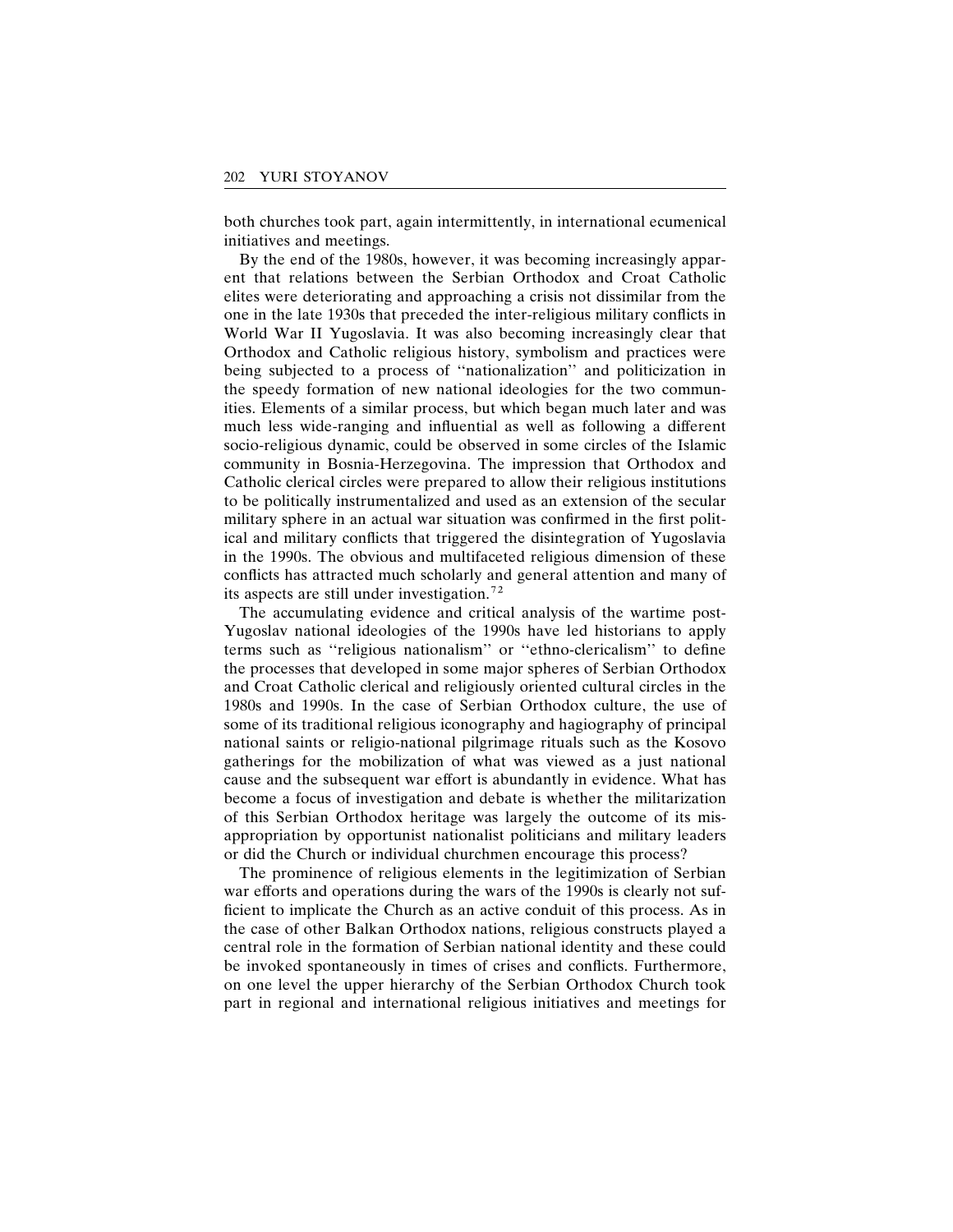peace and reconciliation during and after the Yugoslav wars of succession.<sup>73</sup> A number of observers, however, have questioned the sincerity of the Serbian Orthodox clerical elite's participation in such initiatives, pointing to cases in which senior Serbian Orthodox clerics publicly called for campaigns of military vengeance for World War II crimes against Orthodox Serbdom, endeavoured to provide religio-political justification for the war in Bosnia-Herzegovina<sup>74</sup> or tried to use peace negotiations and agreements for narrow ecclesiastical or political reasons (including discussions of state and diocese borders).75 Questions have been asked, especially in Serbia, about whether senior Orthodox clerics who became public figures in the 1990s used the build-up to and advance of the military conflicts to reclaim the political and social role of the Church in Serbia, which was strongly curbed in Tito's Yugoslavia.

Both Patriarch Pavle and some senior Christian clerics (Catholic and Orthodox) in postwar Bosnia-Herzegovina tried to minimize the participation of religious institutions in the military conflict in the region, arguing that religious symbolism and discourse had been hijacked by all the warring parties to strengthen and legitimize their war propaganda. There is substantial evidence, however, that since the 1980s senior Serbian Orthodox clerics and institutions have played a major role in the reinvention of a religious national ideology grounded in intense Christian militaristic imagery and focused on the potent themes of heroic self-sacrifice as personal and national redemption (as developed in the Kosovo covenantal mythology). This ultimately created an environment in which organized violence could be justifiable and even recommendable as the only possible self-defence strategy for a perpetually beleaguered Christian Orthodox nation and Church. It was this intensely emotional and aggressive religious rhetoric and imagery that entered the spheres of mass media and mass politics (as well as, on occasions, Church media) rather than the warning statements and views of Serbian liberal clerical figures and religiously inclined cultural circles. During the armed conflicts this religious rhetoric and symbolism was thoroughly militarized on all levels, with the active participation of members of the higher and lower clergy, from the use of traditional Orthodox insignia to allusions to Old and New Testament passages to validate what was seen as a crucial martial stage of national messianism in a time of fateful inter-religious confrontation.

The notion of Orthodox Serbdom as the avant-garde defender of European Christendom from militant and expansive Islam, with its obvious ''neo-crusading'' overtones, enjoyed an understandable currency in lay military and clerical circles. The resultant development of traditional militarist Christian discourse, such as the ''sacred'' nature of the fight against an ''infidel'' enemy of the faith, led some senior ecclesiastics to heroicize (and even, on occasions, to sanctify) the war effort and some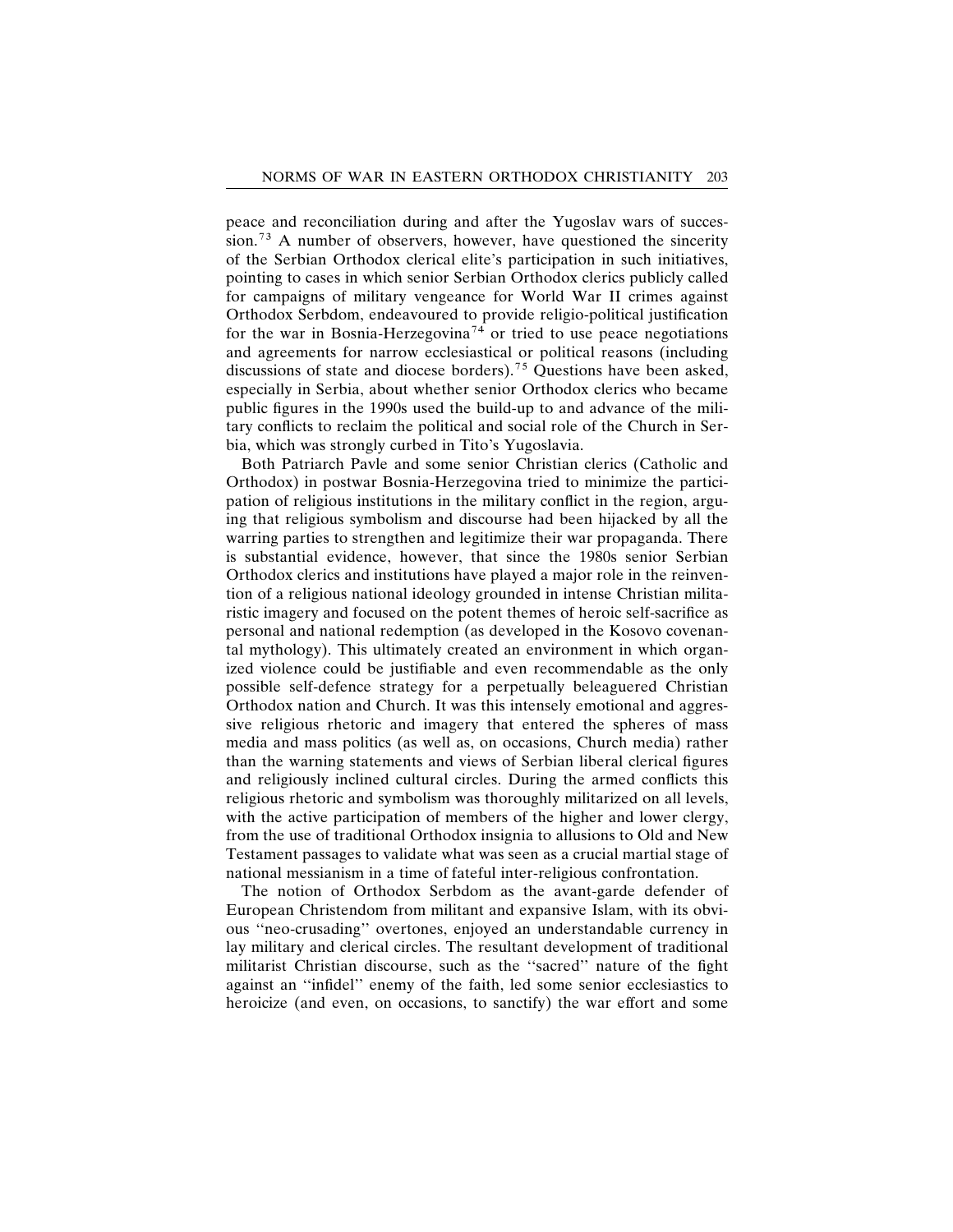of its protagonists to the extent that paramilitary leaders could perceive Patriarch Pavle as their supreme commander.<sup>76</sup> Some of these processes were further deepened by analogous developments in Croat wartime religio-national ideology and to a degree and somewhat later in some Bosnian Muslim ideological currents that sought to religionize the war effort. The simultaneous revival of the influence of Bishop Velimirovic´ and his adherents in the Church, which was to culminate in his eventual canonization, meant also a revival of his militant anti-ecumenical, anti-Catholic and neo-crusading anti-Islamic discourse at all levels of the Church hierarchy.

Finally, the legacy of the wartime years and the Church's stance on the inter-religious conflicts has crucial implications for its current highly visible quest for a stronger political role in the new state–Church model that is evolving in the postwar years. In the unfolding debates on this process, Serbian liberal clerical and lay circles have expressed strong fears that senior churchmen continue to promote their vision of a politicized and exclusivist Orthodoxy, accompanied by reaffirmations of the tenets of the latest wartime religio-national ideology and elements of a rudimentary but growing ''Orthodox fundamentalism''.77

The role of senior Serbian Orthodox clerics in the politico-military instrumentalization of Orthodoxy during the Yugoslav military conflicts also explains the lack of a critical or any response by the higher echelons of the Serbian Orthodox Church to the methods of conducting war by Serbian regular army and paramilitary units throughout the conflicts, which repeatedly breached the codes of war established in the Geneva Conventions and which received wide-ranging international coverage and condemnation. But this ecclesiastical ''indifference'' to jus in bello norms during the Yugoslav wars of succession can be also related to the greater problem of the development of modern Eastern Orthodox stances on legitimate and illegitimate means of warfare, proportionality and discrimination, which lately have been the focus of growing international political, scholarly and inter-religious attention and debates.

As already indicated, even during the heyday of the Byzantine imperial era, on the whole the Eastern Orthodox tradition did not find it necessary to elaborate more systematic theories for the religious and philosophical justification of warfare and jus in bello regulations; the latter, as set out in Byzantine military treatises, largely reproduce inherited models from the Hellenistic and Roman antiquity. Jus in bello issues have received only occasional and cursory treatments in the later Russian just war tradition, a deficiency that certainly can be blamed to some extent for the absence of proportionality and discrimination that can frequently be observed in Russian combat practices.78 The lack of a more detailed and systematic consideration of the jus in bello norms in modern Eastern Orthodox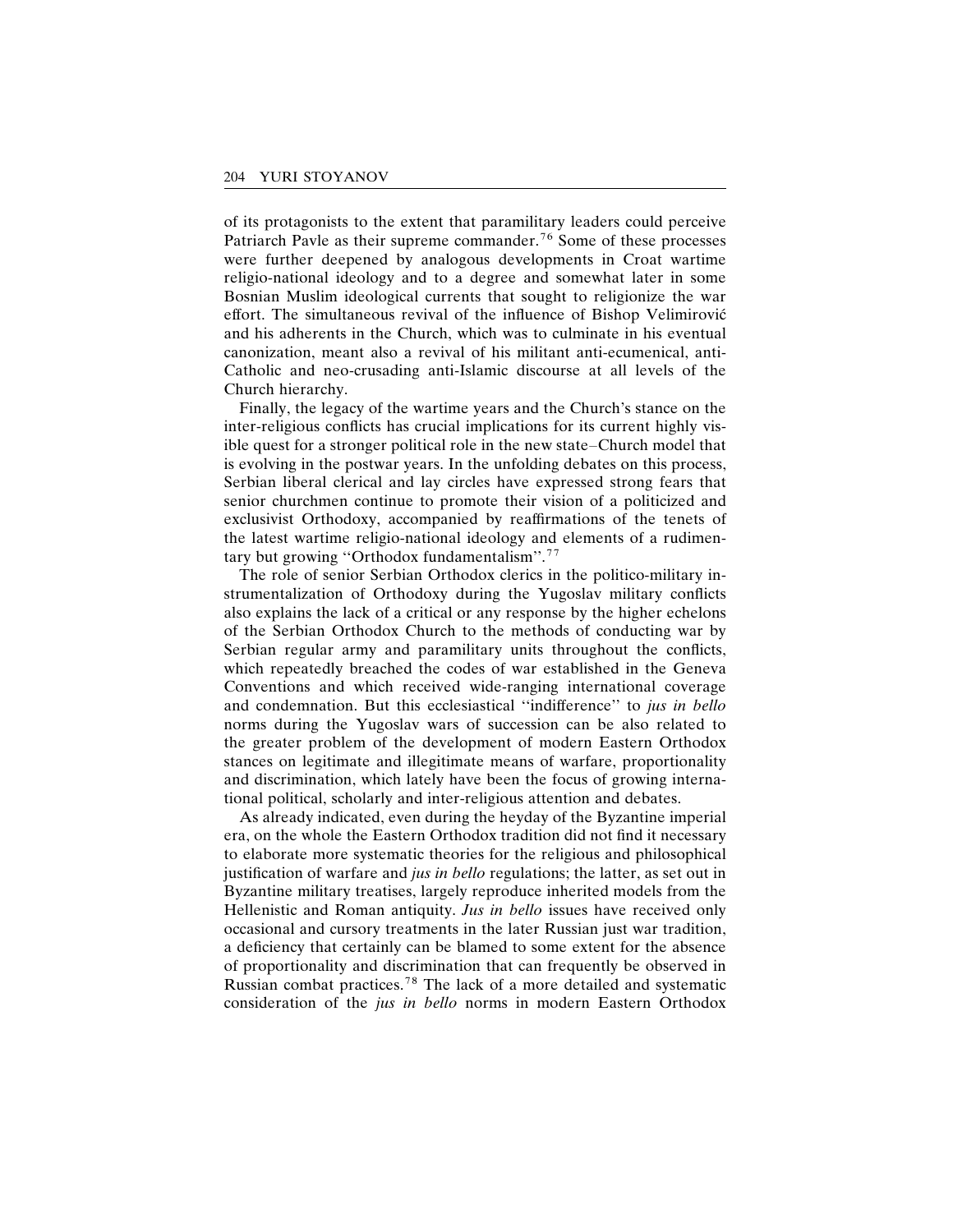thought concerning the use of force and its limits, as well as its relevance to combat methods during military conflicts involving states or parties of the modern Eastern Orthodox world, deserves separate scrutiny. A major question to be addressed in this scrutiny should be how modern Eastern Orthodox thought can bridge the growing gap between its predominantly pacific legacy and the actual reality and conduct of modern warfare, especially when a warring party seeks an ''Orthodox'' legitimization of its war effort, as in the case of the Yugoslav wars of the 1990s.

#### Contemporary challenges

The Yugoslav military conflicts posed some obvious challenges, not to say theological and ethical crises of conscience, to international Orthodoxy, with its different Orthodox churches and patriarchates, which were also affected by their existing and increasing contacts with institutions related to the implementation of the League of Nations Covenant, the United Nations Charter, and so on. The Ecumenical patriarchates responded with the organization of a series of conferences and meetings that condemned aggressive nationalism and its exploitation to stir up inter-ethnic and inter-religious conflicts.<sup>79</sup> In effect, the Ecumenical patriarchate reiterated some of its earlier positions on religious nationalism and its dangers, referring also to more general issues in the ethics of war: the justification of humanitarian intervention, ethnic cleansing, nuclear weapons, etc. Both the Russian and the Greek Orthodox churches took part in regional and international peace-making initiatives and meetings during the armed conflicts, and in April 2004 the Russian patriarch, Alexei II, made a well-publicized visit to Belgrade during NATO's bombing campaign against Serbia and made a public peace appeal that also called for a peaceful reversal of the Serbian regime's policies in Kosovo. At the same time, some Russian and Greek Orthodox clerics sought to heroicize the Serbian war effort and its military/paramilitary leaders, or indulged (in the Russian case, in clerical circles associated with neo-Slavophilism) in anti-ecumenical and occidentophobic statements and discourse. These Greek and Russian clerical attempts at pan-Orthodox ''solidarity'' did little to support (and actually further isolated) the liberal circles and voices in the Serbian Orthodox Church.

The role of the Serbian Orthodox Church in the Yugoslav military conflicts provoked wide-ranging reactions in international Orthodox theological circles. As early as 1991, Paris-based Orthodox theologians accused Serbian Orthodox dignitaries of taking part (if unwittingly) in the regime's intensifying campaign to stir up inter-ethic hatred.<sup>80</sup> In 1995, the pacific Orthodox Peace Fellowship sent a written protest to Patriarch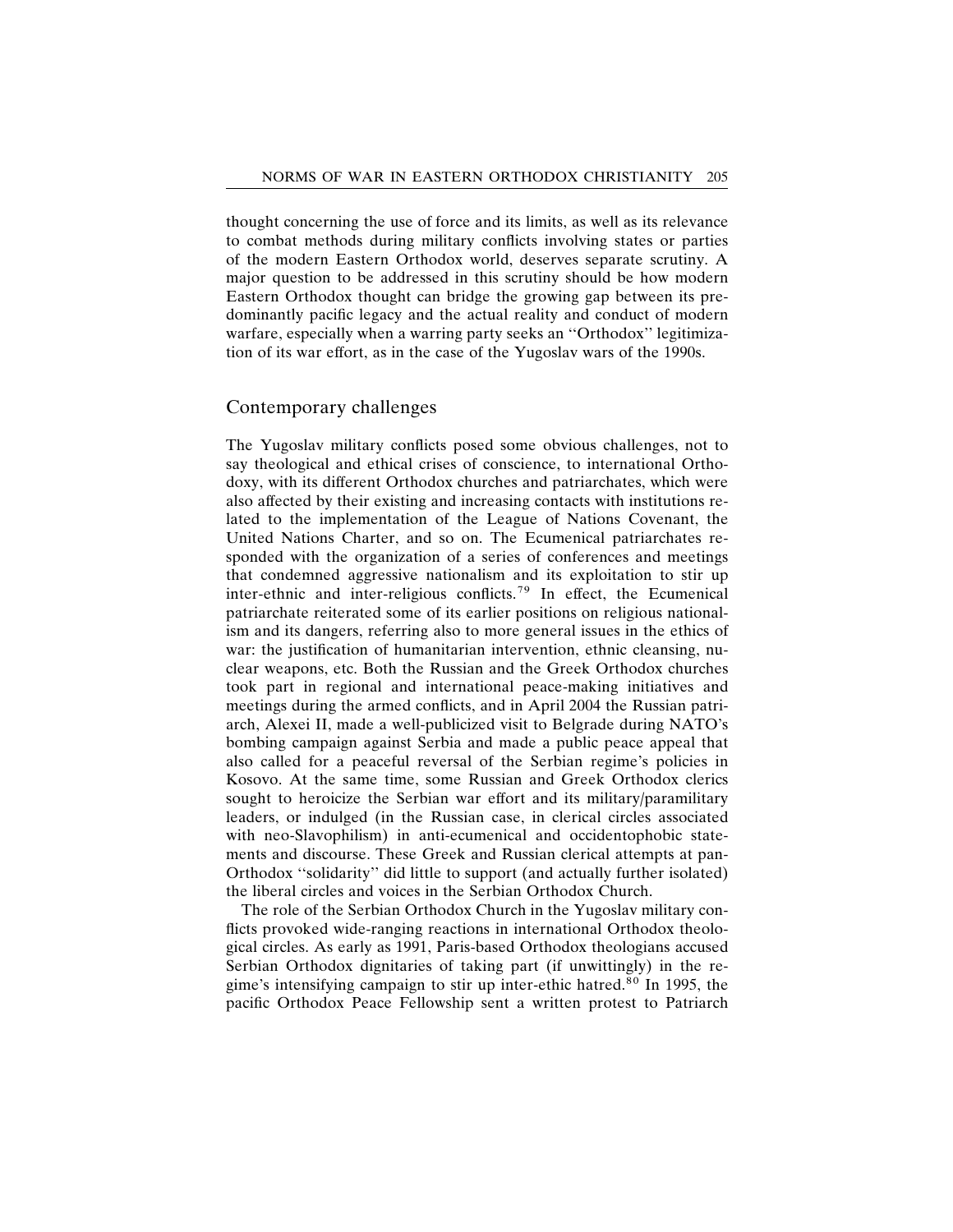Pavle that a service for the blessing of weapons in a Serbian edition of the Book of Needs published in Kosovo in 1993 was being used in fratricidal war.81 During a meeting of the Executive Committee of the World Council of Churches in Bucharest in September 1994, the patriarch of Alexandria, the pope/patriarch of the Coptic Orthodox Church and the patriarch of the Romanian Orthodox Church issued a peace appeal (in view of the military conflict in Bosnia-Herzegovina) in which they called for an urgent inter-faith dialogue with Islam and condemned the political expropriation of religious traditions on the basis of militaristic nationalistic agendas.82

Serbian Orthodox clerical approaches to the Yugoslav wars in the 1990s had implications beyond these military conflicts in the general context of contemporary Christian doctrines on the ethics of war. Accordingly the World Council of Churches and the ecumenical movements often adopted critical stances towards the Serbian Orthodox Church in this period. Consequently, the Syndesmos Declaration by the participants in a ''War and Peace in Europe'' seminar, hosted by the Archdiocese of Crete in 1994, appealed for inter-Orthodox solidarity in peace-making efforts but also strongly criticized what they saw as a prejudicial bias of the World Council of Churches against the Serbian Orthodox Church.<sup>83</sup>

These meetings, initiatives, statements and appeals made the debate on contemporary challenges to Eastern Orthodox views on war and peace an important theme in current theological and church history studies. In 2003, the Ecumenical patriarch of Constantinople, Bartholomew I, emphatically reiterated the traditional Eastern Orthodox patristic and Byzantine clerical precepts on warfare, declaring that in only a few specific instances could the Orthodox Church ''forgive armed defense against oppression and violence''.84 After a decade of redefining its new models of relations with the state and indeed the military, in 2000 the Jubilee Council of Russian Bishops issued an extremely important statement of faith.<sup>85</sup> This contains a section on ''War and Peace'' that advances a rare exposition of a more systematic Orthodox treatment of the Christian just war tradition.86 An earlier section of the statement, ''Church and Nation'', alludes to cases in which national saints and churchmen have blessed defensive wars against invaders, including St Filaret of Moscow's declaration that defenders of the faith and fatherland will gain heavenly life and crowns.87

The section on the Orthodox teaching of ''War and Peace'' begins with an explicit restatement of the traditional Orthodox view of war as unconditionally evil, caused by fratricidal hatred and human abuse of Godgiven freedom. But then the statement identifies the cases in which war, although evil and undesirable, is necessary: national self-defence, defence of neighbours and ''restoration of trampled justice'' (a near-secular for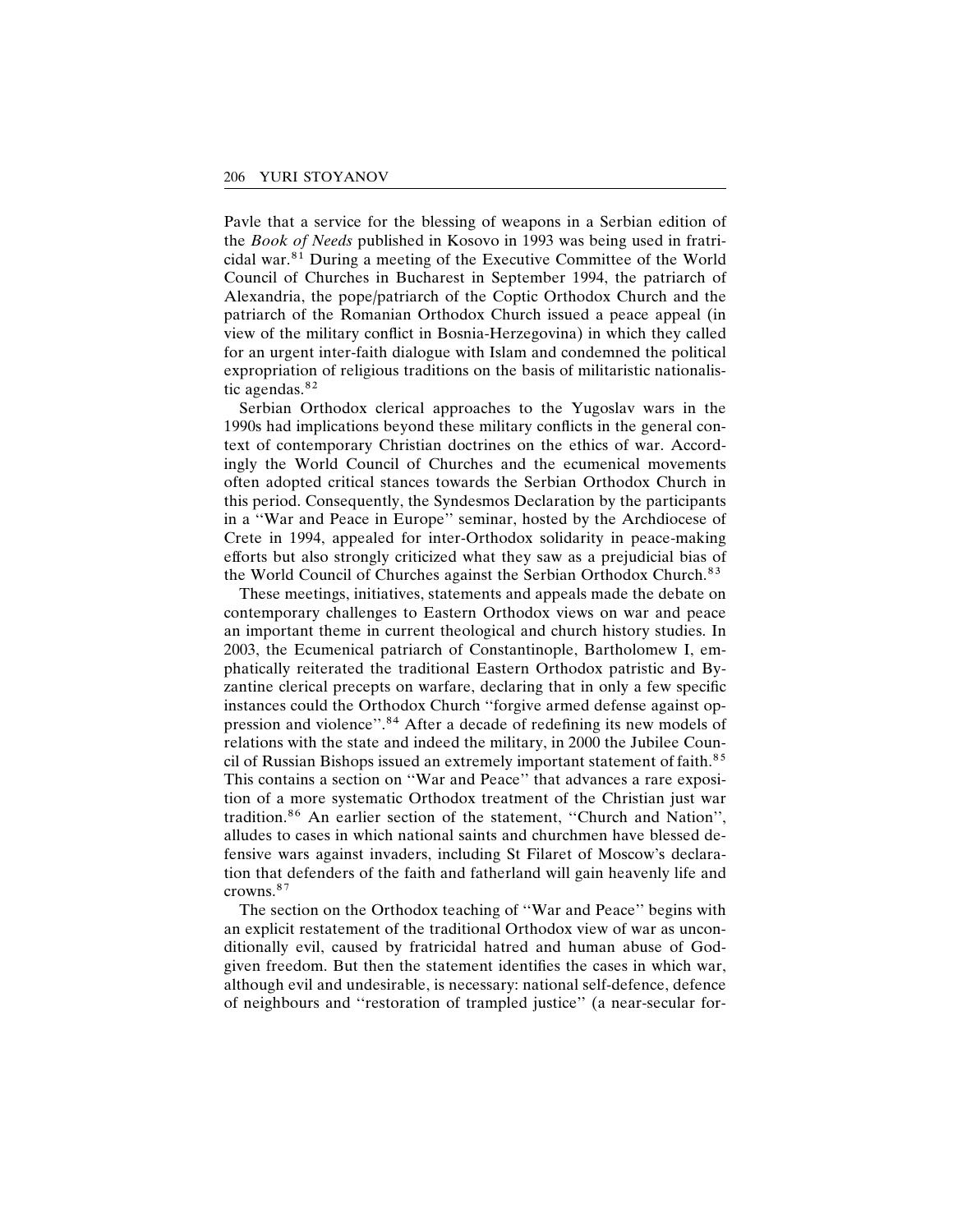mulation that could easily provide rather wide-ranging options for the justification of warfare). To justify the resort to war in these instances, the statement reproduces the whole episode from the Vita of St Constantine-Cyril the Philosopher (as quoted above) and thus, like the ''Apostle of the Slavs'' and Patriarch Tikhon in 1918, bases its just war doctrine on John 15:13. This is given as a reason for the high respect of the Church for the Christian virtues of soldiers who follow the precepts of such a just war and rewards them by canonizing them as saints. Matthew 26:52 (''They that take the sword shall perish by the sword'') is also used as a scriptural basis for this just war formulation, asserting that it should be impossible to serve one's country ''by immoral means''. Then the statement makes the important step of reproducing in detail the traditional jus ad bellum and jus in bello conditions of the Western Christian just war tradition, as based on St Augustine's teachings. Significantly, the document tries to redefine some of these conditions, using scriptural references to Sirach 8:8, 1 John 2:16 and Romans 12:21–22 to characterize the Orthodox teachings concerning jus in bello norms – a topic that, as already indicated, largely does not receive detailed attention in Eastern Orthodox thinking on justifiable warfare. The document articulates further the Russian Church's special concern for the Christian education of the military and the tasks of military chaplains. The ''War and Peace'' section concludes with a lengthy exposition of Eastern Orthodox conceptions of peace and ends by proclaiming the Russian Church's commitment to peace-making at national and international levels and its dedication to opposing any propaganda of war and violence.

It is difficult to overestimate the importance of this statement of faith for identifying the currently increasing religious, social and even political roles of the Russian Church in post-Soviet Russia. It has even been proposed that the document could be adopted as a basis for the state's religious policies. In the 1990s, the Russian Church had been involved in peace-making efforts such as Patriarch Alexei's forceful Moscow peace appeal during the Russian constitutional crisis in early October 1993 when Russia was on the brink of civil war, or the Russian Church's initiative to bring together the heads of the religious communities of Azerbaijan and Armenia for peace-rebuilding talks during their military confrontation in the same year.<sup>88</sup> At the same time, the Russian Church's clearly articulated doctrine of just war must be viewed in the framework of the visibly strengthening relations between the Church and the military and the various manifestations of this process (including some changes in the stances of Russian churchmen towards the war in Chechnya).89 Finally, given the impact of neo-Slavophilism and/or anti-ecumenical and anti-Catholic discourse and campaigns in certain Russian clerical circles (related to issues such as relations between Orthodox and Uniate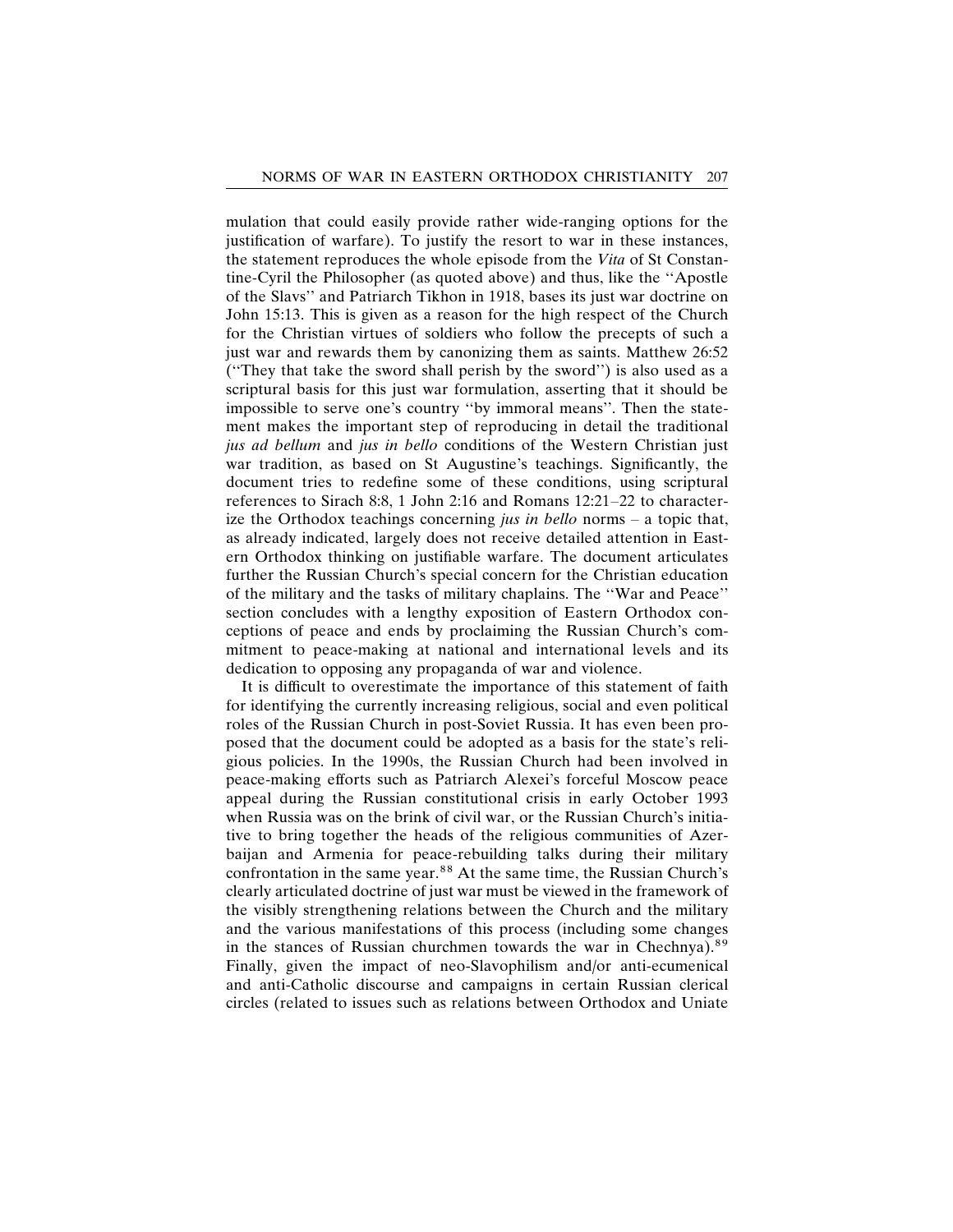communities in Ukraine), it is certainly significant that the official statement of this doctrine has incorporated Western Christian just war notions in a non-polemical context.

These current reaffirmations and reformulations of Eastern Orthodox stances on warfare have interesting implications for the application of Bainton's trichotomy of historical Christian attitudes to warfare (pacifism, just war and Crusade) to pre-modern and modern Eastern Orthodoxy. Whereas the third component in Bainton's trichotomy (Crusade) is largely absent from pre-modern Eastern Orthodox approaches to warfare, the formation of religio-national ideologies in Orthodox Eastern Europe in the nineteenth and twentieth centuries has led to the emergence of what can be only defined as elements of ''crusading'' (or neo-crusading) discourse in some of their versions. Throughout this turbulent period the historically prevalent pacific Eastern Orthodox ecclesiastical stance has remained as influential as ever in higher-ranking Orthodox clerical circles and ''normative'' Orthodox theology. It has been recently categorically reiterated by Ecumenical Patriarch Bartholomew and a number of senior Orthodox ecclesiastics and in statements issued at official Orthodox meetings. At the same time, the Russian Church has attempted to systematize a new version of the Orthodox just war tradition (including scripture-based reformulations of *jus in bello* norms), which previously had been articulated in a fragmentary and inconsistent way.

There is little doubt that the successive military conflicts since the 1990s, both in the former Yugoslavia and in the Near East, have compelled Orthodox hierarchs and synods as well as Orthodox theologians and Church historians to address more systematically the theological and moral problems related to the justifiability and desirability of modern warfare – both within the Orthodox tradition and in Christianity in general. The religio-historical model proposed in 2003 by Alexander Webster symptomatically aims to revise the traditional thesis of a historical predominance of pacific and pacifistic attitudes in Eastern Orthodoxy. Webster's alternative model instead reconstructs an unbroken and coherent Eastern Orthodox justifiable war tradition from the patristic period onwards, recognizing war as a ''lesser good'' rather than a necessary evil and adhering to a "teleology of justice".<sup>90</sup> Webster's reconstruction also includes the presumption that the prevalence of pacific attitudes and the rejection of just war thinking in modern Eastern Orthodoxy represent misconceptions arising from ecumenical and theological contacts with some trends in Catholic and Protestant religious thought in modern times as well as the emergence of an Orthodox diaspora in the Western world.91 Webster's model and claims have met strong opposition and counter-arguments<sup>92</sup> that the proposed reconstructions impose on Orthodox history and thought a just war conceptual framework similar to that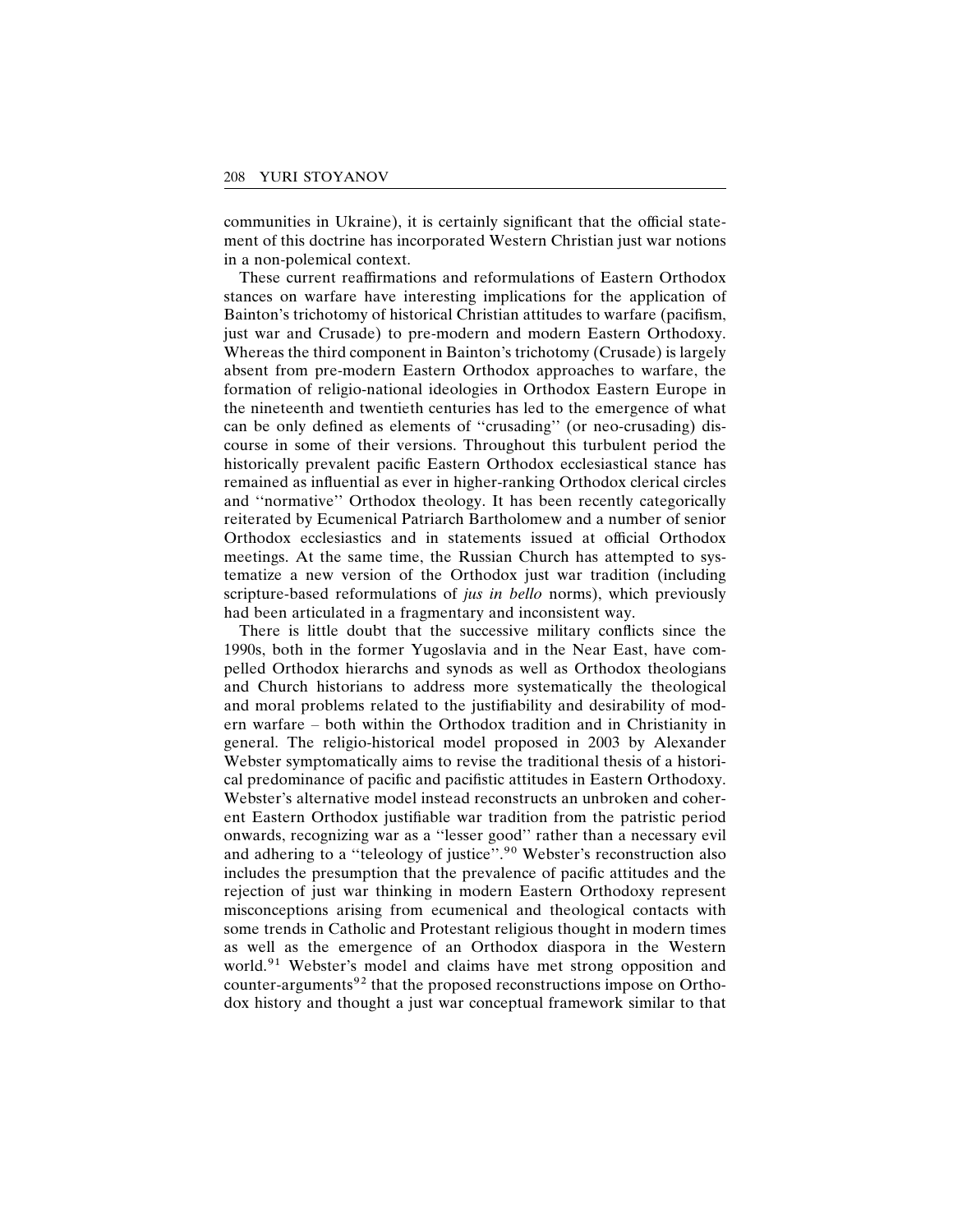of Thomas Aquinas and ignore some crucial jus in bello issues related to the modern means of warfare.<sup>93</sup> The theory of the continuous existence of a justifiable war tradition in Eastern Orthodoxy, in which it is viewed as a moral good rather than a necessary evil, thus came to be seen by its critics as an attempt at a revision and modernization of Orthodox views on war and peace through the application of scholastic logic and a Thomistic conception of justice. The resultant symbiosis of Eastern and Western Christian concepts of war and justice can indeed be defined as a theological effort to initiate the conceptualization of an Orthodox just war theory adapted for modernity and its challenges. Perhaps it is significant that, after he more or less established the foundation for such a novel ''Westernized'' Orthodox just war theory, Alexander Webster coauthored a book intended to ''reclaim'' and harmonize the classic Eastern and Western traditions on war-making in view of the perceived need to justify an impending joint Eastern and Western Christian military response to militant Islam's increasing threat to Western civilization.<sup>94</sup>

At the same time, the traditional and widely held view that the quintessentially pacific teachings of Orthodoxy preclude the formulation of just war doctrines continues to be strongly reaffirmed not only by leading Orthodox ecclesiastics but also by Orthodox theologians, individually and as group statements.<sup>95</sup> In a public statement in 1991 in relation to the first Gulf War, the Holy Synod of Bishops of the Orthodox Church in America declared that just war theory does not reflect the Orthodox theological tradition, which maintains that war can never be theologically justified. Accordingly, questions have again been asked about whether Western Christian-style just war systems can really be appropriate for Orthodoxy and whether Orthodox theological and ethical thought should try ''to bridge pacifism and just war theory through a re-conception of justice and peace-making".<sup>96</sup>

Modern Orthodox thought can certainly draw on a rich heritage of theological and ethical thought to stimulate such reconceptions. Meanwhile, the evolving debates on the coexistence of pacific and justifiable war trajectories in Orthodoxy can be only of great help to ecumenical and inter-Orthodox contacts and dialogue. It has been suggested that studying classical Eastern Orthodox and Byzantine views on war and peace could make it possible to consider the increasingly vital issues of war and peace through a "Byzantine" perspective – which remains little known in the Western Christian tradition but still furnishes sufficient "points of common reference" and may offer promising new directions.<sup>97</sup> Such studies and debates have become all the more needed given the current fundamentalization of mainstream Christian and Islamic traditions, with the resulting changes in their attitudes to the resort to violence and means of warfare. In this context, the study of the historical experience of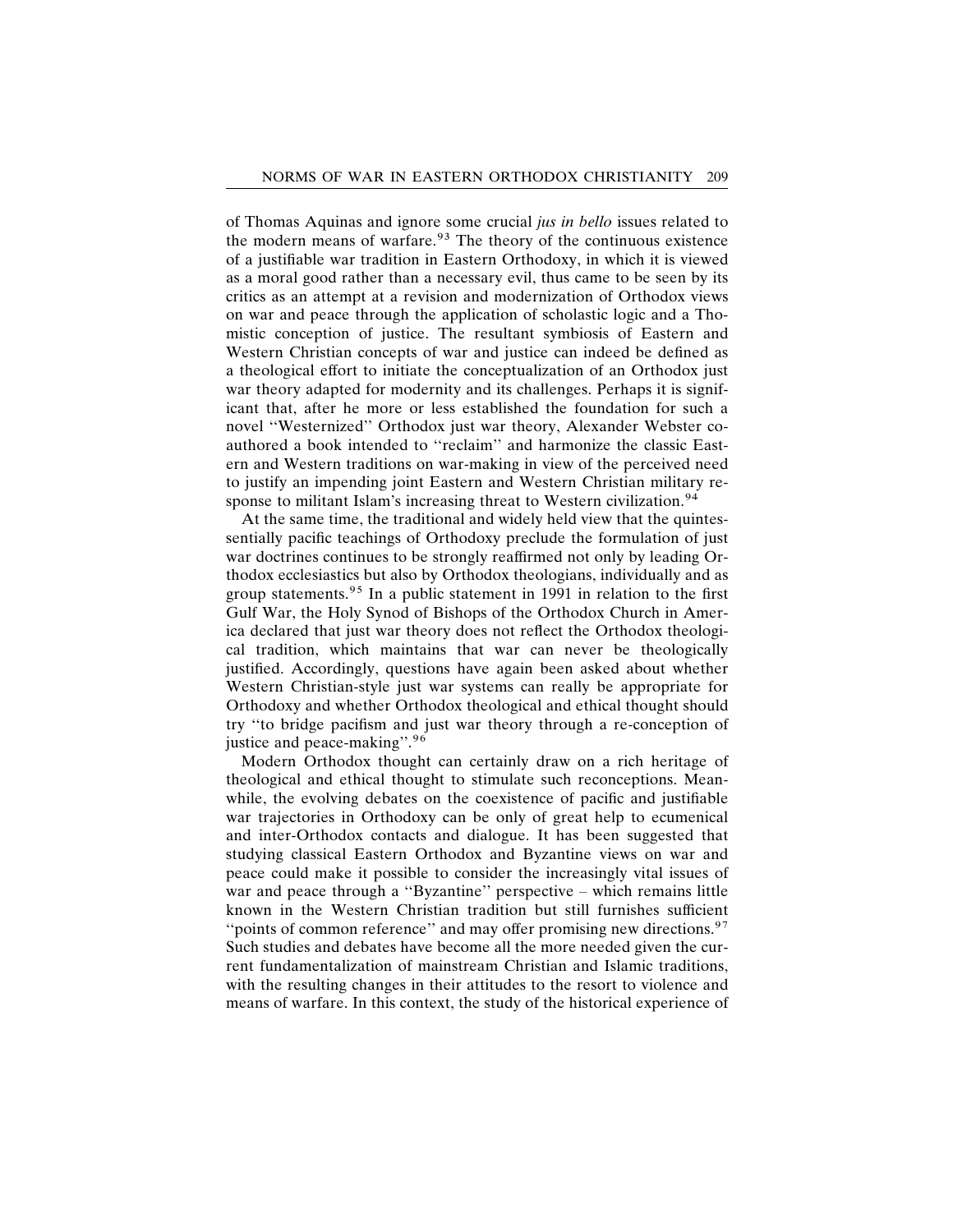the four ancient Eastern patriarchates of Orthodoxy, with their enduring tradition of inter-confessional dialogue and their search for a modus vivendi with Islam, as well as their non-alignment with national causes, may also provide some valuable new insights.

It is evident that further investigation and publication of the sources of patristic, medieval and modern Eastern Orthodox traditions on the use of force are certainly very much needed; some of these traditions have been greatly neglected to the detriment of the better understanding of the diversity of Christian attitudes to war- and peace-making. Such studies not only will enrich our knowledge of the historical transformation of stances towards war and peace in the monotheistic traditions on the whole but will have contemporary relevance in the quest for current religious answers to some vital problems in the ethics of war, ranging from the rise and misuse of aggressive religio-national ideologies to the legitimization of humanitarian intervention and pre-emptive war, as well as the impact of military conflicts and nuclear weapons on the environment.

#### Notes

- 1. An issue of St Vladimir's Theological Quarterly  $(47(1), 2003)$  was entirely devoted to these debates.
- 2. See, for example, the brief and cautious overview of this field in Timothy S. Miller, ''Introduction'', in Timothy S. Miller and John Nesbit (eds) Peace and War in Byzantium. Essays in Honor of George T. Dennis. Washington, DC: Catholic University of America Press, 1995, pp. 11–12; see also the comments in John Haldon, Warfare, State and Society in the Byzantine World, 565–1204. London: University College Press, 1999, pp. 2–7, passim.
- 3. On the attitudes of the early Christian Fathers to participation in warfare and military service, see the sources translated in Louis J. Swift, Early Fathers on War and Military Service (Message of the Fathers of the Church). Wilmington, DE: Michael Glazier, 1883. For studies of the problems raised by these attitudes, see A. Harnack, Militia Christi: Die christliche Religion und der Soldatenstand in der ersten drei Jahrhunderten. Tubingen: J. C. B. Mohr (Paul Siebeck), 1905; Cecil John Cadoux, The Early Christian Attitude to War. London: Headley, 1919; Roland H. Bainton, ''The Early Church and War'', Harvard Theological Review, 39, 1946: 189–213; Lester L. Field, Liberty, Dominion, and the Two Swords: On the Origins of Western Political Theology (180–398). Notre Dame, IN: University of Notre Dame Press, 1999.
- 4. Greek text in Georgios A. Ralles and Michael Potles (eds), Syntagma Ton Theion kai Ieron Kanonon. Athens: G. Chartophylax, 1852, vol. 4, p. 131.
- 5. Greek text in Ralles and Potles, Syntagma Ton Theion kai Ieron Kanonon, vol. 4, p. 69.
- 6. See, for example, Stanley S. Harakas, ''The Teaching of Peace in the Fathers'', in Stanley S. Harakas, The Wholeness of Faith and Life: Orthodox Christian Ethics: Part One: Patristic Ethics. Brookline, MA: Holy Orthodox Press, 1999, pp. 155–156; John McGuckin, ''Non-Violence and Peace Traditions in Early and Eastern Christianity'', in K. Kuriakose (ed.) Religion, Terrorism and Globalisation: Non-Violence – A New Agenda. New York: Nova Science Publishers, 2006, pp. 189–202.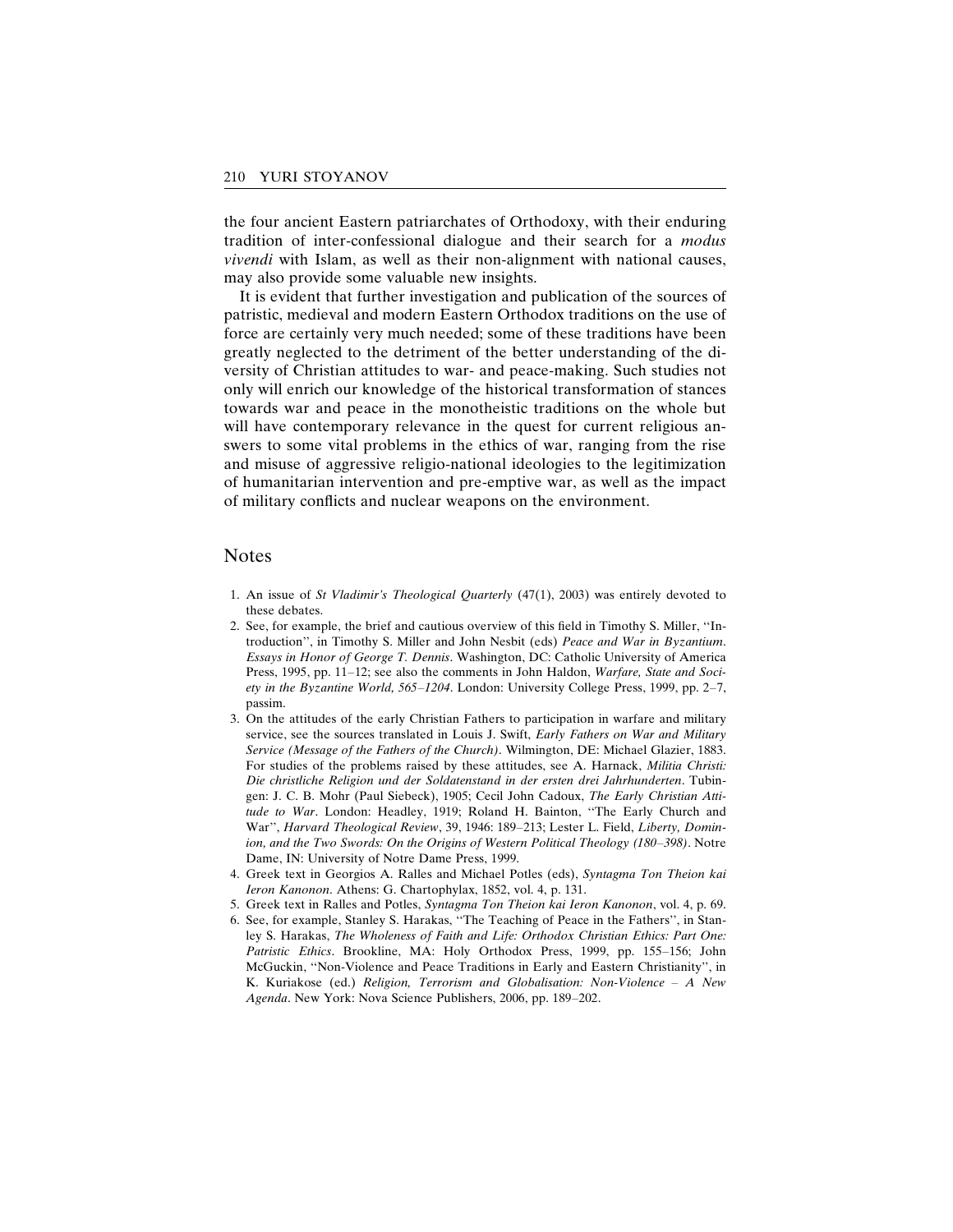- 7. This interpretation is still supported by the majority of scholars investigating Eastern Orthodox approaches to warfare; see, for example, Alexander F. C. Webster, ''Justifiable War as a 'Lesser Good' in Eastern Orthodox Moral Tradition'', St Vladimir's Theological Quarterly, 47(1), 2003: 3–59, pp. 25–27; Haldon, Warfare, State and Society in the Byzantine World, p. 26.
- 8. See the texts of some of the relevant canons in Swift, Early Fathers on War and Military Service, pp. 88, 92–93.
- 9. See the discussion of this approach in Stanley S. Harakas, ''The Morality of War'', in Joseph J. Allen (ed.) Orthodox Synthesis. The Unity of Theological Thought. Crestwood, NY: St Vladimir Seminar Press, 1981, pp. 85 ff.
- 10. Greek text of the Zonaras and Balsamon commentaries in Ralles and Potles, Syntagma Ton Theion kai Ieron Kanonon, vol. 4, pp. 132–133.
- 11. See the account of the emperor's request and the clerical hierarchy's reaction in John Skylitzes, Synoposis Historiarum, ed. Hans Thurn. New York and Berlin: Walter De Gruyter, 1973, pp. 273–275. This opposition between the emperor and the patriarch concerning the sanctification of soldiers fallen in battle was one of the high points of their power struggles during Nikephoros Phokas' reign.
- 12. See the publication and discussion of the relevant patriarchal acts in Nicholas Oikonomidès, "Cinq actes inédits du patriarche Michel Autôreianos", Revue des Études Byzantines, 25, 1967: 113–145, especially pp. 115–121 and 131–134.
- 13. On the "holy war" context of the fighting between Umur Paşa's ghaz $\bar{z}$  warriors, on the one hand, and the Byzantine and Latin forces in western Anatolia and the Aegean, on the other, see Elizabeth Zachariadou, ''Holy War in the Aegean during the Fourteenth Century'', in Benjamin Arbel, Bernard Hamilton and David Jacoby (eds) Latins and Greeks in the Eastern Mediterranean after 1204. London, Totowa, NJ: Frank Cass in association with the Society for the Promotion of Byzantine Studies and the Society for the Study of the Crusades and the Latin East, 1989, pp. 212–226.
- 14. See the accounts of the synod's decisions by Balsamon and Matthew Blastares in Ralles and Potles, Syntagma Ton Theion kai Ieron Kanonon, respectively, vol. 4, p. 133, and vol. 6, p. 492.
- 15. Greek text in Ralles and Potles, Syntagma Ton Theion kai Ieron Kanonon, vol. 6, p. 492. For a lucid discussion of Blastares' affirmation of St Basil's 13th Canon, see Patrick Viscuso, ''Christian Participation in Warfare: A Byzantine View'', in Timothy S. Miller and John Nesbit (eds) Peace and War in Byzantium. Essays in Honor of George T. Dennis. Washington, DC: Catholic University of America Press, 1995, pp. pp. 33–41.
- 16. Ralles and Potles, Syntagma Ton Theion kai Ieron Kanonon, vol. 6, p. 489.
- 17. On the significance of the concept of religious peace and harmony in the thought of the Cappadocian Fathers, see, for example, Gerardo Zampaglione, The Idea of Peace in Antiquity, trans. by Richard Dunn. Notre Dame, IN: University of Notre Dame Press, 1973, pp. 266 ff.
- 18. See, for example, the insightful analysis in David K. Goodin, ''Just War Theory and Eastern Orthodox Christianity: A Theological Perspective on the Doctrinal Legacy of Chrysostom and Constantine-Cyril'', Theandros: An Online Journal of Orthodox Christian Theology and Philosophy, 2(3), 2005; available at  $\langle$ http://www.theandros.com/ justwar.html $\rangle$  (accessed 13 October 2008).
- 19. On the notion of spiritual warfare in Eastern Orthodoxy, see, for example, J. Chrysavgis, ''The Monk and the Demon'', Nicolaus, 13, 1986: 265–279; George T. Dennis, ''Defenders of the Christian People: Holy War in Byzantium'', in Angeliki E. Laiou and Roy Parviz Mottaheden (eds) The Crusades from the Perspective of Byzantium and the Muslim World. Washington, DC: Dumbarton Oaks Research Library and Collection, 2001, pp. 36–37; on Byzantine demonology in general, see the ground-breaking work of Ri-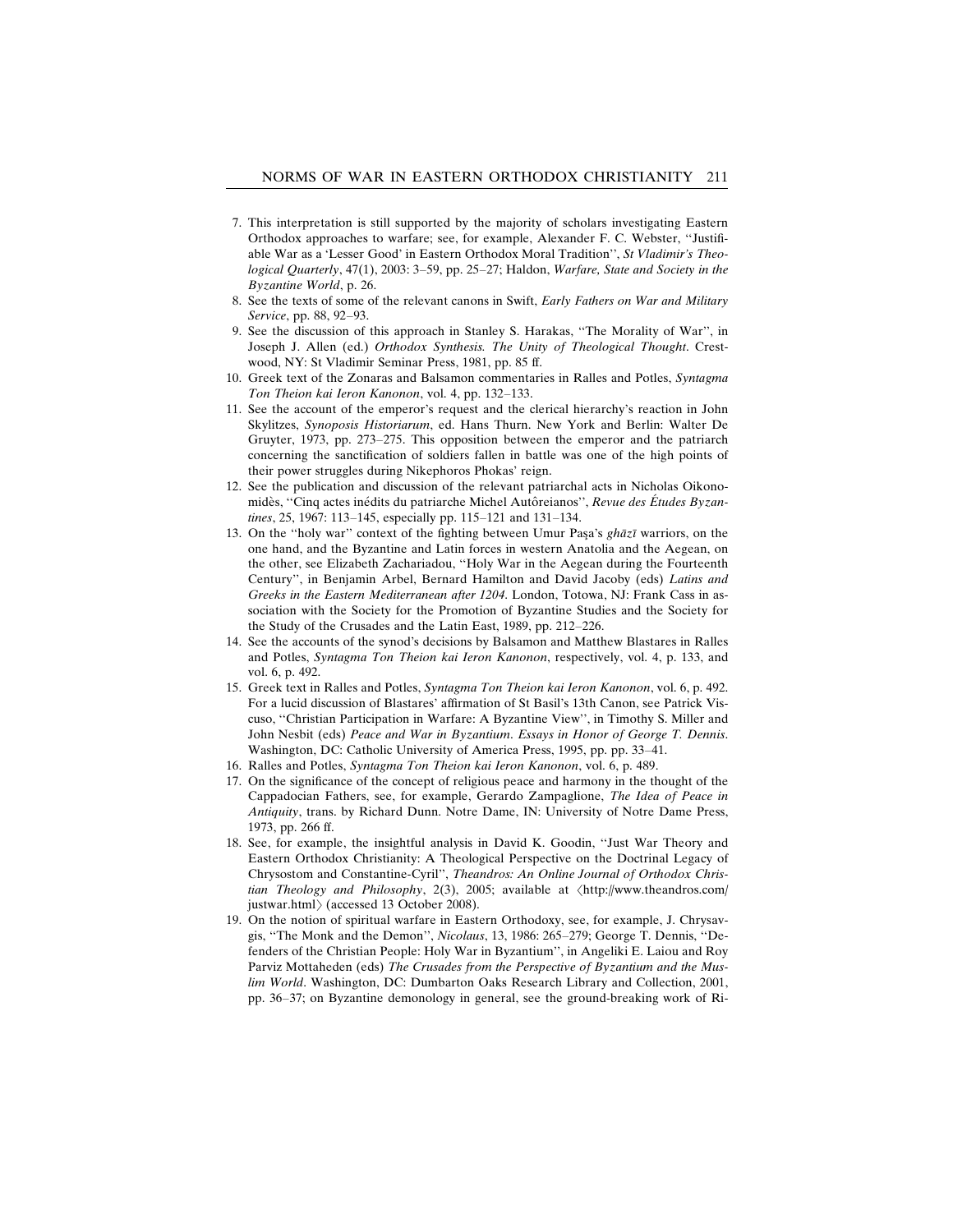chard P. H. Greenfield, Traditions of Belief in Late Byzantine Demonology. Amsterdam: Adolf M. Hakkert, 1988.

- 20. On these prayers, prayer services and blessings, see, for example, Robert F. Taft, ''War and Peace in the Byzantine Divine Liturgy'', in Timothy S. Miller and John Nesbit (eds) Peace and War in Byzantium. Essays in Honor of George T. Dennis. Washington, DC: Catholic University of America Press, 1995, pp. 28–31; Michael McCormick, Eternal Victory: Triumphal Rulership in Late Antiquity, Byzantium and the Early Medieval West. Cambridge: Cambridge University Press, 1986, pp. 239 ff.; Webster, ''Justifiable War as a 'Lesser Good'", pp. 37-42.
- 21. On the military religious services in the Byzantine army, see McCormick, Eternal Victory, pp. 238–251; George T. Dennis, ''Religious Services in the Byzantine Army'', in E. Carr et al. (eds) Eulogēma: Studies in Honor of Robert Taft, S.J. Rome: Pontificio Ateneo S. Anselmo, 1993, pp. 107–118; on the late Roman period, David S. Bachrach, Religion and the Conduct of War, c. 300–1215. Woodbridge, Suffolk: Boydell Press, 2003, pp. 13–19.
- 22. The Strategikon ascribed to Maurice is translated in George T. Dennis, Maurice's Strategikon: Handbook of Byzantine Military Strategy. Philadelphia: University of Pennsylvania Press, 1984; the tract attributed to Leo VI is edited in Rudolf Vári (ed.), Leonis Imperatoris tactica. Budapest: Sylloge Tacticorum Graecorum, III, 2 vols, 1917–1922; generally, on the religious practices prescribed in the Byzantine military tracts, see J.-R. Vieillefond, "Les pratiques religieuses dans l'armée byzantine d'après les traités militaires", Revue des études anciennes, 37, 1935: 322-330.
- 23. On the rise and evolution of the cult of military saints in Eastern Orthodoxy, see Hippolyte Delehaye, Les légendes grecques des saints militaires. Paris: Librairie A. Picard, 1909; Alexander F. C. Webster, ''Varieties of Christian Military Saints: From Martyrs under Caesar to Warrior Princes'', St Vladimir's Theological Quarterly, 24, 1980: 3–35.
- 24. Gustave Schlumberger, Un empereur byzantin au dixième siècle: Nicéphore Phocas. Paris: Firmin-Didot, 1890; Gustave Schlumberger, L'épopée byzantine à la fin du dixième siècle: Guerres contre les Russes, les Arabes, les Allemands, les Bulgares; luttes civiles contre les deux Bardas. Jean Tzimiscés. Les jeunes années de Basile II, le tueur de Bulgares (969–989). Paris: Hachette, 3 vols, 1896–1905.
- 25. René Grousset, Histoire des croisades et du royaume franc de Jérusalem. Paris: Plon, vol. 1, 1934, p. 15.
- 26. George Ostrogorsky, History of the Byzantine State, trans. by Joan Hussey. New Brunswick, NJ: Rutgers University Press, 1957, pp. 90, 263.
- 27. Vitalien Laurent, "L'idée de guerre sainte et la tradition byzantine", Revue historique du Sud-Est européen, 23, 1946: 71-98.
- 28. See, for example, Walter Emil Kaegi, Jr, Byzantine Military Unrest 471–843: An Interpretation. Amsterdam: Hakkert, 1981; most of Kaegi's relevant articles on this subject are collected in Walter Emil Kaegi, Jr, Army, Society and Religion in Byzantium. London: Variorum Reprints, 1982; K. Tsiknakes (ed.), Byzantium at War: 9th–12th Centuries. Athens: Hidryma Goulandre-Chorn, 1997; John W. Birkenmeier, The Development of the Komnenian army, 1081–1180. Leiden: Brill, 2002; Haldon, Warfare, State and Society in the Byzantine World; John Haldon, Byzantium at War AD 600–1453. New York and London: Routledge, 2003.
- 29. See, for example, Haldon, Warfare, State and Society in the Byzantine World, chs 1–3.
- 30. This position is formulated lucidly by P. Lemerle, ''Byzance et la croisade'', in Relazioni del X Congresso internazionale di scienze storiche, Roma, 4–11 settembre 1955. Firenze: G. C. Sansoni, 1955, p. 617 ff.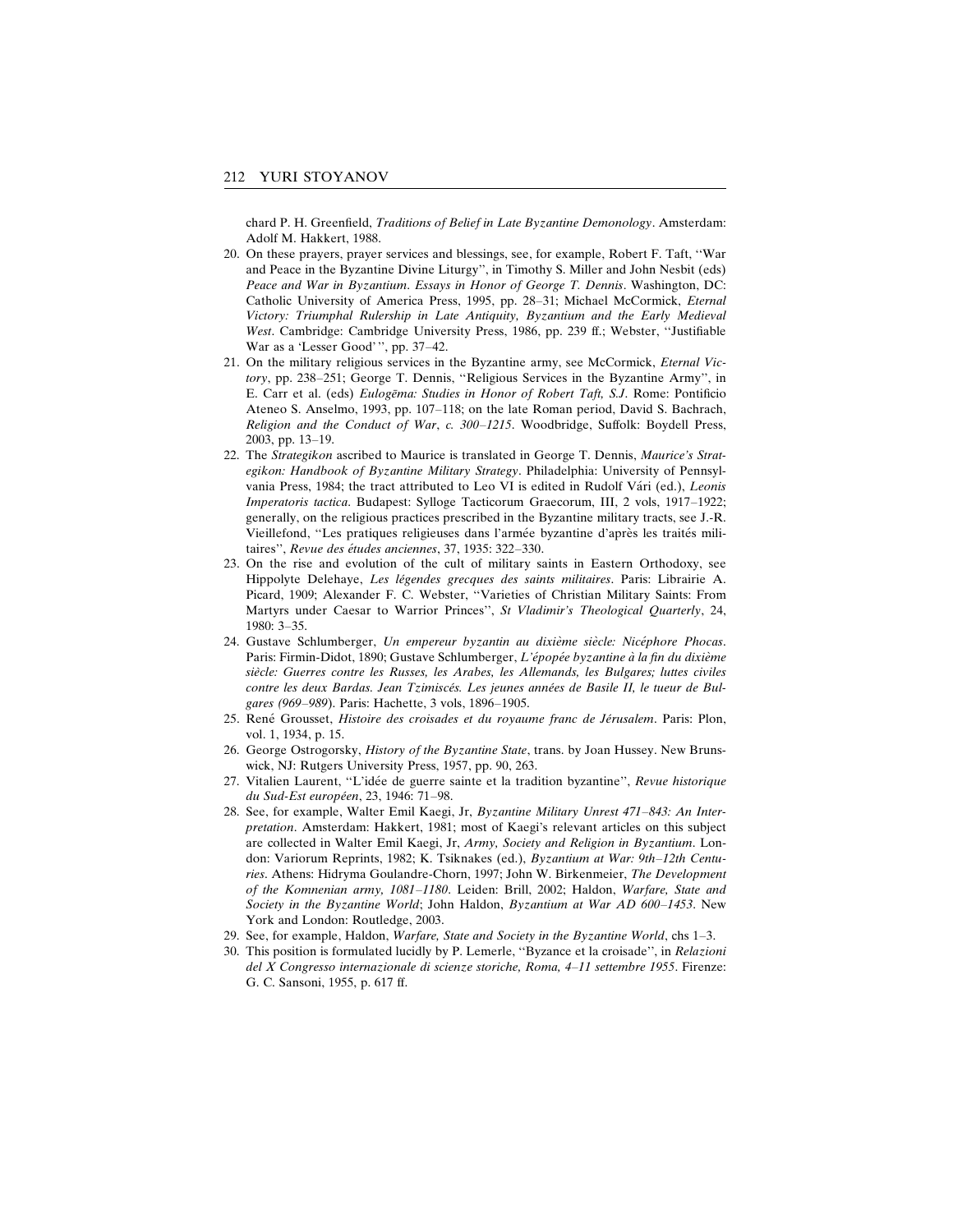- 31. See, for example, Nicholas Oikonomidès, "The Concept of 'Holy War' and Two Tenthcentury Byzantine Ivories'', in Timothy S. Miller and John Nesbit (eds) Peace and War in Byzantium. Essays in Honor of George T. Dennis. Washington, DC: Catholic University of America Press, 1995, pp. 62–87; Dennis, ''Defenders of the Christian People''; G. Dagron, ''Byzance entre le djihad et la croisade: Quelque remarques'', in Le concile de Clermont de 1095 et l'appel à la Croisade: Actes du Colloque universitaire international de Clermont-Ferrand (23-25 juin 1995)/organisé et publié avec le concours du Conseil régional d'Auvergne. Rome: Ecole française de Rome, Palais Farnèse, 1997, pp. 325– 337; Angeliki E. Laiou, "On Just War in Byzantium", in John Haldon et al. (eds) To Hellenikon: Vol. 1, Hellenic Antiquity and Byzantium. Studies in Honor of Speros Vryonis Jr. New Rochelle, NY: Aristide D. Caratzas, 1993, pp. 153–177; Angeliki E. Laiou, ''The Just War of Eastern Christians and the Holy War of the Crusaders'', in Richard Sorabji and David Rodin (eds) The Ethics of War: Shared Problems in Different Traditions. Aldershot, Hants: Ashgate, 2006, pp. 30–44.
- 32. See Athēna Kolia-Dermitzakē, Ho vyzantinos "hieros polemos": hē ennoia kai hē provolē tou thrēskeutikou polemou sto Vyzantio. Athens: Historikes Ekdoseis St. D. Basilopoulos, 1991 (and the critical review of the book by Walter Emil Kaegi, Jr, Speculum, 69, 1994: 518–520); Tia M. Kolbaba, ''Fighting for Christianity: Holy War in the Byzantine Empire'', Byzantion, 68, 1998: 194–221. See also John Haldon's reassessment of this thesis in Haldon, Warfare, State and Society in the Byzantine World, pp. 13–34 passim.
- 33. On these developments in the military religious ideology of the Byzantine troops positioned along the Anatolian frontiers, see G. Dagron and H. Mihaescu, Le traité sur le guerilla (De velitatione) de l'empereur Nicéphore Phocas (963-969). Paris: CNRS, 1990, pp. 284–286; Kolbaba, ''Fighting for Christianity'', pp. 206–207; Haldon, Warfare, State and Society in the Byzantine World, pp. 28–32.
- 34. On the prominent use of religious rhetoric, ritual and symbolism during Heraclius' anti-Persian campaigns and its implications for the character of these campaigns, see Mary Whitby, ''A New Image for a New Age: George of Pisidia on the Emperor Heraclius'', in E. Dabrowa (ed.) The Roman and Byzantine Army in the East: Proceedings of a Colloquium Held at the Jagiellonian University, Kraków, in September 1992. Cracow: Uniwersytet Jagiellonski, Instytut Historii, 1994, pp. 197–225; Kolia-Dermitzakē, Ho vyzantinos ''hieros polemos'', pp. 169–183; Kolbaba, ''Fighting for Christianity'', pp. 206–207; Dennis, ''Defenders of the Christian People'', pp. 34–35; Haldon, Warfare, State and Society in the Byzantine World, pp. 19–21. For an earlier case of Roman– Persian hostilities in which the religious dimension was especially noticeable, the war of 421–422, see K. H. Holum, ''Pulcheria's Crusade A.D. 421–422 and the Ideology of Imperial Victory'', Greek, Roman and Byzantine Studies, 18, 1977: 153–172.
- 35. On the evidence of Nikephoros Phokas' and John Tzimiskes' pronouncements concerning the recovery of former Christian lands and Holy Places in Palestine as military objectives of their anti-Arab wars, see Ostrogorsky, History of the Byzantine State, pp. 263 ff; 297; P. E. Walker, ''The 'Crusade' of John Tzimisces in the Light of New Arabic Evidence'', Byzantion, 47, 1977: 301–327; Mark Whittow, The Making of Orthodox Byzantium 600-1025. Basingstoke: Macmillan, 1996, pp. 356-357; Kolia-Dermitzakē, Ho vyzantinos ''hieros polemos'', pp. 129–139, 220–240; Haldon, Warfare, State and Society in the Byzantine World, pp. 41–42; on the postulated Byzantine ''holy war'' aspirations towards Jerusalem and Palestine, see the arguments in Kolia-Dermitzake, Ho vyzantinos ''hieros polemos'', pp. 367 f, 403–404.
- 36. See, for example, Paul Magdalino, The Empire of Manuel I Komnenos, 1143–1180. Cambridge: Cambridge University Press, 1993, pp. 95-98; Kolia-Dermitzakē, Ho vyzantinos ''hieros polemos'', pp. 251–290.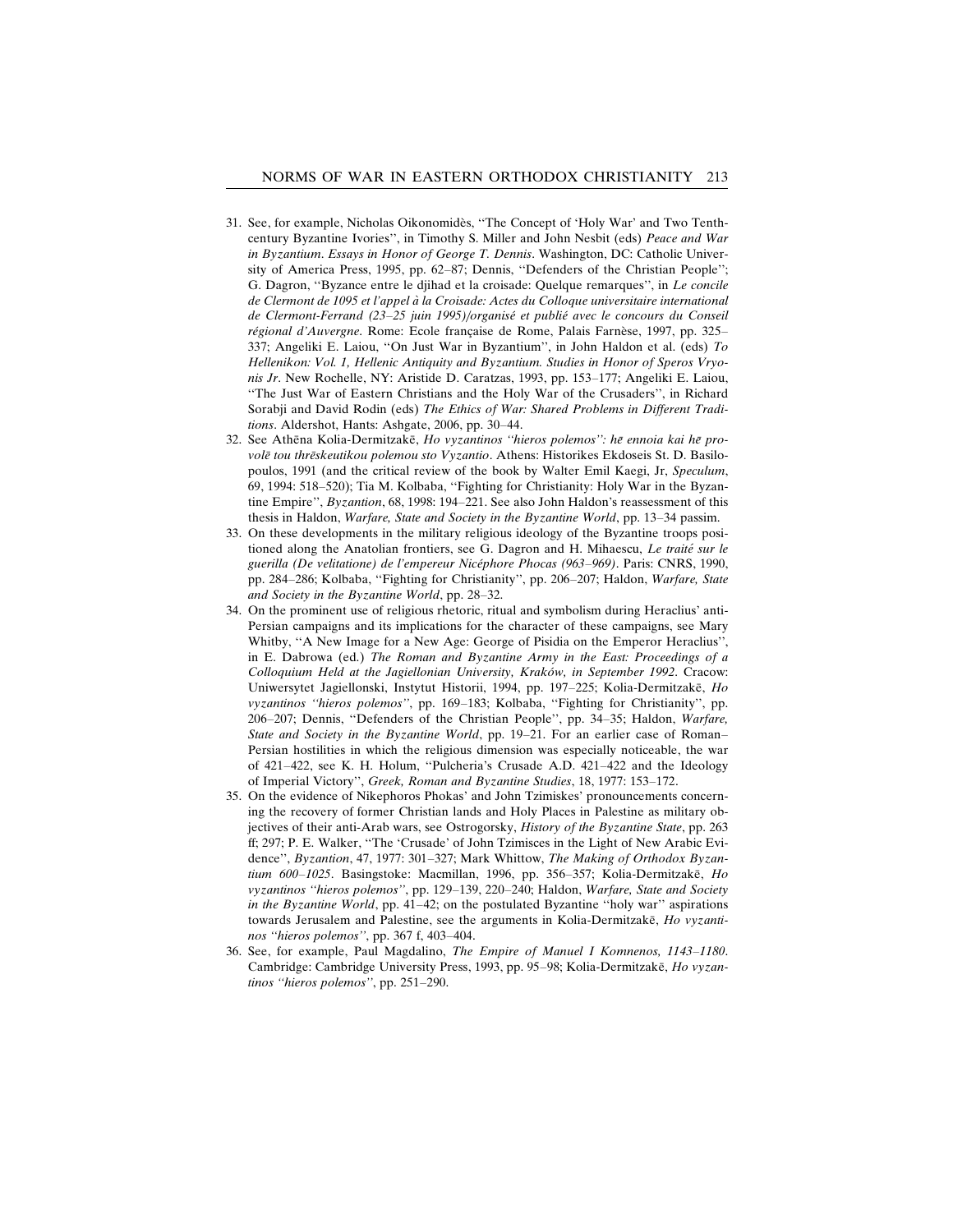- 37. See Vári (ed.), Leonis Imperatoris tactica.
- 38. ''The Anonymous Byzantine Treatise on Strategy'', in George T. Dennis (ed. and trans.) Three Byzantine Military Treatises. Washington DC: Dumbarton Oaks, 1985, pp. 20–21.
- 39. On the coexistence in military treatises (and Byzantine political military ideology in general) of Byzantine philanthropic notions with the strategic and practical concerns of an empire that was intermittently on the defensive on one or more fronts, see Haldon, Warfare, State and Society in the Byzantine World, pp. 26 ff.
- 40. See the arguments for the existence of such a tradition in Webster, ''Justifiable War as a 'Lesser Good' '', and the negative responses to his case published in St Vladimir's Theological Quarterly, 47(1), 2003: 59–65, 77–111.
- 41. On these episodes during the siege of Constantinople and the quoted homily of Theodore Synkellos, see Averil Cameron, "Images of Authority: Élites and Icons in Late Sixth-Century Byzantium'', Past and Present, 84, 1979: 3–35, pp. 20–21.
- 42. On the religio-political circumstances of St Constantine's mission to the Abbasid court and their possible impact on his ''just war'' statement, see Goodin, ''Just War Theory and Eastern Orthodox Christianity''.
- 43. See the analysis in Joseph A. Munitiz, ''War and Peace Reflected in Some Byzantine Mirrors of Princes", in Timothy S. Miller and John Nesbit (eds) Peace and War in Byzantium. Essays in Honor of George T. Dennis. Washington, DC: Catholic University of America Press, 1995, pp. 50–62.
- 44. Roland H. Bainton, Christian Attitudes toward War and Peace: A Historical Survey and Critical Re-evaluation. Nashville, TN: Abingdon Press, 1960.
- 45. See the brief analysis of the implications of these continuities and discontinuities in Haldon, Warfare, State and Society in the Byzantine World, pp. 32–33.
- 46. On this interdependence of ecclesiastical and secular politics, see the analysis in D. Obolensky, ''Nationalism in Eastern Europe in the Middle Ages'', Transactions of the Royal Historical Society, 5th series, 22, 1972: 1–16, pp. 15–16.
- 47. Michael McCormick, "Patriotism", in A. Kazhdan et al. (eds) The Oxford Dictionary of Byzantium. Oxford and New York: Oxford University Press, vol. 3, 1991, pp. 1600– 1601.
- 48. On the need to integrate the study of the nation-building and ethnic self-determination processes in the Byzantine Commonwealth into modern mainstream attitudes to and narrative of European identities as well as the reasons for the general absence of Byzantium and the Byzantine Commonwealth from the predominantly ''Eurocentric'' reconstructions of the formation of Europe in European historiography, see Averil Cameron, The Byzantines. Oxford: Blackwell, 2006, pp. 163–179. This neglect of the nation-formation processes in Orthodox Eastern Europe is all the more puzzling since, as stated by Timothy Ware in his standard book on Orthodoxy, ''Nationalism has been the bane of the Orthodox Church in the last ten centuries" (The Orthodox Church, London and New York, 1963, reprinted 1997, p. 77). It is worth noting in this context that, in the fourteenth century, the capital of the second Bulgarian empire, Tŭrnovo, came to claim for a time the imperial status and title of ''New Constantinople''; for arguments that this notion of translatio imperii reached Russia through Bulgaria and not directly from Byzantium, see, for example, Baron Meyendorff and Norman H. Baynes, ''The Byzantine Inheritance in Russia'', in Norman H. Baynes and H. St. L. B. Moss (eds) Byzantium. Oxford: Oxford University Press, 1948, pp. 369–392.
- 49. On the transformation of Byzantine messianism in the post-Byzantine period, see, for example, Cyril Mango, "Byzantinism and Romantic Hellenism", Journal of the Warburg and Courtauld Institute, 28, 1965: 29–44, pp. 34–36; Cyril Mango, ''The Phanariots and the Byzantine Tradition'', in R. Clogg (ed.) The Struggle for Greek Independence. London: Macmillan, 1973, pp. 41–66, pp. 54–56.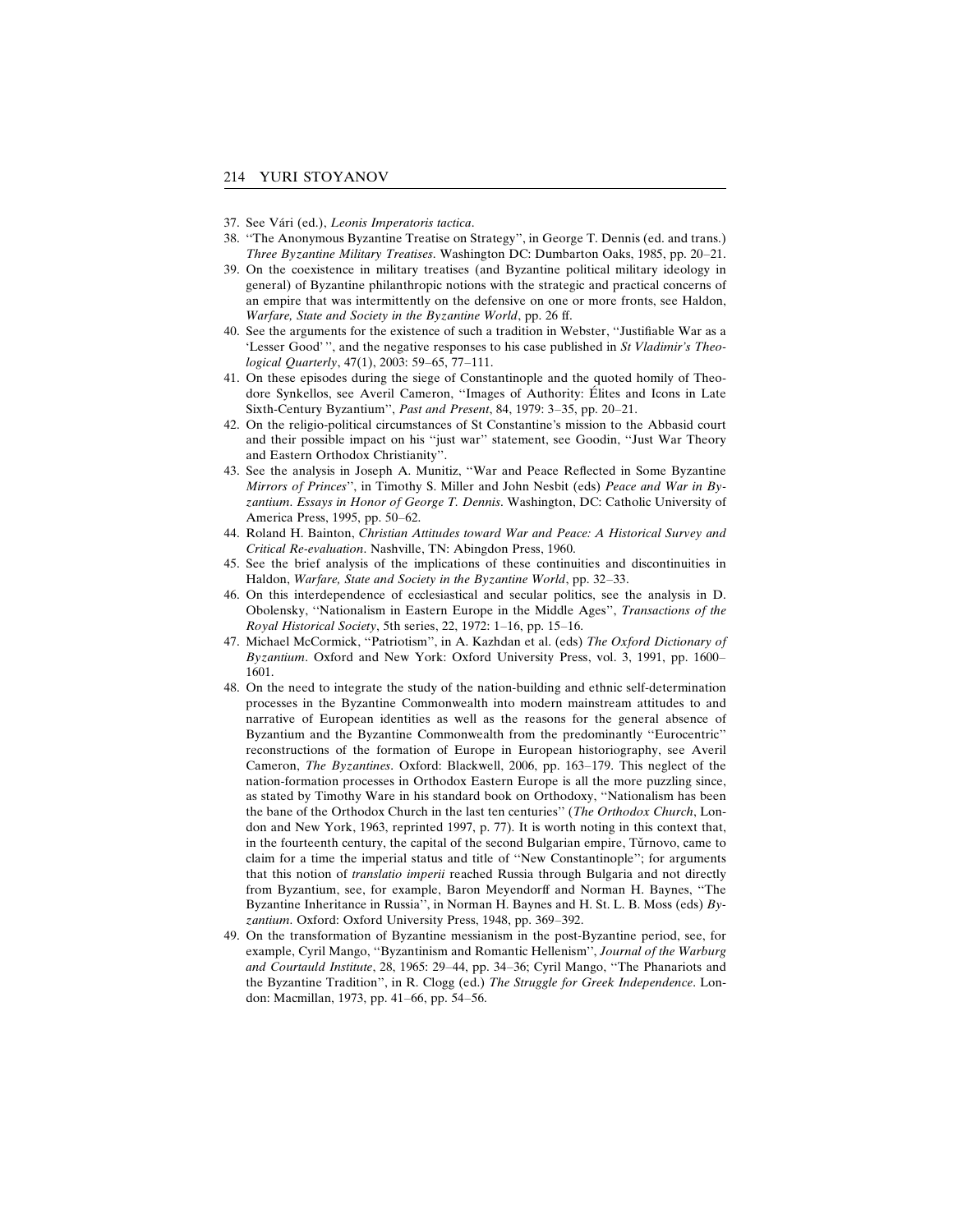- 50. Catherine the Great's regard for Islam is well attested and her policies towards the Muslim subjects of the Russian empire were far more benevolent than those of her predecessors; her reign witnessed the beginning of the little-explored process of integration of the Islamic communities in the Orthodox Russian empire. On this process and its long-term implications, see the ground-breaking work of Robert D. Crews, For Prophet and Tsar. Islam and Empire in Russia and Central Asia. Cambridge, MA: Harvard University Press, 2006.
- 51. English translations of these speeches (''Speech of Petar I Petrovic delivered to Montenegrins in July 1796 before departure in battle against Mahmud-pasha Busatlija on Martinici'' and ''Speech of Petar I Petrovic in September 1796 delivered to Montenegrins before departure in battle against Mahmud-pasha Busatlija on Krusa'') are available at:  $\langle$ http://www.rastko.org.yu/rastko-cg/povijest/sveti\_petar-1796e.html#krus> and  $\langle$ http:// www.rastko.org.yu/rastko-cg/povijest/sveti\_petar-1796e.html#mart> (accessed 13 October 2008).
- 52. Academic and general interest in ''The Mountain Wreath'' has lately increased owing to its perceived relevance to elements of Serbian ethno-religious discourse during the war in Bosnia-Herzegovina. See, for example, Michael Sells, ''Religion, History and Genocide in Bosnia-Herzegovina'', in G. Scott Davis (ed.) Religion and Justice in the War over Bosnia. London and New York: Routledge, 1996, pp. 28–31; Branimir Anzulovic, Heavenly Serbia. From Myth to Genocide. New York and London: New York University Press, 1999, pp. 51–68; see also the more cautious analysis of Ger Duijzings, Religion and Politics of Identity in Kosovo. New York: Columbia University Press, 2000, pp. 188–191.
- 53. See the English translation of St Sergius of Radonezh's blessing in S. A. Zenkovsky (ed. and trans.), Medieval Russia's Epics, Chronicles, and Tales, 2nd edn. New York: E. P. Dutton, 1974, p. 284.
- 54. See the analysis in Paul Robinson, ''On Resistance to Evil by Force: Ivan Il'in and the Necessity of Evil'', Journal of Military Ethics, 2(2), 2003: 145–159, pp. 147–148.
- 55. See the observations of A. Fedotov, *The Russian Religious Mind*. Cambridge, MA: Harvard University Press, vol. 2, 1966, pp. 175 ff.; Robinson, ''On Resistance to Evil by Force'', pp. 148–149.
- 56. Petr Pavlovich Shafirov, A Discourse Concerning the Just Causes of the War between Sweden and Russia 1700–1720 [1717]. Dobbs Ferry: Oceania Publications, 1973. On the career and development of the views of Baron Shafirov, including those reflected in his tract, see S. I. V. Dudakov, Petr Shafirov. Jerusalem: Jews in World Culture, 1989.
- 57. Vladimir Solovyov presents his discussion of Christian pacifism and just war theory in a literary dialogue form in the first conversation of his famous Three Conversations written in 1899; see the new revised English translation, Vladimir Solovyov, War, Progress and the End of History. Three Conversations, trans. Alexander Bakshy. New York: Lindisfarne Press, [1899] 1990, pp. 27–66.
- 58. Nikolai Velimirović, Iznad greha i smrti: Besede i misli. Belgrade: Izd. S. B. Cvijanovića, 1914, p. 19.
- 59. Nikolai Velimirović, Serbia in Light and Darkness, with preface by the Archbishop of Canterbury. London: Longmans, Green, 1916, p. 40; available as an eBook at  $\langle$ http:// www.gutenberg.org/files/19871/19871-8.txt> (accessed 13 October 2008).
- 60. Nikolai Velimirovic´, Agony of the Church. London: Student Christian Movement, 1917, pp. 64–65; available as an eBook at  $\langle$ http://www.gutenberg.org/files/20206/20206-8.txt $\rangle$ (accessed 13 October 2008).
- 61. Nikolai Velimirović, The Serbian People as a Servant of God, vol. 1, A Treasury of Serbian Orthodox Spirituality, trans. by T. Micka and S. Scott. Grayslake, IL: Free Serbian Orthodox Diocese of America and Canada, 1988, p. 40.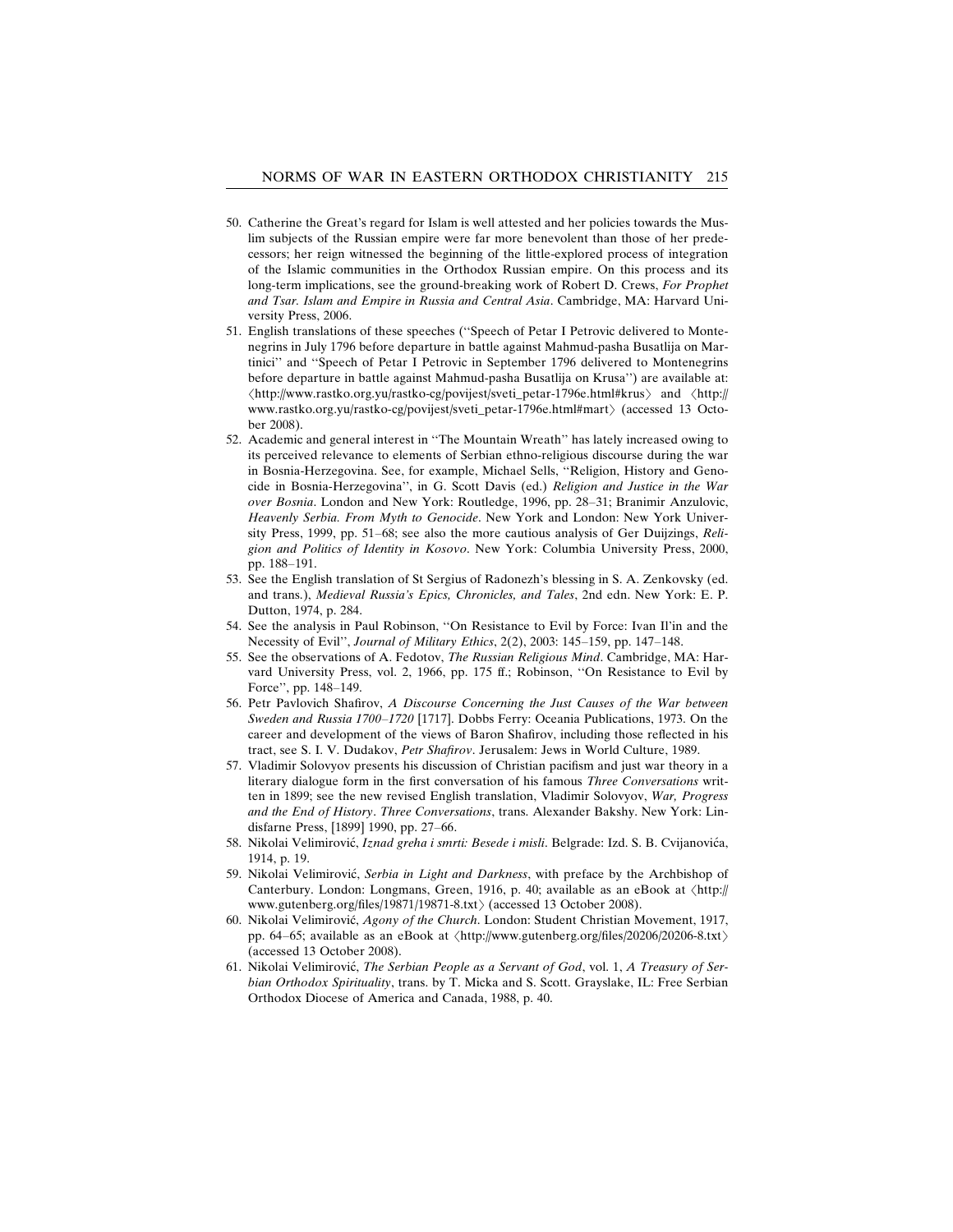- 62. Nikolai Velimirović, Dva Vidovdanska govora. Kragujevac, 1939, p. 14 f; available at  $\delta$ http://www.rastko.org.yu/kosovo/duhovnost/nvelimirovickosovo\_c.html#\_Toc44782063 (accessed June 2007).
- 63. On the concepts of national messianism developed in the works of Nikolai Velimirović, see R. Chrysostomus Grill, Serbischer Messianismus und Europa bei Bischof Velimirović. St Ottilien: EOS Verlag, 1998.
- 64. Velimirović, Iznad greha i smrti, p. 14. Bishop Velimirović could on occasions also furnish elaborations on traditional Eastern Orthodox teachings on peace and its different dimensions; see, for example, his poetic ''Prayers by the Lake'', partial English translation available in Hildo Bos and Jim Forest (eds) For the Peace from Above: An Orthodox Resource Book on War, Peace and Nationalism. Bialystok, Poland: Syndesmos Books, 1999, Ch. 7, online version at  $\langle$ http://incommunion.org/articles/for-the-peacefrom-above/chapter-7 $\rangle$  (accessed 14 October 2008).
- 65. ''The Anonymous Byzantine Treatise on Strategy''.
- 66. In his declaration, Patriarch Gavrilo offered his passionate support to the bold military coup d'e´tat against Prince Paul, the regent of the Kingdom of Yugoslavia, on account of his agreement to join the Axis powers' Tripartite Pact. Patriarch Gavrilo categorically proclaimed that all Serbian historical achievements had been won only and entirely "by the sword" – "in a sea of spilled blood" – and, without such war endeavours and their countless victims, no victory is possible – as no resurrection is possible without death. See the text of his declaration in "U čemu je značaj 27. marta", in Patriarch Gavrilo, Memoari patrijarha srpskog Gavrila. Belgrade: Sfarios, 1970, p. 270; English translation of the relevant paragraph in Anzulovic, Heavenly Serbia, p. 17.
- 67. English translation of the relevant paragraphs from Patriarch Tikhon's letter is available in Bos and Forest (eds), For the Peace from Above, Ch. 5, online at  $\langle$ http:// incommunion.org/articles/resources/for-the-peace-from-above/chapter-5 $\rangle$  (accessed 14 October 2008). For an analysis of Patriarch Tikhon's statement on justifiable Christian warfare, see David Pratt, ''Dual Trajectories and Divided Rationales. A Reply to Alexander Webster on Justifiable War'', St Vladimir's Theological Quarterly, 47(1), 2003: 83–97, pp. 86–88. The issues raised by the need to reconcile inherited Christian pacifism with the patriotic duty to defend one's fatherland by force had already been treated in a pamphlet issued at the beginning of World War I by Metropolitan Anthony Khrapovitsky (1863–1936): Christian Faith and War. Jordanville, NY: Holy Trinity Monastery, [1915] 1973; also available at  $\triangleleft$ http://www.portal-credo.ru/site/print.php?act= lib&id=173 $\rangle$  (accessed 14 October 2008).
- 68. English translations of relevant paragraphs from Patriarch Tikhon's pastoral letters, etc., are available in Bos and Forest (eds), For the Peace from Above, Ch. 5, online at  $\langle$ http://incommunion.org/articles/resources/for-the-peace-from-above/chapter-5 $\rangle$  (accessed 14 October 2008).
- 69. Anton Kartachov, ''The Sanctity of Military Endeavour'', 1929, English translation in Bos and Forest (eds), For the Peace from Above, pp. 202–203; also available at  $\langle$ http:// incommunion.org/articles/resources/for-the-peace-from-above/the-sanctity-of-the-militaryendeavour $\rangle$  (accessed 14 October 2008).
- 70. Ivan A. Il'in, O soprotivlenii zlu siloiu. Berlin: V tip. O-va ''Presse'', 1925.
- 71. On the debates provoked by Il'in's book, see Nikolai P. Poltoratskii, I. A. Il'in i polemika vokrug ego idei o soprotivlenii zlu siloiu. London, Ontario: Izd-vo ''Zaria'', 1975; Robinson, ''On Resistance to Evil by Force'', pp. 155–157.
- 72. On the religious dimensions of the Yugoslav conflicts of the 1990s, see the occasionally differing approaches and conclusions in G. Scott Davis (ed.), Religion and Justice in the War over Bosnia. London and New York: Routledge, 1996; Michael Sells, The Bridge Betrayed. Religion and Genocide in Bosnia. Berkeley: University of California Press,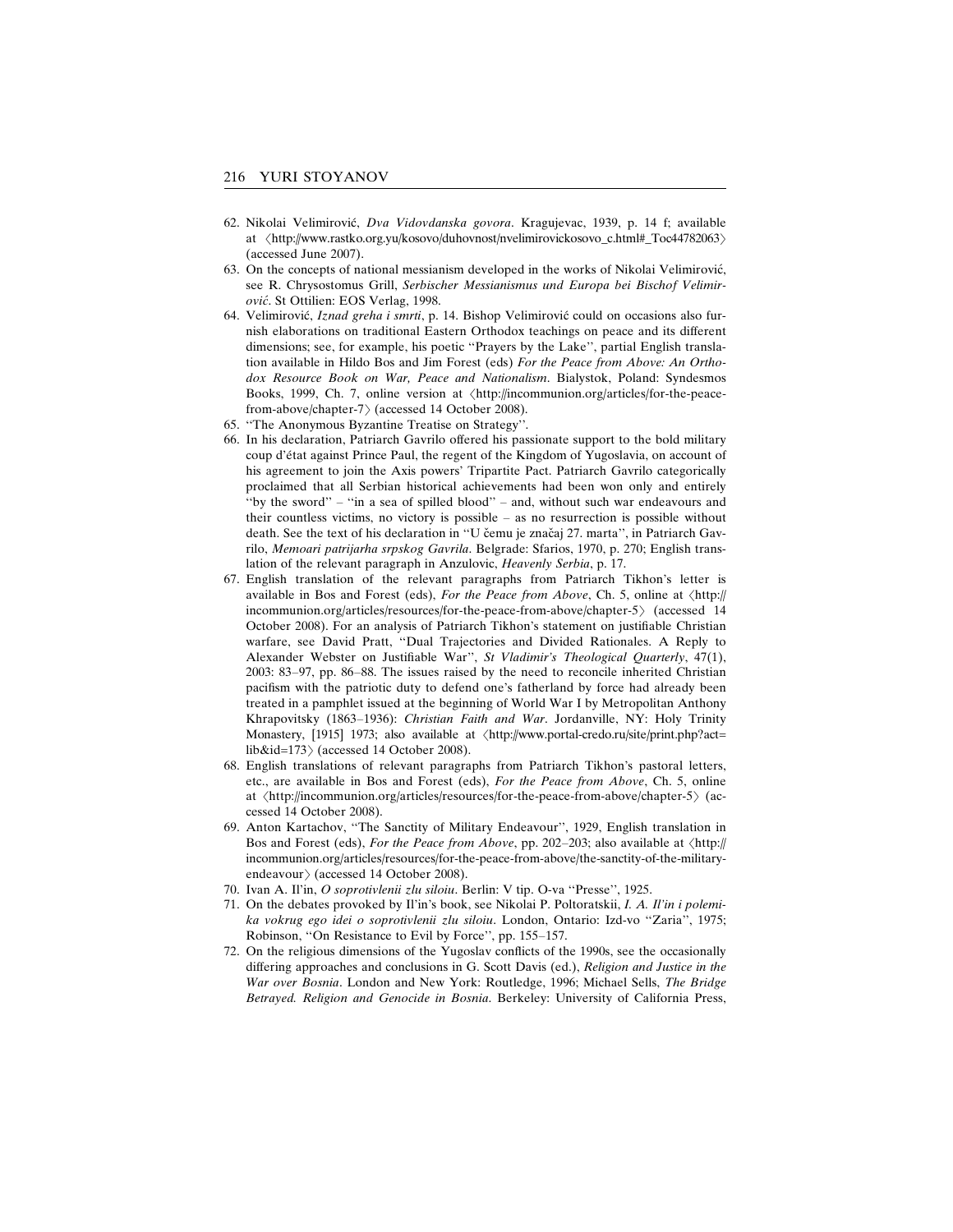1996; M. Mojzes, The Yugoslav Inferno: Ethnoreligious Warfare in the Balkans. New York: Continuum, 1998; M. Mojzes (ed.), Religion and the War in Bosnia. Atlanta, GA: Scholar Press, 1998; Duijzings, Religion and Politics of Identity in Kosovo; Vjekoslav Perica, Balkan Idols. Religion and Nationalism in Yugoslav States. Oxford and New York: Oxford University Press, 2002; Sabrina P. Ramet, Balkan Babel: The Disintegration of Yugoslavia from the Death of Tito to the War for Kosovo, 4th edn. Boulder, CO: Westview Press, 2002, pp. 79–127; Mitja Velikonja, ''In Hoc Signo Vinces: Religious Symbolism in the Balkan Wars 1991–1995'', International Journal of Politics, Culture, and Society, 17(1), 2003: 25–40. The studies of Serbian researchers on the role of the Serbian Orthodox Church in the conflicts are of particular importance, since they have access to archival sources that can still be inaccessible for foreign scholars and journalists; see, for example, Radimlja Radić, "Crkva i srpsko pitanje", in Nebojša Popov (ed.) Srpska strana rata. Trama i katarza i istorijskom pamećenju. Belgrade: BIGZ, 1996, pp. 267-304; Milorad Tomanić, Srpska crkva u ratu i ratovi u njoj. Belgrade: Medijska knjižara Krug Commerce, 2001; Ivan Čolović, Bordel ratnika, 3rd edn. Belgrade: Biblioteka XX vek, 2000; Milan Vukomanović, O čemu crkva (ne) može da se pita. SPC, država i društvo u Srbiji (2000–2005). Belgrade: Helsinki Committee for Human Rights in Serbia, 2005 (English translation, ''What the Church Can(not) Be Asked About – The Serbian Orthodox Church, State and Society in Serbia'', available at hhttp://www.helsinki.org.yu/doc/Studija-Vukomanovic-eng.pdfi, accessed 14 October 2008).

- 73. Regionally, such initiatives included two meetings with senior Croat Catholic clerics during the war in Croatia in 1991 (which resulted in general appeals for peace); an official appeal for peace and reconciliation in Bosnia-Herzegovina in 1992 (made jointly with the Catholic episcopate and the Islamic religious community); the peace "message" made during the Serbian Orthodox bishops' extraordinary meeting in Banja Luka, Bosnia-Herzegovina, in November 1994 (in Bos and Forest, eds, For the Peace from Above, Ch. 9, available online at  $\langle$ http://incommunion.org/articles/resources/for-the $peace-from-above/chapter-9$ ); participation in various peace-making inter-faith programmes in postwar Bosnia-Herzegovina; involvement in the postwar Serbian governmental Commission for Truth and Reconciliation; and Serbian Orthodox Patriarch Pavle's overtures to Croat and Muslim communities and clerics from 1999 onwards. Internationally, such initiatives and pronouncements have included the statement of Patriarch Pavle to the World Council of Churches Central Committee meeting in Johannesburg, South Africa, 20 January 1994 (in Bos and Forest, eds, For the Peace from Above, Ch. 9, available online at  $\langle$ http://incommunion.org/articles/resources/for-thepeace-from-above/chapter-9)); and the involvement of the Holy Synod of the Serbian Orthodox Church in the Vienna Declaration of 1999 on peace and tolerance in Kosovo (in Bos and Forest, eds, For the Peace from Above, Ch. 9, available online at  $\langle$ http:// incommunion.org/articles/resources/for-the-peace-from-above/chapter-9>). The Serbian Orthodox Church also integrated into the litanies at Vespers, Matins and the Divine Liturgy prayers for peace and protection against hostile persecution of and violent attacks on its Orthodox flock (English translation of the prayers in Bos and Forest, eds, For the Peace from Above, Ch. 7, available online at  $\langle$ http://incommunion.org/articles/ resources/for-the-peace-from-above/chapter-7 $\rangle$ ).
- 74. For quotes from and references to some relevant statements and writings of senior clerics such as Metropolitan Amfilohije Radović, Archimandrite Bishop Atanasje Jevtić and Bishop Filaret of Mileševa, see, for example, Radić, "Crkva i srpsko pitanje", passim; Anzulovic, Heavenly Serbia, pp. 5, 22–23, 121–122; Duijzings, Religion and Politics of Identity in Kosovo, pp. 180, 196-198; Tomanić, Srpska crkva u ratu i ratovi u njoj, pp. 126–128, 135–140, 146–149, 186–191 and passim; Perica, Balkan Idols, pp. 143–